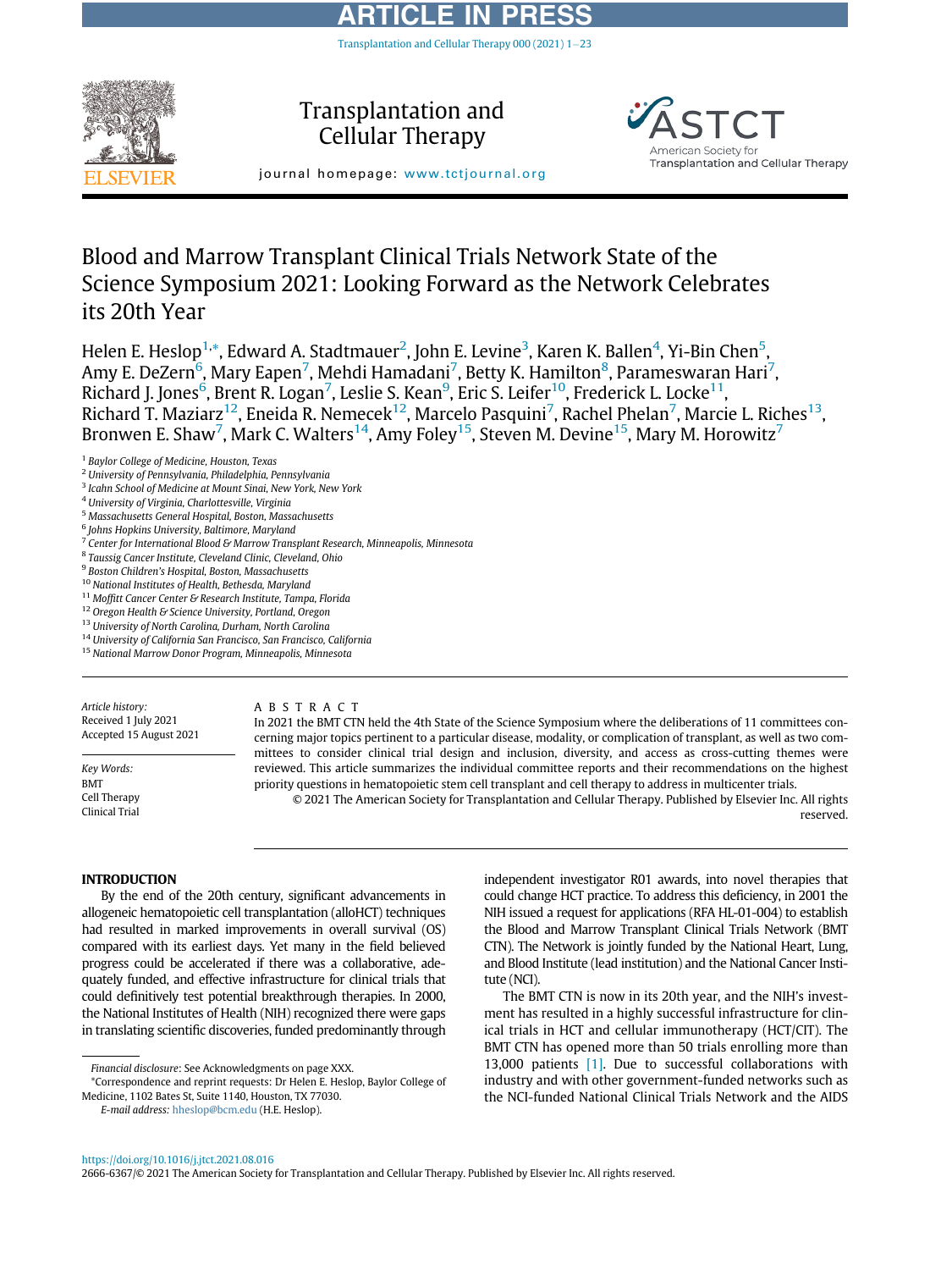2 **H.E. Heslop et al. / Transplantation and Cellular Therapy 00 (2021) 1-23** 

Malignancy Consortium, this result is more than twice the number of trials expected for the amount of NIH funding. These trials have produced 125 reports, including 30 detailing primary study endpoints. Issues addressed in these trials include prevention and treatment of graft-versus-host disease (GVHD), infection, and relapse; efficacy of diverse graft sources; optimal conditioning regimens; comparison to nontransplantation therapy; and interventions to improve quality of life (QOL) [\[1\]](#page-20-0). Trials have included both common and uncommon indications for HCT, such as leukemia, myeloma, myelodysplastic syndromes (MDS), aplastic anemia, hemophagocytic lymphohistiocytosis, sickle cell disease (SCD), and inherited bone marrow failure syndromes. More than 120 US centers (approximately two-thirds of all US HCT centers) have participated in these trials, and several trials have enrolled patients from outside the United States.

#### How Does the Network Develop Its Research Priorities?

The BMT CTN Steering Committee (SC) sets the scientific agenda for the Network and serves as a forum for presentation of all clinical trial concepts. The SC comprises the Principal Investigators (PIs) of the Network's 20 Core Centers/Consortia and the Data and Coordinating Center (DCC), along with representatives of the National Heart, Lung, and Blood Institute and NCI. Although new concepts can be presented at any time in the life cycle of a funding period, the Network generally sets a scientific agenda beginning shortly after renewal of each grant cycle (typically every 5 to 7 years).

One key element of this agenda and of the long-term success of the BMT CTN is a State of the Science Symposium (SOSS), usually held toward the end of a grant cycle. The SOSS brings together subject matter experts in 10 to 13 key areas of relevance to HCT/ CIT. Each area has a committee with a chair and DCC liaison assigned by the Network's Executive Committee. The chair and liaison solicit nominations from the SC PIs for 8 to 12 additional committee members. If expertise is required outside of the list of nominees, the chair can nominate other individuals. Each committee is charged with surveying the current and near future landscape of the relevant science and then generating 2 to 4 trial concepts they think hold the greatest scientific rationale and potential for progress. After 3 or 4 meetings, the committee chair writes a report outlining the committee's deliberations and recommendations. Stakeholders generally come together for a 2-day in person meeting to hear the committee presentations; in 2021, these meetings were replaced by a polling exercise followed by virtual meetings.

A planning committee comprising SOSS committee chairs, NIH representatives, and external reviewers prioritizes the trial concepts based on discussions at these meetings. This prioritized list serves as a starting point for planning studies for the subsequent grant cycle, although some concepts move forward earlier than that. Owing to limitations of funding, not all concepts move forward. In addition, the HCT/CIT landscape changes rapidly and sometimes competing trials in the private sector or other networks affect feasibility. Finally, other issues requiring timely study may supervene. However, the SOSS proceedings provide a baseline blueprint for planning the Network's agenda.

Three SOSSs were held before this year, in 2001, 2007, and 2014 [\[2,](#page-20-1)[3\]](#page-20-2). Although the proceedings of the initial symposium in 2000 (which preceded establishment of the Network) were not published, the BMT CTN completed trials addressing 5 of the 6 areas it highlighted [\[2,](#page-20-1)[3](#page-20-2)]. The 2007 SOSS prioritized 11 concepts leading to 7 trials conducted by the BMT CTN or by the National Clinical Trials Network with BMT CTN

endorsement. The 2014 SOSS prioritized 12 concepts, resulting in 8 clinical trials ([Table 1\)](#page-2-0).

#### Process for SOSS 4

The fourth SOSS meeting followed the format of previous SOSS meetings but with modifications dictated by the COVID pandemic [\[3\]](#page-20-2). Ten months before the meeting, the BMT CTN Executive Committee formed 11 committees to address major topics pertinent to a particular disease, modality, or complication of HCT, as well as 2 committees to consider clinical trial design and inclusion, diversity, and access as cross-cutting themes. Committee chairs worked with the BMT CTN to populate the committees with a diverse range of investigators with broad expertise; each committee also included a DCC liaison. In addition, 2 external reviewers who were not active participants in BMT CTN activities or centers were identified for each committee. The planning group, committee chairs, members, and external reviewers are listed in [Table 2.](#page-4-0) Each committee was charged with identifying up to 3 of the most important clinical questions in their area that should be addressed by the BMT CTN or another clinical trials group over the next several years.

The committees met multiple times during 2020 to develop their priorities and create brief documents describing the outcomes of their deliberations. These documents were posted in January 2021, and the transplantation community was asked to score each concept on its scientific merit. External reviewers then evaluated these reports, after which a site open to the transplantation community for public comment was developed to solicit additional input on committee concepts via a second Web-based survey. The SOSS Planning Group and committee chairs then met and reviewed the input and selected 16 trial proposals for presentation, along with presentations on clinical trial design and inclusion, diversity, and access. This was followed by an all-day virtual symposium in March 2021 that attracted more than 600 registrants at which the highest-ranking concepts were presented and discussed. At this symposium, each committee chair presented their group's report, followed by an open discussion including all participants, with more than 250 questions raised. The planning committee met again after the symposium to synthesize the recommendations and priorities.

This article summarizes the individual committee reports and a list of those trials presented in the virtual SOSS meeting ([Table 3\)](#page-6-0). Modality or disease-based committee reports follow alphabetically, with the cross-cutting committees that considered design, diversity, and access to trials at the end.

# COMORBIDITY- AND REGIMEN-RELATED TOXICITY **COMMITTEE**

#### Current State of the Science

Organ-specific toxicities continue to limit broader application of HCT and immune effector cell (IEC) therapy in older populations. Although age has not proven to be a reliable criterion for eligibility for treatment, there remains the need for objective and reliable recipient assessments that can be performed before treatment-specific complications become clinically significant. Such an assessment could detect and allow early treatment of organ dysfunction after HCT and IEC before the patient is clinically compromised. Efforts to fill this critical gap may improve long-term survival and enhance QOL and the ability to perform all activities of daily living for patients following HCT.

Strategy 1: Corticosteroids with or without a second agent for immune effector cell-associated neurotoxicity syndrome (ICANS)

Hypothesis. The addition of a second agent to corticosteroids will reduce the progression of ICANS compared with corticosteroids alone.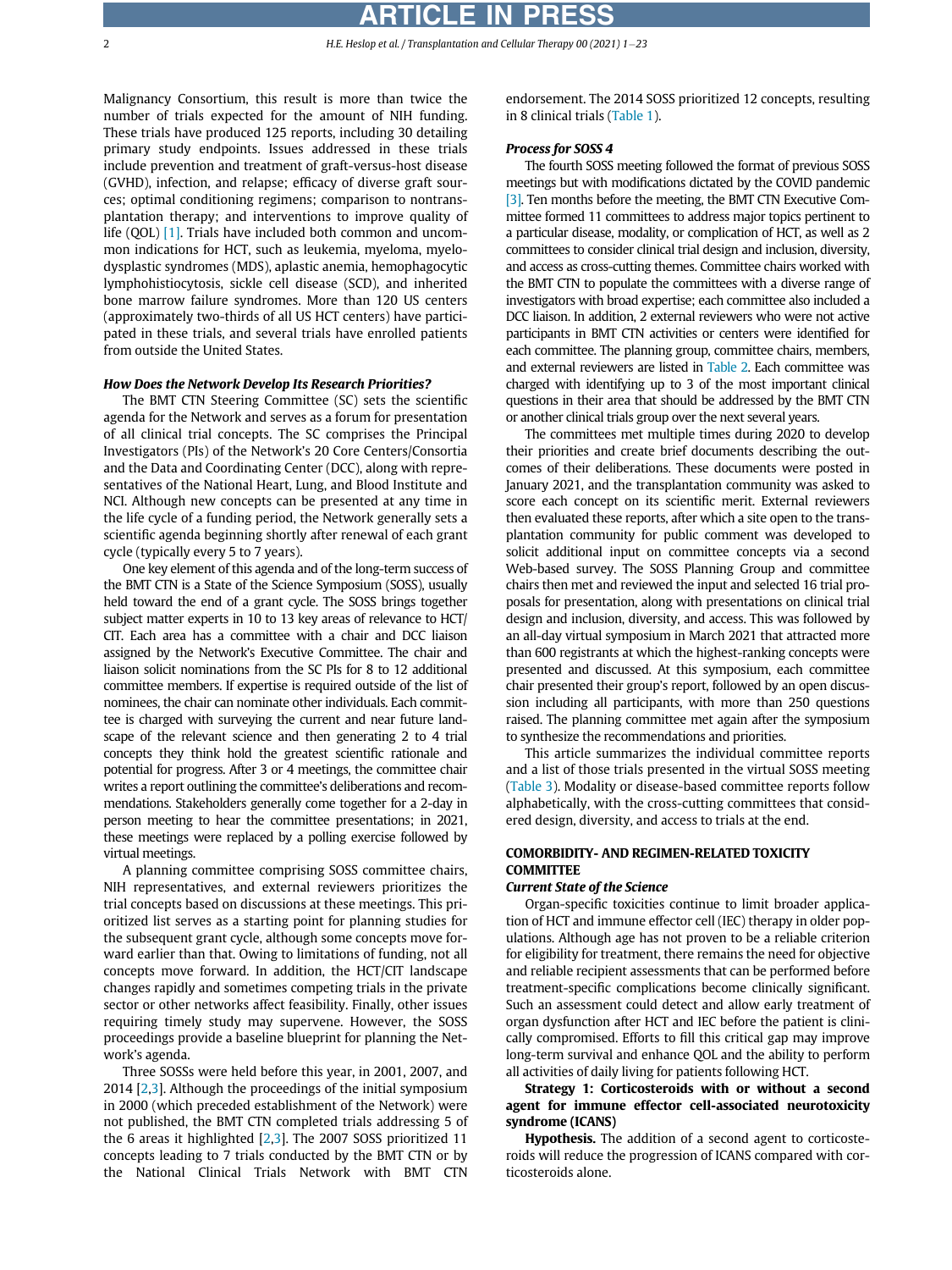# <span id="page-2-0"></span>Table 1

Results of 2014 SOSS Committee Recommendations

| Committee<br>Leukemia             | <b>Trial Title</b><br>Phase III study of post-alloHCT transplanta-<br>tion maintenance using FLT3 inhibition ver-<br>sus placebo in patients with FLT3 <sup>+</sup> AML and<br>azacytidine versus placebo in those with<br>FLT3-AML | Action<br>Led to the development and activation of<br>BMT CTN protocol 1506: A Multicenter, Ran-<br>domized. Double-Blind. Placebo-Controlled<br>Phase III Trial of the FLT3 Inhibitor Gilteriti-<br>nib Administered as Maintenance Therapy<br>Following Allogeneic Transplant for Patients<br>with FLT3/ITD AML.                                                                                                                                                                                                                                                                                                                                                                      | Outcome<br>BMT CTN 1506 completed target<br>enrollment of 356 patients in Febru-<br>ary 2020. Patients are currently in<br>follow-up with results of primary<br>endpoint pending.                                                  |
|-----------------------------------|-------------------------------------------------------------------------------------------------------------------------------------------------------------------------------------------------------------------------------------|-----------------------------------------------------------------------------------------------------------------------------------------------------------------------------------------------------------------------------------------------------------------------------------------------------------------------------------------------------------------------------------------------------------------------------------------------------------------------------------------------------------------------------------------------------------------------------------------------------------------------------------------------------------------------------------------|------------------------------------------------------------------------------------------------------------------------------------------------------------------------------------------------------------------------------------|
| Lymphoma                          | Phase III study of post-autoHCT maintenance<br>using ibrutinib versus placebo in patients<br>with relapsed or refractory DLBCL                                                                                                      | BMT CTN endorsed (and collaborated in<br>development of) the NCI Alliance protocol<br>(Alliance A051301): A Randomized Double-<br>Blind Phase III Study of Ibrutinib During and<br>Following Autologous Stem Cell Transplanta-<br>tion Versus Placebo in Patients With<br>Relapsed or Refractory Diffuse Large B Cell<br>Lymphoma of the Activated B Cell Subtype.                                                                                                                                                                                                                                                                                                                      | The study was activated in July 2016;<br>accrual is ongoing.                                                                                                                                                                       |
| Nonmalignant<br>disease           | Phase III study of autoHCT versus standard<br>therapy for multiple sclerosis                                                                                                                                                        | The BMT CTN endorsed (and collaborated in<br>development of) the NIAID/Immune Toler-<br>ance Network (ITN) study (ITN077): A Multi-<br>center Randomized Controlled Trial of Best<br>Available Therapy versus Autologous<br>Hematopoietic Stem Cell Transplant for<br>Treatment-Resistant Relapsing Multiple Scle-<br>rosis (BEAT-MS) as BMT CTN 1905                                                                                                                                                                                                                                                                                                                                   | The study was activated in Decem-<br>ber 2019; accrual is ongoing.                                                                                                                                                                 |
| Pediatric indications             | Phase III study of post-transplantation main-<br>tenance using moxetumomab or inotuzumab<br>versus placebo in pediatric and adult patients<br>with B cell ALL                                                                       | The Pediatric Transplant and Cellular Therapy<br>Consortium in collaboration with the CIBMTR<br>activated the following trial in January 2015:<br>A Phase II Study of the Anti-CD22 Recombi-<br>nant Immunotoxin Moxetumomab Pasudo-<br>tox (CAT-8015, HA22) in Children with B<br>Lineage Acute Lymphoblastic Leukemia and<br>Minimal Residual Disease Prior to Allogeneic<br>Hematopoietic Stem Cell Transplantation.                                                                                                                                                                                                                                                                 | The study was activated in May 2015<br>but closed early for excessive<br>toxicity.                                                                                                                                                 |
| Pediatric outcomes                | Phase II study of daily versus alternate-day<br>dosing of steroids for cGVHD                                                                                                                                                        | Not yet implemented                                                                                                                                                                                                                                                                                                                                                                                                                                                                                                                                                                                                                                                                     |                                                                                                                                                                                                                                    |
| Optimal donor and<br>graft source | Phase II study of haploidentical PBSCs and<br>PT-Cy after myeloablative conditioning                                                                                                                                                | Development of a protocol using myeloabla-<br>tive conditioning with haploidentical donors<br>was presented by the Optimal Donor and<br>Graft Source SOSS Committee at the June<br>2017 Steering Committee meeting. The study<br>design was modified, and the Steering Com-<br>mittee approved development of a prospec-<br>tive donor source cohort study: BMT CTN<br>1702, Clinical Transplant-Related Long-Term<br>Outcomes of Alternative Donor Allogeneic<br>Transplantation (CTRL-ALT-D).                                                                                                                                                                                         | The study was activated in June,<br>2019. Accrual is ongoing.                                                                                                                                                                      |
| GVHD                              | In low-risk patients, randomized phase II<br>studies of novel agents versus steroids, and in<br>high-risk patients, randomized phase II stud-<br>ies of novel agents plus steroids versus ste-<br>roids alone                       | Led to the development and activation of 2<br>studies:<br>In low-risk aGVHD: BMT CTN 1501: A Ran-<br>domized, Phase II, Multicenter, Open- Label<br>Study Evaluating Sirolimus and Prednisone in<br>Patients with Refined Minnesota Standard<br>Risk, Ann Arbor 1/2 Confirmed Acute Graft-<br>versus-Host Disease<br>In high-risk aGVHD: BMT CTN 1705: A Ran-<br>domized, Double-Blind, Placebo-Controlled<br>Multicenter Phase III Trial of Alpha 1 Anti-<br>trypsin (AAT) Combined with Corticosteroids<br>versus Corticosteroids Alone for the Treat-<br>ment of High-Risk Acute Graft-versus-Host<br>Disease (GVHD) Following Allogeneic<br>Hematopoietic Stem Cell Transplantation | BMT CTN 1501 completed accrual in<br>February 2018; manuscript pub-<br>lished.<br>BMT CTN 1705 was activated in Jan-<br>uary 2020; accrual is ongoing.                                                                             |
| Gene and cell therapy             | Phase III study of haploidentical donor NK<br>cells for AML                                                                                                                                                                         | Led to the development and activation of<br>BMT CTN 1803: Haploidentical Natural Killer<br>(NK) Cells to Prevent Post-Transplant Relapse<br>In AML and MDS (NK-REALM)                                                                                                                                                                                                                                                                                                                                                                                                                                                                                                                   | BMT CTN 1803 was approved by the<br>data safety and monitoring board in<br>May 2019, but activation was<br>delayed because of manufacturing<br>issues; the study was discontinued<br>when the sponsoring company was<br>purchased. |
| Comorbidity/RRT                   |                                                                                                                                                                                                                                     | Led to the development of BMT CTN 1704:<br>Composite Health Assessment Model for                                                                                                                                                                                                                                                                                                                                                                                                                                                                                                                                                                                                        | Accrual is ongoing.                                                                                                                                                                                                                |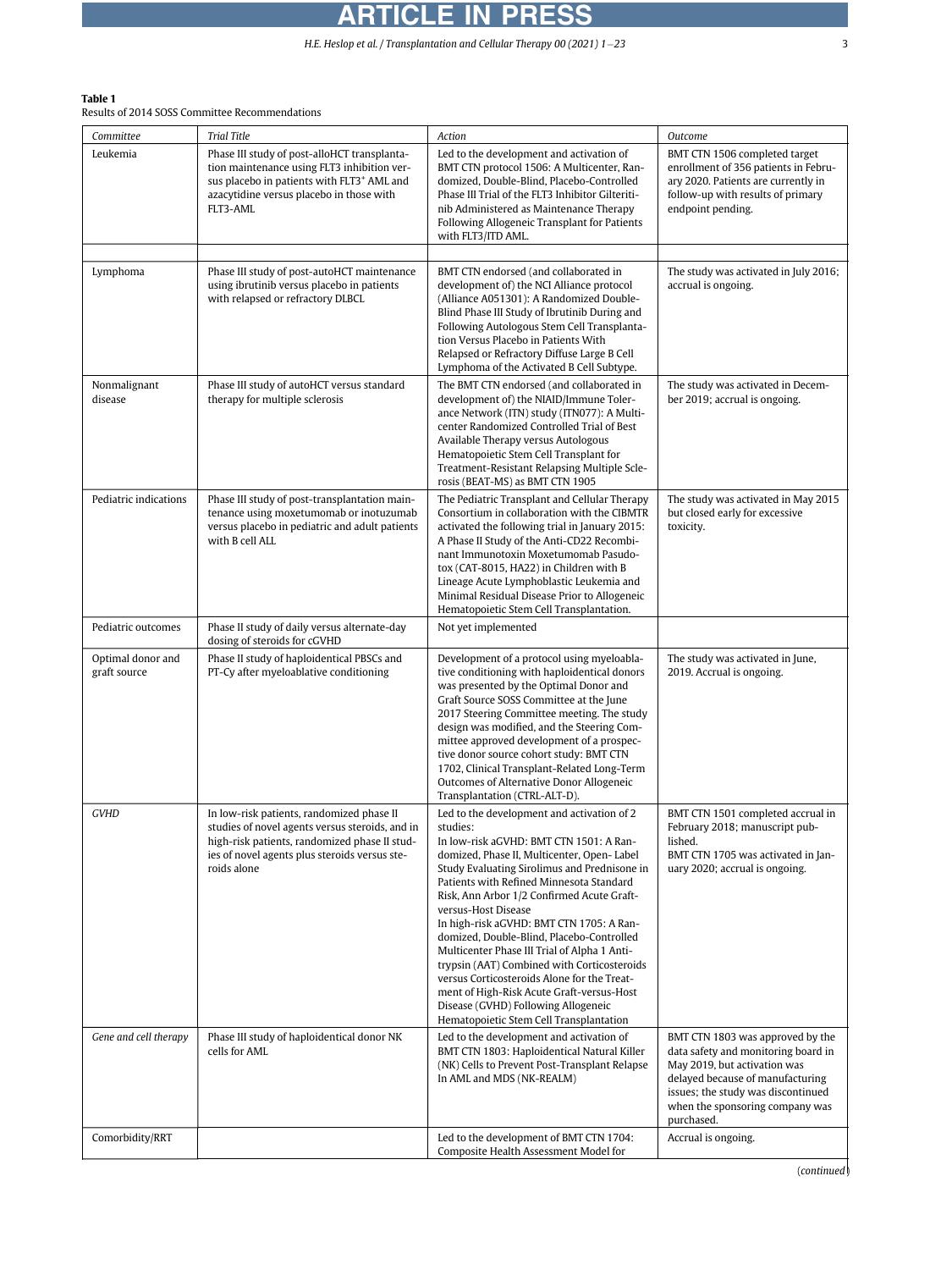# ICLE I

4 H.E. Heslop et al. / Transplantation and Cellular Therapy 00 (2021) 1-23

#### Table 1 (Continued)

| Committee                          | <b>Trial Title</b>                                                                                                           | Action                                                                                                                                                                                                                                                                                                                                                                                                                                                          | Outcome |
|------------------------------------|------------------------------------------------------------------------------------------------------------------------------|-----------------------------------------------------------------------------------------------------------------------------------------------------------------------------------------------------------------------------------------------------------------------------------------------------------------------------------------------------------------------------------------------------------------------------------------------------------------|---------|
|                                    | Development of a more robust risk assess-<br>ment method incorporating biomarkers and<br>geriatric assessment tools          | Older Adults (CHARM): Applying Pretrans-<br>plant Comorbidity, Geriatric Assessment, and<br>Biomarkers to Predict Nonrelapse Mortality<br>after Allogeneic Transplantation<br>A companion protocol to BMT CTN 1704,<br>BMT CTN 1801, Microbiome and Immune<br>Reconstitution in Cellular Therapies and<br>Hematopoietic Stem Cell Transplantation<br>(Mi-Immune), resulted in part from the<br>comorbidity/RRT proposal to evaluate micro-<br>biome biomarkers. |         |
| Infection/immune<br>reconstitution | Phase III study of cytomegalovirus-specific T<br>cell adoptive therapy                                                       | Not yet implemented                                                                                                                                                                                                                                                                                                                                                                                                                                             |         |
| Infection/immune<br>reconstitution | Phase II study of a novel parainfluenza virus<br>entry inhibitor in HCT recipients with upper<br>respiratory tract infection | Not yet implemented                                                                                                                                                                                                                                                                                                                                                                                                                                             |         |
| Late effects                       | Phase III randomized trial of zoledronic acid<br>versus placebo for prevention of bone loss<br>after alloHCT                 | Not yet implemented                                                                                                                                                                                                                                                                                                                                                                                                                                             |         |

Background and significance. Although IEC with chimeric antigen receptor (CAR) T cells is transforming the therapeutic landscape for patients with B cell malignancies, ICANS can be severe (grade  $\geq$ 3: 10% to 30%; 44% as reported in the Center for International Blood and Marrow Transplant Research (CIBMTR) real-world experience dataset) and prolonged (median duration, 7 to 14 days) [\[4,](#page-20-3)[5](#page-20-4)]. Only a limited number of patients with grade 1-2 ICANS remain low-grade; approximately 70% of patients who develop grade 2 ICANS will progress to grade 3-5 despite interventions with corticosteroid therapy, with significant clinical consequences for the patient and the health system. Preclinical data suggest that targeted agents may further mitigate ICANS when combined with corticosteroids [\[6\].](#page-20-5)

Trial design. All CAR T cell recipients with newly diagnosed grade 2 or persistent grade 1 ICANS will enroll in an openlabel, randomized 1:1 trial comparing steroids with or without a second agent. An adaptive platform design will assess several candidate agents (eg, anakinra, ruxolitinib). The primary objective is reduction of peak ICANS grade. Secondary objectives include reduced ICANS duration, time to steroid-free/ICANSfree survival, and hospital resource utilization. Ancillary studies will include analysis of plasma biomarkers and immune cell subsets in the peripheral blood. Considering progression from grade 1-2 to grade 3-5 peak ICANS as a binary outcome, with a goal of overall reduction of progression, the sample size needed to detect a proportional difference of 70% to 55% with 80% power using a 2-sided 0.05 significance level is 165 treated subjects per arm (total 330). Stratified randomization will account for disease type, pretreatment tumor burden, and CAR T cell product type.

Feasibility and logistics. Subjects are recruited from core and affiliate centers and enrolled and registered prior to CAR T cell administration, with trial activation occurring with the diagnosis of ICANS. Based on recent CIBMTR reports, 28% of CD19-targeted CAR T cell recipients experienced grade 2-5 ICANS with increasing procedures occurring annually [\[7\].](#page-20-6) Obtaining biomarker samples during treatment was planned.

Strategy 2: Longitudinal trial of post-alloHCT lung function, with early identification of and therapy for chronic lung injury (CLI)

Hypothesis. Longitudinal monitoring of pulmonary function tests (PFTs) after alloHCT will define at-risk patients for early intervention.

Background and significance. CLI, including restrictive lung disease and bronchiolitis obliterans syndrome (BOS), contributes to late alloHCT toxicity  $[8]$ . BOS is often preceded by BOS stage 0 (BOS 0p), defined by a  $\geq$  10% decline in forced expiratory volume in 1 second or a  $\geq$ 25% decline in forced expiratory flow of 25% to 75%. BOS 0p [\[9\]](#page-20-8) occurs in roughly 15% of alloHCT recipients, and approximately 40% progress to BOS in 1 year. More frequent monitoring post-alloHCT will allow early intervention to decrease morbidity/mortality, reduce hospital resource utilization, and enhance individual QOL.

Trial design. The study design includes observational and interventional components, with subject enrollment at day +100 after alloHCT. Longitudinal PFTs are collected from day +100 through year 3. The primary objective of the observational component is to determine the true incidence of CLI, with the following secondary endpoints: correlation of CLI with OS, chronic GVHD, patient-reported outcomes (PROs), and biomarkers. The interventional component will include subjects identified with new-onset BOS 0p. These patients will be randomized to inhaled steroids (InS) or InS with an antiinflammatory second agent, based on the observed benefit of InS in limiting BOS progression  $[10]$ . The duration of therapy will be 12 months, with the primary objective of decreasing BOS progression. PFTs, high-resolution computed tomography (CT), and biomarkers will be followed. Candidate second agents and willing industry partners will be identified.

Feasibility and logistics. A total of 800 subjects will be enrolled in the observational study. All patients will have periodic PFTs and biomarker collection. Day +100 enrollment will limit dropout due to early mortality and increase the proportion of subjects with identified BOS 0p. For the interventional trial, 184 patients will be accrued to demonstrate a reduction of BOS progression at 1 year from 40% to 20% using a 2-sided 0.05 significance level with 80% power. Subjects will be accrued directly primarily from the longitudinal study on diagnosis of BOS 0p but also may enter after an independent diagnosis of BOS 0p. Accrual for the interventional trial is targeted for 4 to 5 years.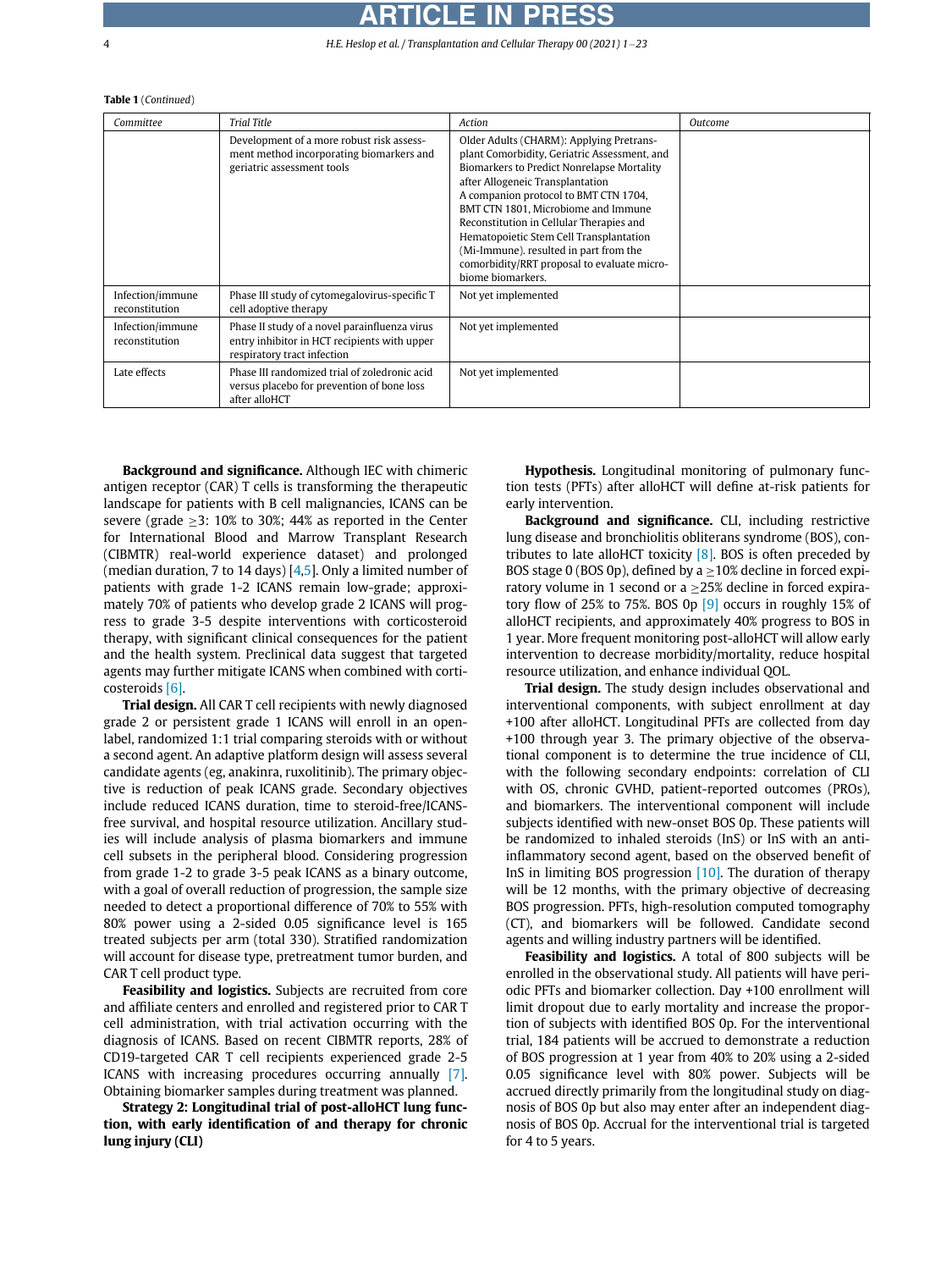# ARTICLE IN PRESS

H.E. Heslop et al. / Transplantation and Cellular Therapy 00 (2021)  $1-23$  5

# <span id="page-4-0"></span>Table 2

BMT CTN SOSS Committees and Reviewers

| Committee 1: Clinical Trial Design                                          |
|-----------------------------------------------------------------------------|
| Chair: Eric Leifer, National Heart, Lung, and Blood Institute, Bethesda, MD |
| Members:                                                                    |
| Amer Beitinjaneh, University of Miami, Coral Gables , FL                    |
| Peter Dawson, The Emmes Company, Rockville, MD                              |
| Nancy Geller, National Heart, Lung, and Blood Institute, Bethesda, MD       |
| Haesook Kim, Dana-Farber Cancer Institute, Boston. MA                       |
| Brent Logan, Medical College of Wisconsin, Milwaukee, WI                    |
| Brian Shaffer, Memorial Sloan-Kettering Cancer Center, New York, NY         |
| Jesse Troy, Duke University, Durham, NC                                     |
| Daniel Weisdorf, University of Minnesota, Minneapolis, MN                   |
| Juan Wu, The Emmes Company, Rockville, MD                                   |
| Qian Wu, Fred Hutchinson Cancer Research Center, Seattle, WA                |
| Outside reviewers: N/A                                                      |
| Committee 2: Comorbidity and Regimen-Related Toxicity                       |
| Chair: Richard Maziarz, Oregon Health & Science University, Portland, OR    |
| Members:                                                                    |
| Rajni Agarwal, Stanford University, Stanford, CA                            |
| Andrew Artz, City of Hope, Duarte, CA                                       |
| Vijaya Bhatt, University of Nebraska, Omaha, NE                             |
| Saurabh Chhabra, Medical College of Wisconsin, Milwaukee, WI                |
| Kenneth Cooke, Johns Hopkins University, Baltimore, MD                      |
| Jordan Gautier, Fred Hutchinson Cancer Research Center, Seattle, WA         |
| Tamila Kindwall-Keller, University of Virginia, Charlottesville, VA         |
| Richard Lin, Memorial Sloan-Kettering Cancer Center, New York, NY           |
| John McCarty, Virginia Commonwealth University, Richmond, VA                |
| Edward Stadtmauer, University of Pennsylvania, Philadelphia, PA             |
| Gregory Yanik, University of Michigan, Ann Arbor, MI                        |
| Outside reviewers:                                                          |
| Richard Champlin, MD Anderson Cancer Center, Houston, TX                    |
| Jeffrey Szer, Royal Melbourne Hospital, Parkville, Australia                |
| Committee 3: Disparities and Access to HCT                                  |
| Chair: Eneida Nemecek, Oregon Health & Science University, Portland, OR     |
| Members:                                                                    |
| Ghada Abusin, University of Michigan, Ann Arbor, MI                         |
| Anita D'Souza, Medical College of Wisconsin, Milwaukee, WI                  |
| Nancy DiFronzo, National Heart, Lung, and Blood Institute, Bethesda, MD     |
| Yvonne Efebera, Ohio State University Medical Center, Columbus, OH          |
| David Jacobsohn, Children's National Medical Center, Washington, DC         |
| Folashade Otegbeye, Case Western Reserve University, Cleveland, OH          |
| Lia Perez, H. Lee Moffitt Cancer Center, Tampa, FL                          |
| Rayne Rouce, Baylor College of Medicine, Houston, TX                        |
| Maria Thomson, Virginia Commonwealth University, Richmond, VA               |
| William Wood, University of North Carolina, Chapel Hill, NC                 |
| Outside reviewers: N/A                                                      |
| Committee 4: GVHD                                                           |
| Chair: John Levine, Icahn School of Medicine at Mount Sinai, New York, NY   |
| Members:                                                                    |
| Amin Alousi, MD Anderson Cancer Center, Houston, TX                         |
| Brian Betts, University of Minnesota, Minneapolis, MN                       |
| Javier Bolanos-Meade, Johns Hopkins University, Baltimore, MD               |
| Corey Cutler, Dana-Farber Cancer Institute, Boston, MA                      |
| Nancy DiFronzo, National Heart, Lung, and Blood Institute, Bethesda, MD     |
| Mary Flowers, Fred Hutchinson Cancer Research Center, Seattle, WA           |
| Richard Jones, Johns Hopkins University, Baltimore, MD                      |
| Steven Pavletic, National Cancer Institute, Bethesda, MD                    |
| Doris Ponce, Memorial Sloan-Kettering Cancer Center, New York, NY           |
| Iskra Pusic, Washington University, St. Louis, MO                           |
| Jennifer Whangbo, Boston Children's Hospital, Boston, MA                    |
|                                                                             |

(continued)

| Outside reviewers:                                                                                                      |  |  |
|-------------------------------------------------------------------------------------------------------------------------|--|--|
| Ernst Holler, University Hospital Regensburg, Regensburg, Germany                                                       |  |  |
| Takanori Teshima, Hokkaido University Hospital, Sapporo, Japan                                                          |  |  |
| Committee 5: Hemoglobinopathies                                                                                         |  |  |
| Chair: Mark Walters, University of California San Francisco, San Francisco,<br>CA                                       |  |  |
| Members:                                                                                                                |  |  |
| Alistair Abraham, Children's National Hospital, Washington, DC                                                          |  |  |
| Sonali Chaudhury, Ann & Robert H Lurie Children's Hospital, Chicago, IL                                                 |  |  |
| Nancy DiFronzo, National Heart, Lung, and Blood Institute, Bethesda, MD                                                 |  |  |
| Courtney Fitzhugh, National Institutes of Health, Bethesda, MD<br>Helen Heslop, Baylor College of Medicine, Houston, TX |  |  |
| Tami John, Baylor College/Texas Children's Hospital, Houston, TX                                                        |  |  |
| Adetola Kassim, Vanderbilt University, Nashville, TN                                                                    |  |  |
| Laksmannan Krishnamurti, Emory University, Atlanta, GA                                                                  |  |  |
| Punam Malik, Cincinnati's Children's Hospital Medical Center, Cincinnati,                                               |  |  |
| OН                                                                                                                      |  |  |
| Matthew Porteus, Stanford University, Stanford, CA                                                                      |  |  |
| Shalini Shenoy, St Louis Children's Hospital, St Louis, MO<br>Outside reviewers:                                        |  |  |
| Josu de la Fuente, Imperial College Healthcare, London, UK                                                              |  |  |
| Michael DeBaun, Vanderbilt University, Nashville, TN                                                                    |  |  |
| Committee 6: Infection / Immune Reconstitution                                                                          |  |  |
| Chair: Marcie Riches, University of North Carolina, Chapel Hill, NC                                                     |  |  |
| Members:<br>Aliyah Baluch, H. Lee Moffitt Cancer Center, Tampa, FL                                                      |  |  |
| Lori Henderson, National Cancer Institute, Bethesda, MD                                                                 |  |  |
| Joshua Hill, Fred Hutchinson Cancer Research Center, Seattle, WA                                                        |  |  |
| Francisco Marty, Dana-Farber Cancer Institute, Boston, MA                                                               |  |  |
| Hemant Murthy, Mayo Clinic, Jacksonville, FL                                                                            |  |  |
| Ryotaro Nakamura, City of Hope, Duarte, CA                                                                              |  |  |
| Miguel-Angel Perales, Memorial Sloan-Kettering Cancer Center, New                                                       |  |  |
| York, NY<br>Zainab Shahid, Levine Cancer Institute, Charlotte, NC                                                       |  |  |
| Amir Toor, Virginia Commonwealth University, Richmond, VA                                                               |  |  |
| Celalettin Ustun, Rush University Medical Center, Chicago, IL                                                           |  |  |
| Jo-Anne Young, University of Minnesota, Minneapolis, MN                                                                 |  |  |
| Outside reviewers:                                                                                                      |  |  |
| Krishna Komanduri, University of Miami, Coral Gables, FL                                                                |  |  |
| Jonas Mattsson, Princess Margaret Cancer Center, Toronto, Canada                                                        |  |  |
| Committee 7: Late Effects/QOL/Economics<br>Chair: Betty Hamilton, Cleveland Clinic, Cleveland, OH                       |  |  |
| Members:                                                                                                                |  |  |
| Saro Armenian, City of Hope, Duarte, CA                                                                                 |  |  |
| David Buchbinder, Children's Hospital of Orange County, Orange, CA                                                      |  |  |
| Areej El-Jawahri, Massachusetts General Hospital, Boston, MA                                                            |  |  |
| Robert Hayashi, Washington University, St Louis, MO                                                                     |  |  |
| Dianna Howard, Wake Forest University, Winston-Salem, NC                                                                |  |  |
| Nandita Khera, Mayo Clinic, Phoenix, AZ<br>Catherine Lee, University of Utah, Salt Lake City, UT                        |  |  |
| Stephanie Lee, Fred Hutchinson Cancer Research Center, Seattle, WA                                                      |  |  |
| Gunjan Shah, Memorial Sloan-Kettering Cancer Center, New York, NY                                                       |  |  |
| Bronwen Shaw, Medical College of Wisconsin, Milwaukee, WI                                                               |  |  |
| Ad hoc: Jennifer Knight, Medical College of Wisconsin, Milwaukee, WI                                                    |  |  |
| Outside reviewers:                                                                                                      |  |  |
| Linda Burns, Medical College of Wisconsin, Milwaukee, WI                                                                |  |  |
| Hélène Schoemans, UZ Leuven, Leuven, Belgium<br>Committee 8: Lymphoid Malignancies                                      |  |  |
| Chair: Frederick Locke, H. Lee Moffitt Cancer Center, Tampa, FL                                                         |  |  |
| Members:                                                                                                                |  |  |
| Sairah Ahmed, MD Anderson Cancer Center, Houston, TX                                                                    |  |  |
| Farrukh Awan, UT Southwestern Medical Center, Dallas, TX<br>L. Elizabeth Budde, City of Hope, Duarte, CA                |  |  |
|                                                                                                                         |  |  |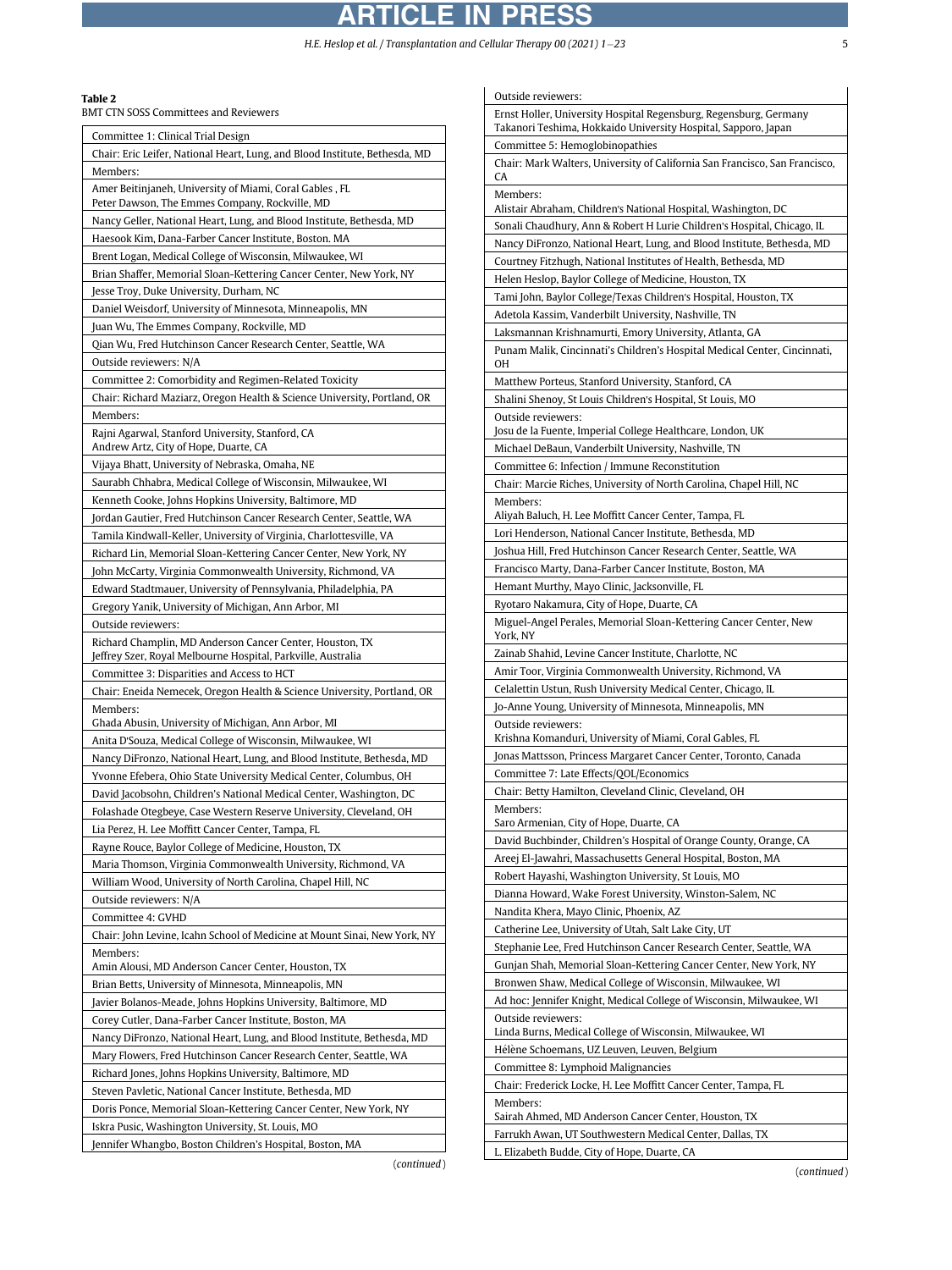# ARTICLE IN PRESS

6 H.E. Heslop et al. / Transplantation and Cellular Therapy 00 (2021) 123

 $\mathbf{r}$ 

| Nilanjan Ghosh, Levine Cancer Institute, Charlotte, NC                                              |
|-----------------------------------------------------------------------------------------------------|
| Mehdi Hamadani, Medical College of Wisconsin, Milwaukee, WI                                         |
| Brian Hill, Cleveland Clinic, Cleveland, OH                                                         |
| Matthew Lunning, University of Nebraska, Omaha, NE                                                  |
| David Maloney, Fred Hutchinson Cancer Research Center, Seattle, WA                                  |
| Craig Sauter, Memorial Sloan-Kettering Cancer Center, New York, NY                                  |
| Patrick Stiff, Loyola University, Chicago, IL                                                       |
| Jakub Svoboda, University of Pennsylvania, Philadelphia, PA                                         |
| Outside reviewers:                                                                                  |
| Jonathan Friedberg, University of Rochester Medical Center, Rochester, NY                           |
| Brad Kahl, Washington University, St Louis, MO                                                      |
| Committee 9: Myeloid Malignancies                                                                   |
| Chair: Yi-Bin Chen, Massachusetts General Hospital, Boston, MA                                      |
| Members:                                                                                            |
| Nelli Bejanyan, H. Lee Moffitt Cancer Center, Tampa, FL                                             |
| Steven Devine, National Marrow Donor Program, Minneapolis, MN                                       |
| Aaron Gerds, Cleveland Clinic Medical Center, Cleveland, OH                                         |
| Saar Gill, University of Pennsylvania, Philadelphia, PA                                             |
|                                                                                                     |
| Michael Grunwald, Levine Cancer Institute, Charlotte, NC                                            |
| Christopher Hourigan, National Heart, Lung, and Blood Institute, Bethesda,<br>MD                    |
| Coleman Lindsley, Dana-Farber Cancer Institute, Boston, MA                                          |
|                                                                                                     |
| Richard Little, National Cancer Institute, Bethesda, MD                                             |
| Mark Litzow, Mayo Clinic, Rochester, MN                                                             |
| Lori Muffly, Stanford University, Stanford, CA                                                      |
| Wael Saber, Medical College of Wisconsin, Milwaukee, WI                                             |
| Bart Scott, Fred Hutchinson Cancer Research Center, Seattle, WA                                     |
| Sumi Vasu, Ohio State University Medical Center, Columbus, OH                                       |
| Outside reviewers:                                                                                  |
| Charles Craddock, University of Birmingham, Birmingham, AL                                          |
| Nicolaus Kröger, University Hospital Hamburg, Hamburg, Germany                                      |
| Committee 10: Nonmalignant Disorders                                                                |
| Chair: Amy DeZern, Johns Hopkins University, Baltimore, MD                                          |
| Members:                                                                                            |
| Suneet Agarwal, Boston Children's Hospital, Boston, MA                                              |
| Jaap-Jan Boelens, Memorial Sloan-Kettering Cancer Center, New York, NY                              |
| Jane Churpek, University of Wisconsin, Madison, WI                                                  |
| Nancy DiFronzo, National Heart, Lung, and Blood Institute, Bethesda, MD                             |
| Christopher Dvorak, University of California San Francisco, San Francisco,<br>CA                    |
| Mary Eapen, Medical College of Wisconsin, Milwaukee, WI                                             |
| George Georges, Fred Hutchinson Cancer Research Center, Seattle, WA                                 |
| Lucy Godley, University of Chicago, Chicago, IL                                                     |
| Jennifer Kanakry, National Cancer Institute, Bethesda, MD                                           |
| Margaret MacMillan, University of Minnesota, Minneapolis, MN                                        |
| Anupama Narla, Stanford University, Stanford, CA                                                    |
|                                                                                                     |
| Ghadir Sasa, Texas Children's Hospital, Houston, TX                                                 |
| Outside reviewers:<br>Persis Amrolia, Great Ormond Street Hospital for Sick Children, London,<br>UK |
| Andrew Gennery, New Castle University, Newcastle Upon Tyne, UK                                      |
| Committee 11: Optimal Donor and Graft Source                                                        |
|                                                                                                     |
| Chair: Karen Ballen, University of Virginia, Charlottesville, VA                                    |
| Members:<br>Asad Bashey, Northside Hospital, Atlanta, GA                                            |
| Claudio Brunstein, University of Minnesota, Minneapolis, MN                                         |
|                                                                                                     |
| Mary Horowitz, Medical College of Wisconsin, Milwaukee, WI                                          |
| Kimberly Kasow, University of North Carolina, Chapel Hill, NC                                       |
| Joanne Kurtzberg, Duke University, Durham, NC                                                       |
| Shannon McCurdy, University of Pennsylvania, Philadelphia, PA                                       |
| Brenda Sandmaier, Fred Hutchinson Cancer Research Center, Seattle, WA                               |
| Robert Soiffer, Dana-Farber Cancer Institute, Boston, MA                                            |
|                                                                                                     |

| (continued) |  |
|-------------|--|
|             |  |

| Outside reviewers:                                                                      |  |  |
|-----------------------------------------------------------------------------------------|--|--|
| Jane Apperley, Imperial College, London, UK                                             |  |  |
| Stephen Forman, City of Hope, Duarte, CA                                                |  |  |
| Committee 12: Pediatric Malignant Disease                                               |  |  |
| Chair: Leslie Kean, Boston Children's Hospital, Boston, MA                              |  |  |
| Members:                                                                                |  |  |
| Alice Bertaina, Stanford University, Stanford, CA                                       |  |  |
| Marie Bleakley, Fred Hutchinson Cancer Research Center, Seattle, WA                     |  |  |
| Joseph Chewning, The University of Alabama, Birmingham, AL                              |  |  |
| Stella Davies, Cincinnati's Children's Hospital medical Center, Cincinnati,<br>OΗ       |  |  |
| Terry Fry, University of Colorado, Aurora, CO                                           |  |  |
| Lori Henderson, National Cancer Institute, Bethesda, MD                                 |  |  |
| Dean Lee, Nationwide Children's Hospital, Columbus, OH                                  |  |  |
| Rachel Phelan, Medical College of Wisconsin, Milwaukee, WI                              |  |  |
| Michael Pulsipher, Children's Hospital Los Angeles, Los Angeles, CA                     |  |  |
| Muna Qayed, Emory University, Atlanta, GA                                               |  |  |
| Nirali Shah, National Institutes of Health, Bethesda, MD                                |  |  |
| Outside reviewers:<br>Christina Peters, St. Anna's Children's Hospital, Vienna, Austria |  |  |
| Paul Veys, Great Ormond Street Hospital for Sick Children, London, UK                   |  |  |
| Committee 13: Plasma Cell Disorders                                                     |  |  |
| Chair: Parameswaran Hari, Medical College of Wisconsin, Milwaukee, WI                   |  |  |
| Members:                                                                                |  |  |
| Luciano Costa, The University of Alabama, Birmingham, AL                                |  |  |
| Madhav Dhodapkar, Emory University, Atlanta, GA                                         |  |  |
| Sergio Giralt, Memorial Sloan-Kettering Cancer Center, New York, NY                     |  |  |
| Damien Green, Fred Hutchinson Cancer Research Center, Seattle, WA                       |  |  |
| Amrita Krishnan, City of Hope, Duarte, CA                                               |  |  |
| Shaji Kumar, Mayo Clinic, Rochester, MN                                                 |  |  |
| Philip McCarthy, Roswell Park Comprehensive Cancer Center, Buffalo, NY                  |  |  |
| Marcelo Pasquini, Medical College of Wisconsin, Milwaukee, WI                           |  |  |
| Krina Patel, MD Anderson Cancer Center, Houston, TX                                     |  |  |
| Noopur Raje, Dana-Farber Cancer Institute, Boston, MA                                   |  |  |
| Edward Stadtmauer, University of Pennsylvania, Philadelphia, PA                         |  |  |
| Saad Usmani, Levine Cancer Institute, Charlotte, NC                                     |  |  |
| Outside reviewers:                                                                      |  |  |
| Xavier Leleu, CHU de Poitiers, Poitiers, France                                         |  |  |
| María-Victoria Mateos, Salamanca University Hospital, Salamanca, Spain                  |  |  |

# Strategy 3: Pretransplantation interventions will enhance outcomes

Hypothesis. A multidisciplinary resiliency bolstering program for high-risk older patients will attenuate early healthspan decline after alloHCT.

Background and significance. The heightened risk of nonrelapse mortality (NRM) among older patients limits the wider application of alloHCT [\[11\].](#page-20-10) Geriatric assessment (GA)-guided interventions in multiple randomized trials have reduced the toxicity in older cancer patients [\[12\]](#page-20-11). The current BMT CTN 1704 trial will create a risk-stratification model based on comorbidity, GA, and biomarkers while quantifying functional decline after HCT.

Trial design. The study will enroll alloHCT candidates at 3 to 12 weeks before planned alloHCT who are at risk for health span decline based on age  $\geq$  60 years and a BMT CTN 1704 (CHARM) score predicting high NRM. These patients will be randomized 1:1 to institutional standard of care management versus multidisciplinary GA-guided interventions adapted from promising pilot HCT data and solid tumor studies [\[13\]](#page-20-12). Interventions commence will start before alloHCT and continue to 4 weeks post-alloHCT with scheduled subject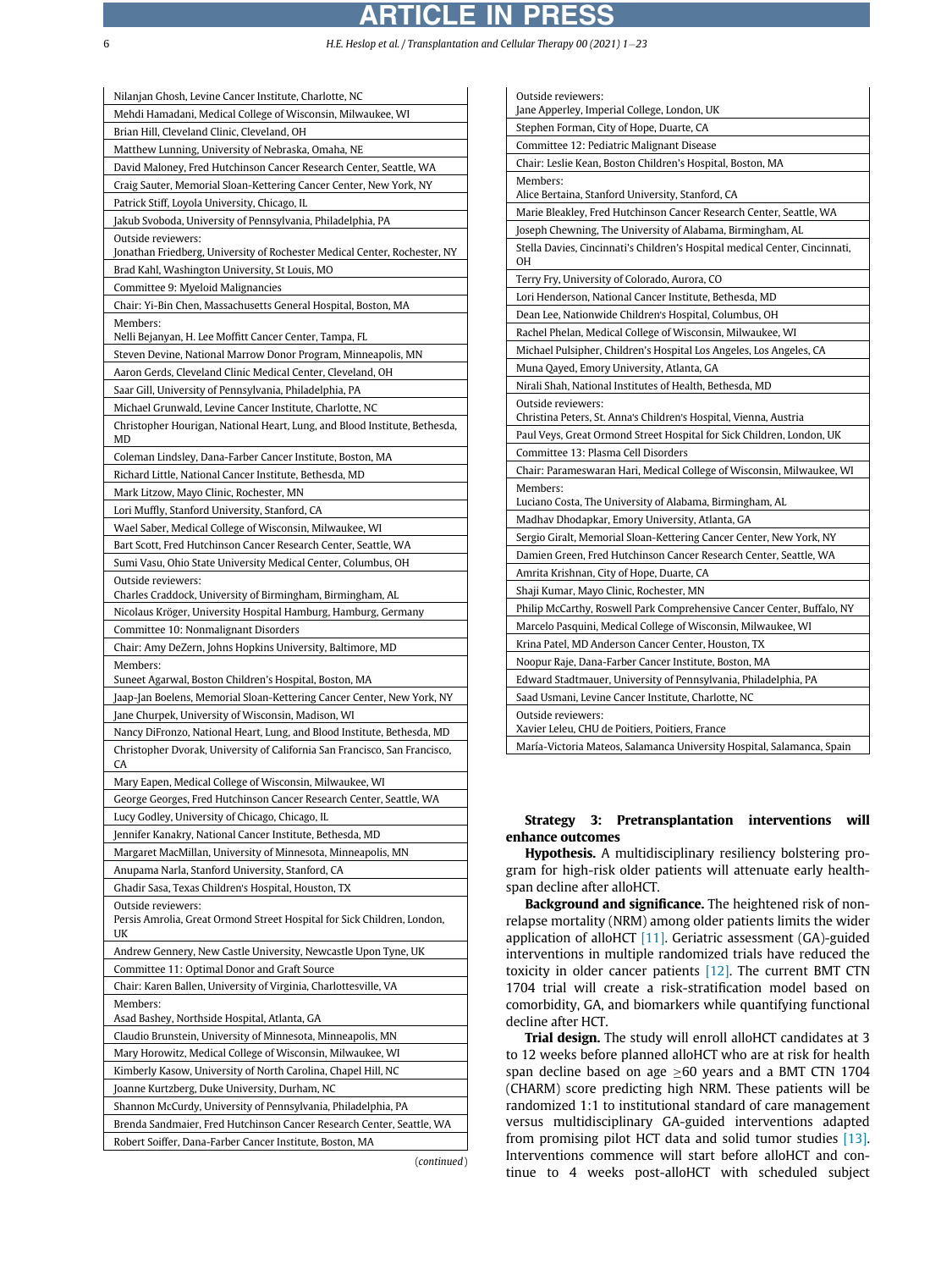#### <span id="page-6-0"></span>Table 3

High-Priority SOSS Trials

| Committee                                    | Strategy                                                                                                                 |
|----------------------------------------------|--------------------------------------------------------------------------------------------------------------------------|
| Interventional treatment trials              |                                                                                                                          |
| Graft-versus-Host Disease                    | Improve outcomes for gastrointestinal aGVHD                                                                              |
| Graft-versus-Host Disease                    | Minimize treatment toxicity for low-risk aGVHD                                                                           |
| Graft-versus-Host Disease                    | Preemption of moderate to severe cGVHD                                                                                   |
| Infection/Immune Reconstitution              | Safety of antibiotic deescalation following initial fever                                                                |
| Late Effects, Quality of Life, and Economics | Propranolol in patients undergoing autoHCT                                                                               |
| Lymphoid Malignancies                        | Upfront CAR T cell therapy for high-risk MCL                                                                             |
| Lymphoid Malignancies                        | Autologous HCT consolidation versus observation after BV + CHP induction in CD30 <sup>+</sup> peripheral T cell lymphoma |
| Lymphoid Malignancies                        | Consolidation for CAR T cell incomplete responders in DLBCL                                                              |
| <b>Myeloid Malignancies</b>                  | Platform trial to evaluate post-HCT maintenance therapies for AML                                                        |
| Nonmalignant Disorders                       | Upfront alternative donor HCT for SAA                                                                                    |
| Optimal Donor and Graft Sources              | Haploidentical versus unrelated donor transplantation with PT-Cy                                                         |
| Pediatric Malignant Disease                  | A risk-based approach to optimize remission duration following CAR T cell therapy                                        |
| Pediatric Malignant Disease                  | Use of cytokine-induced memory-like NK cells to treat post-HCT myeloid leukemia relapse                                  |
| Plasma Cell Disorders                        | Incorporating BCMA CAR T cell therapy in high-risk MM                                                                    |
| Observational trials                         |                                                                                                                          |
| Comorbidity and Regimen-Related Toxicity     | Limiting transplantation-associated chronic pulmonary toxicity                                                           |
| Hemoglobinopathies                           | Assessing for late effects after HCT for SCD                                                                             |
| Infection and Immune Reconstitution          | Prospective observational study of the immunogenicity of vaccines after HCT or CAR T cell therapy                        |
| <b>Myeloid Malignancies</b>                  | Prediction and biology of relapse of AML after HCT                                                                       |

assessments at baseline, day +30, day +100, and 1 year post alloHCT. The primary outcome is functional independent survival (FIS) at 100 days after alloHCT, quantified as alive without delirium, falls or frail walk. Secondary outcomes are 1-year NRM, day +100 6-minute walk, GVHD-free relapse-free survival (GRFS), health resource utilization, PROs, and correlation of day +100 FIS with 1-year NRM from alloHCT and OS.

Feasibility and logistics. This trial is the natural successor to CTN 1704. We anticipate that the CHARM score will comprise a short screening battery to identify high-risk patients. Assuming a baseline FIS of 50% at day +100, enrolling 260 subjects will provide 206 evaluable patients (ie, patients proceeding to alloHCT) within 24 months of trial opening, which will provide >80% power at the 2-sided 0.05 significance level to detect a 20% absolute improvement in the day +100 FIS.

#### Summary of Discussion

The 3 proposals presented by this committee were felt to be compelling and would improve outcomes of patients undergoing alloHCT. Strategy 2, limiting transplantation-associated chronic pulmonary toxicity, with the ability to obtain detailed longitudinal data to define the natural history of postalloHCT lung disease with an integrated preemptive intervention strategy before the development of clinically debilitating bronchiolitis, was felt to be timely and meritorious. The longitudinal data collection could be synchronized to a chronic GVHD data collection program, in accordance with the recommendations of the 2020 NIH Chronic GVHD Consensus Project on Criteria for Clinical Trials. For strategy 1, earlier ICANS intervention remains desirable, but the fact that this area is in rapid evolution decreased enthusiasm for the BMT CTN study. Strategy 3 to improve the health span in older patients was also considered appropriate. Many centers have already begun to adopt aggressive pretransplantation resiliency interventions, and a multicenter study is ongoing within the US that may provide preliminary information to inform a future BMT CTN trial.

#### GVHD COMMITTEE Current State of the Science

Since the 2014 SOSS, numerous advances in pathophysiology and therapeutics have improved GVHD prevention and treatment. These advances include Food and Drug Administration (FDA) approval of both ruxolitinib, a JAK1/2 inhibitor, for steroid-refractory acute GVHD (aGVHD), as well as ibrutinib, an inhibitor of both Bruton's tyrosine kinase (BTK) and IL-2 inducible T cell kinase, for steroid-refractory chronic GVHD (cGVHD). A practice-changing advance was the use of posttransplantation cyclophosphamide (PT-Cy) to greatly reduce the incidence of severe aGVHD and cGVHD and thereby expand HLA-mismatched donor options. Furthermore, the discovery that intestinal dysbiosis predicts GVHD severity opened up the possibility of manipulating the gastrointestinal (GI) microbiome for GVHD prophylaxis or treatment. Finally, biomarker algorithms that predict GVHD outcomes for individual patients were developed and validated and are now used in clinical trials to enrich patient populations for high-risk or low-risk GVHD.

For GVHD prophylaxis, BMT CTN 0402 compared 2 widely used GVHD prophylaxis regimens and failed to show differences in GVHD or survival. BMT CTN 1203 tested 3 novel GVHD prophylaxis regimens containing PT-Cy, bortezomib, or maraviroc and showed that 1-year GRFS was best with PT-Cy. BMT CTN 1703, the follow-up phase III comparison of PT-Cy with conventional tacrolimus/methotrexate prophylaxis, is currently enrolling patients with brisk accrual. Both BMT CTN 1501 and BMT CTN 0801 investigated sirolimus-containing regimens for acute (aGVHD) and chronic GVHD (cGVHD), with results not clearly superior to non-sirolimus-containing regimens. Finally, BMT CTN 1202 created a GVHD biorepository that contains carefully clinically annotated plasma, serum, cells and DNA samples from >1700 alloHCT recipients. The clinical data adjudication for the biorepository quantified some of the challenges for GVHD clinical research, including that (1) symptoms consistent with GVHD are experienced by nearly all alloHCT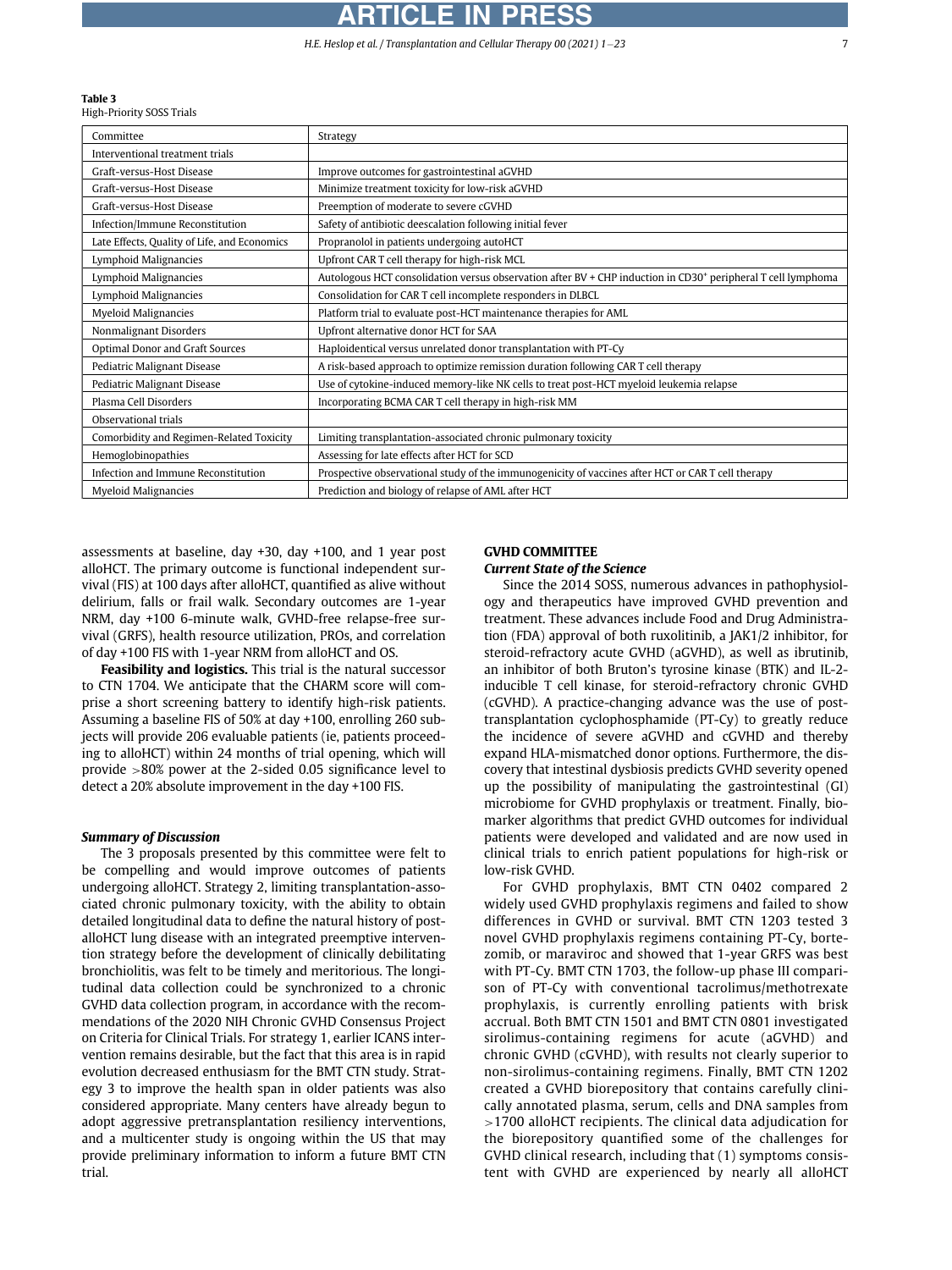recipients; (2) diagnostic tissue biopsies are frequently performed, but pathology findings only modestly correlate with treatment; and (3) one-third of patients are prescribed steroids for reasons other than GVHD. These completed studies informed this committee's proposals.

Strategy 1: Treatment of high-risk GVHD by protecting GI epithelium

Hypothesis. Treatments that protect or repair damage to the GI tract from GVHD will increase overall response rates and decrease NRM.

Background and significance. The patients most likely to die from GVHD nearly always develop GI GVHD and can be identified at onset by a combination of clinical and/or bio-marker risk factors [\[14\].](#page-20-13) Systemic immunosuppression to target donor effector T cells is toxic (eg, infections) and often ineffective. Immunomodulation of the effector pathway with alpha-1-antitrypsin is being tested (BMT CTN 1705; Clincal-Trials.gov NCT04167514). Targeting host GI tissue may avoid complications of immunosuppression. Drugs that block T cell migration to the GI tract (eg, natalizumab or vedolizumab) [\[15\]](#page-20-14) or drugs that promote GI tissue repair, such as F652 (IL-22 agonist) [\[16\]](#page-20-15), human chorionic gonadotropin and epidermal growth factor [\[17\]](#page-20-16), or inhibitors of inflammatory cell death pathways (eg, RIPK1 inhibitors) [\[18\]](#page-20-17), represent nonimmunosuppressive strategies considered thus far. Repair or prevention of intestinal dysbiosis with prebiotics, probiotics, or microbial transplantation are another strategy for high-risk GVHD, but these approaches rely on rapid assays to quantify microbiome injury that are still in development.

Trial design. The committee proposes randomized phase II trials to treat high-risk GVHD as defined by Minnesota symptom classification, Ann Arbor biomarker score, or both that use standard, high-dose steroids plus novel agents, such as those listed above, either singly or, preferentially, in synergistic combinations. The primary hypothesis is that the proposed treatments will result in an improved response compared with steroid alone. The primary endpoint should be day +28 overall response rate (ORR), which remains the gold standard endpoint. Patients with high-risk GVHD by biomarkers have a 57% response rate to steroids based on contemporary data from the Mount Sinai Acute GVHD International Consortium.

Feasibility and logistics. High-risk GVHD trials are feasible, as cases range from 15% (Minnesota classification) to 35% (Ann Arbor 2/3) of all cases of GVHD. A parallel 2-arm trial with 68 patients per arm provides >90% power with a 1-sided 0.025 type I error to test each of the 2 promising treatments for a 20% improvement over the historical ORR for steroids (57% versus 77%). If both strategies appear promising, both will be compared with a standard of care in a phase III trial; if one is better, then that strategy will be compared with a standard of care in a phase III trial.

# Strategy 2: Phase II trial of nonsteroid treatment versus rapid steroid taper for low- risk GVHD

Hypothesis. Decreased exposure to systemic steroid treatment will reduce morbidity.

Background and significance. Current aGVHD treatment guidelines result in high steroid exposure and toxicities such as infections. A lower starting steroid dose did not reduce cumulative exposure owing to a concern for GVHD flares if steroids were tapered rapidly [\[19\]](#page-20-18). Steroid-free strategies include sirolimus (BMT CTN 1501, summarized above) and itacitinib (a JAK1 inhibitor under study in NCT03846479). Unpublished data define low-risk GVHD using a combination of clinical and biomarker risk factors at onset (Minnesota standard risk/Ann Arbor 1) with high response rates  $(>80%)$  and low 6-month

NRM (<5%). Serial monitoring of clinical and biomarker responses can identify a subset of patients for rapid steroid taper whose GVHD nearly always responds to treatment  $(>90%)$  and almost never flares  $(<5%)$  and who have little NRM (2%).

Trial design. The committee proposes a randomized phase II trial for patients with low- risk GVHD that assesses both nonsteroid treatment (eg, itacitinib) and a clinical response/ biomarker-guided rapid steroid taper that reduces steroid therapy to physiologic doses within 4 weeks. Patients with limited skin or upper GI GVHD who can be treated with topical steroids alone will be excluded. The primary endpoint will be steroid-free ORR at day +28 with key secondary endpoints of response duration, serious infection, relapse, NRM, survival, and laboratory measures of immune reconstitution. The primary hypothesis is that these strategies will result in similar steroid-free ORR.

Feasibility and logistics. Low-risk GVHD accounts for 60% of all GVHD cases. BMT CTN 1501 demonstrated that real-time monitoring by clinical response and biomarkers is feasible. Based on the BMT CTN data, it is desired to detect an absolute 20% improvement in the day +28 steroid-free ORR over the 55% historical rate. The study would require 116 patients (58 patients in each arm) to have 88% power to detect the 55% versus 75% improvement using a single-arm binomial test at the 1-sided 0.025 significance level. If both strategies appear promising, then both strategies would transition to a randomized phase III study; otherwise, the better strategy would be compared with standard of care in a phase III study.

#### Strategy 3: Preemption of moderate to severe cGVHD

Hypothesis. Early treatment will prevent irreversible cGVHD changes and morbidity.

Background and significance. Moderate to severe cGVHD causes substantial morbidity and contributes to excess mortality, especially when the lungs are involved. Preemptive treatment may improve outcomes in high-risk patients when they have few or no symptoms. Current unmet needs include reliable tools to identify high-risk patients and guide treatment selection and development of response measures that predict long-term endpoints, such as survival and QOL. Clinical signs and imaging/laboratory parameters reported to predict severe cGVHD, including morphea, skin stiffness, decreased forced expiratory volume in 1 second, parametric response monitoring on chest CT, and biomarkers, need validation [[20](#page-20-19),[21](#page-20-20)]. The committee recommends collaborating with specialists from other fields who study fibrotic diseases such as scleroderma, idiopathic lung fibrosis, and hepatic cirrhosis to identify candidate biomarkers for specific cGVHD manifestations and for diagnostic and response measurements. A number of agents, including ruxolitinib, low-dose IL-2, and ROCK2 inhibition, show promise for cGVHD [[22,](#page-20-21)[23\]](#page-20-22).

Trial design. The specific trial design depends on identifying high-risk patients for early intervention. Once validated tools are available, rapid testing of agents is needed. A master protocol design that uses a single overarching protocol for multiple studies that share key design components, eligibility criteria, and operational aspects can investigate multiple interventions in multiple phases for cGVHD in a continuous manner. Treatment cohorts are evaluated for efficacy using early endpoints (eg, development of moderate/severe cGVHD), with promising agents continuing to phase III comparison and those with limited efficacy or excess toxicity dropped. There is potential for combining this study with Strategy 2 proposed by the Comorbidity- and Regimen-Related Toxicity Committee.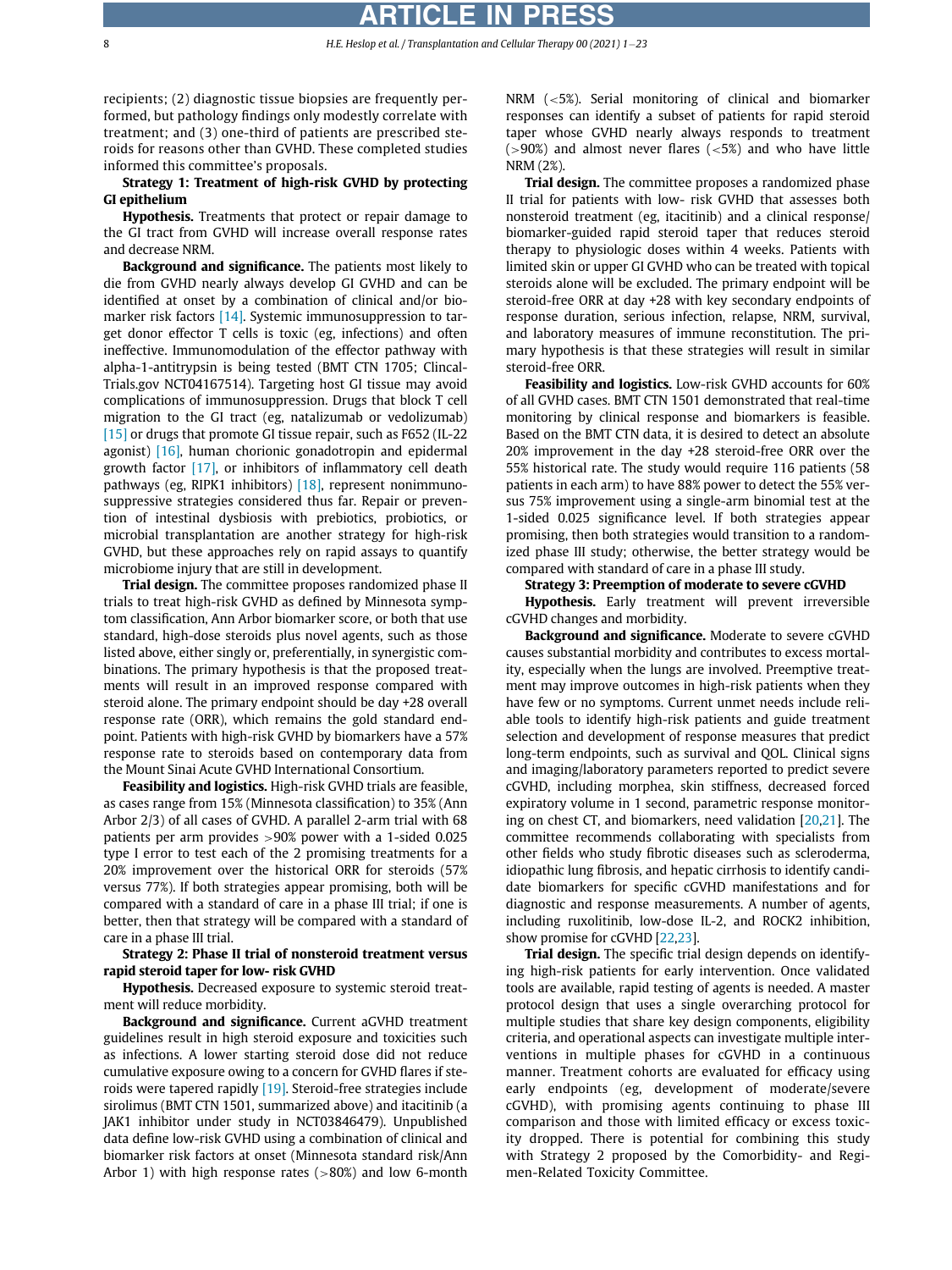### Summary of Discussion

GVHD is the primary adverse consequence of alloHCT, and improvement/elimination of GVHD remains a major focus of BMT CTN and the entire transplantation community. The series of previous GVHD BMT CTN studies and the sample biorepository have improved our understanding of treatment options, and current trials have a high likelihood of further improving the outcomes for our patients. All proposals for future GVHD studies presented by this committee were deemed laudable, with strategy 1, approaches to improve GI aGVHD, rated among those with the greatest merit for proceeding.

# HEMOGLOBINOPATHIES COMMITTEE

# Current State of the Science

 $\beta$ -hemoglobinopathies are the most common hereditary disorders worldwide. Outcomes for patients with  $\beta$ -hemoglobinopathies after alloHCT have shown excellent results in several series. Among children with SCD who have an HLAidentical sibling donor, disease-free survival (DFS) is 90% to 95% [\[24-26\]](#page-20-23). Alternatively, patients of any age with a haploidentical relative or HLA-mismatched unrelated donor (MMUD) and patients age  $\geq$ 13 years with an HLA-matched unrelated donor (MUD) are high risk, with a 3-year event-free survival (EFS) of 57%  $[25]$ . Gene addition and gene editing approaches now under development appear to confer a clinically significant benefit in those who lack a well-matched donor. Thus, options for older patients and transplantation with alternate donors remain important areas for improvement. Although a direct comparison of genomic therapies and allogeneic HCT or disease-modifying supportive therapies would have high impact and generate broad interest, the early stage of gene therapy creates difficulties in performing a randomized trial of curative therapies in the near future. Equally important is that the long-term effects of curative therapies, both positive and negative, are incompletely defined, which impairs decision making.

The BMT CTN initiated 2 trials of alloHCT for SCD in 2015 (BMT CTN 1503 and 1507) and initiated study activation for a new gene therapy trial in 2020 (BMT CTN 2001). BMT CTN 1503 compared results after alloHCT from a well-matched related or unrelated donor with standard care; OS was the primary endpoint. A "biological randomization" strategy assigned eligible patients with a suitable donor to the transplantation arm and those lacking a donor to the comparison arm. Before achieving the target enrollment of 200 patients, the study was closed in October 2020 owing to slow accrual. BMT CTN 1507 is a phase II study of HLA-haploidentical HCT for SCD using a reduced-intensity conditioning (RIC) regimen with PT-Cy. The primary endpoint is EFS, with events defined as graft failure, second transplant, or death. The trial has 2 strata based on age. The adult stratum completed the targeted 40 patient enrollment. A second stratum that initially enrolled children with stroke is still active and was recently amended to expand the pediatric eligibility criteria. BMT CTN 2001 is a gene therapy study of autologous lentivirus-modified hematopoietic stem cells that decreases erythroid BCL11a levels to induce fetal hemoglobin in patients with severe SCD. It has not begun enrollment. These recently completed and active studies helped direct the proposed strategies for hemoglobinopathies.

#### Strategy 1: Late effects after HCT for SCD registries

Hypothesis. Analyses of registry data will demonstrate protection from or reversal of sickle-related damage and define the long-term toxicity of curative therapies.

Background and significance. Unfortunately, adverse outcomes have started to emerge after curative therapy. Specifically, 10% of deaths occur more than 5 years after HCT without attribution [\[24\]](#page-20-23). Systematic evaluations of pulmonary, renal function, and QOL after HCT are lacking. In addition, clonal hematopoiesis of indeterminate potential may lead to myeloid malignant transformation after alloHCT. This condition might be linked to an increased risk of myeloid malignancies in SCD.

Trial design. Late effects after curative therapies will be analyzed using data from 2 parallel, NIH-funded cohorts. The Cooperative Assessment of Late Effects for Sickle Cell Disease Curative Therapies (COALESCE) study proposes to (1) evaluate pulmonary and renal function after alloHCT, (2) measure tricuspid regurgitant jet velocity in adults following nonmyeloablative alloHCT, and (3) evaluate clonal hematopoiesis of indeterminate potential CHIP following nonmyeloablative HCT and myeloablative gene editing in adults. The Sickle Cell Transplantation Evaluation of Long-Term Late Effects Registry (STELLAR) study will examine health-related quality of life, physical function, and pain through PRO tools; evaluate financial toxicity and fertility; and evaluate immune reconstitution.

Feasibility and logistics. These NIH-funded projects (STEL-LAR and COALESCE) propose to expand participation by recruiting BMT CTN centers to collect long-term follow-up data after alloHCT and gene therapy for SCD. There was general agreement about the importance and potential impact of the proposal, but enthusiasm was modulated by the registry-oriented study design and concern about the logistics of BMT CTN participation.

#### Strategy 2: Comparison of curative therapies and standard treatment for SCD

Hypothesis. Curative therapies for SCD improve survival compared with best available supportive or treatment with disease-modifying drugs.

Background and significance. The improvement in outcomes after alloHCT for SCD are paralleled by new FDAlicensed disease-modifying therapies that also improve symptoms and might extend survival [\[27-29\]](#page-20-25). BMT CTN 1507 is evaluating the safety and efficacy of HLA-haploidentical HCT in children and adults. Ideally, a prospective clinical trial would compare HLA-haploidentical HCT with novel disease-modifying therapies. It is too early to compare alloHCT and curative autologous gene therapies. The ethics of a randomized comparison of curative and noncurative therapies, investigator bias, and patient preference represent significant hurdles.

Trial design. "Case-matched" cohorts will be compared across different therapies in lieu of randomization. Participants would undergo HCT with any related donor (HLA-identical sibling or haploidentical donor) with the same RIC regimen used in BMT CTN 1507 and matched with supportive therapy controls. Alternatively, haploidentical HCT and HLA-identical sibling HCT might be compared. Disease-specific and toxicity endpoints would be analyzed.

Feasibility and logistics. There is a need to harmonize eligibility criteria, which will reduce the reliability of these findings in the absence of randomization. In addition, collecting consistent datasets for comparison will be difficult and expensive. The principal critique of a nonrandomized comparative trial design is selection bias in treatment assignment. Moreover, gene therapy, transplantation, and supportive care with novel FDA-approved medicines are not universally available.

Strategy 3: Phase II trial with a modified BMT CTN 0601 regimen to reduce GVHD and graft rejection after unrelated umbilical cord blood (UCB) and marrow transplantation in children with SCD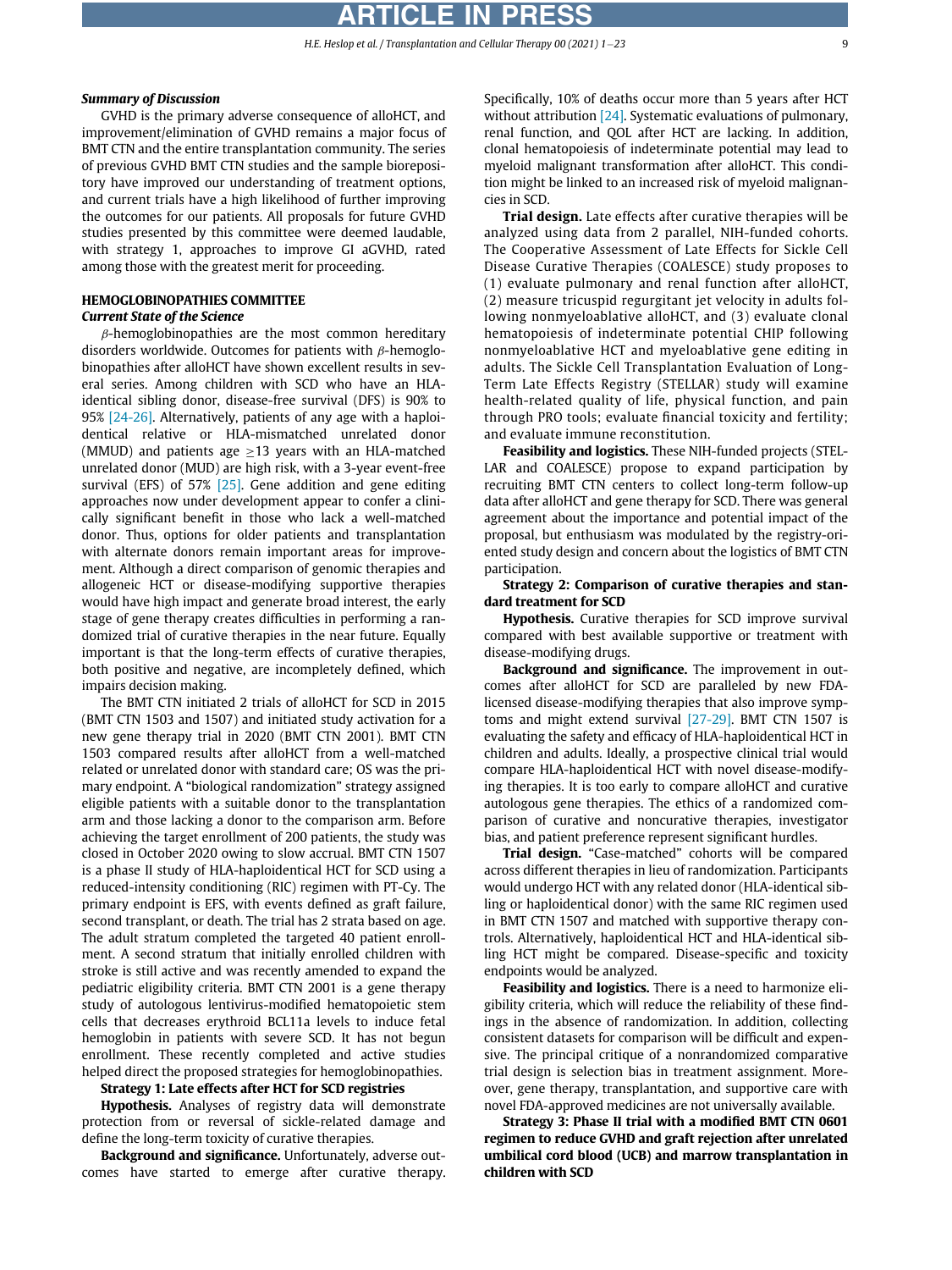Hypothesis. The modified conditioning regimen and GVHD prophylaxis will have 90% GVHD-free EFS at 2 years.

Background and significance. BMT CTN 0601 showed that an RIC regimen supported engraftment (marrow, not UCB) but had an unacceptably high rate of GVHD that reduced survival [\[30\]](#page-20-26). There was also a high incidence of posterior reversible encephalopathy syndrome (PRES). An adaptation of BMT CTN 0601 was conducted to reduce graft rejection and cGVHD after alloHCT in children with severe SCD. The modified regimen added thiotepa to reduce rejection after UCB transplantation (UCBT) and added abatacept for GVHD prophylaxis. Pilot data showed reduced aGVHD and cGVHD and PRES compared with BMT CTN 0601 [\[31](#page-20-27)[,32](#page-20-28)]. A cohort of 16 patients had a single graft rejection and a single episode of PRES, and all patients stopped immunosuppressive therapy (IST) by 2 years posttransplantation. A second cohort of 24 patients had no PRES or severe GVHD and no deaths, including 18 patients who received matched or mismatched URD transplants.

**Trial design.** This phase II study of unrelated donor transplantation (UCB and marrow) in children age 3 to 21 years with severe SCD, using an RIC regimen adapted with thiotepa and abatacept. The primary endpoint is EFS without GVHD at 2 years.

Feasibility and logistics. Current interest in gene therapy and gene editing trials and HLA-haploidentical HCT for hemoglobinopathies will negatively impact accrual in this proposed trial.

#### Summary of the Discussion

Investigating curative therapies for hemoglobinopathies remains a top priority for the BMT CTN, as evidenced by the series of completed and active clinical trials in SCD and the recent report on priorities for nonmalignant blood diseases [\[33\]](#page-21-0). Strategy 1, the highest-rated proposal, addresses an important knowledge gap, although the role of BMT CTN requires further discussion. There was general agreement that the results of ongoing BMT CTN alloHCT studies and industrysponsored gene editing and gene therapy studies need to be available before embarking on trials that compare different approaches.

#### INFECTION AND IMMUNE RECONSTITUTION COMMITTEE Current State of the Science

Despite the advent of new agents for the prevention and treatment of infections, HCT recipients remain at increased risk of morbidity and mortality due to infections, as well as development of antimicrobial resistance and impaired immune recovery. Delayed immune recovery also contributes to relapse of underlying hematologic disorders. Additionally, emerging data highlight significant infectious complications and delayed immune reconstitution following CAR T cell therapy [\[34\]](#page-21-1).

Strategy 1. Antimicrobial deescalation following initial fever in patients receiving alloHCT or CAR T cell infusion

Hypothesis. Deescalation of empiric antibiotics within 72 hours following culture-negative neutropenic fever will not increase recurrent fevers or serious infections.

Background and significance. Traditionally, empiric antibiotic therapy continues from the initial fever until neutrophil recovery. Studies show that early use of broad-spectrum antibiotics affects intestinal microbiota and alloHCT outcomes [\[35\]](#page-21-2). Recent reports demonstrate the safety of deescalation of broad-spectrum antibiotics in culture-negative febrile neutropenia after resolution of fever; however, this approach has not

been well studied in the alloHCT or CAR T cell therapy setting [\[36\]](#page-21-3).

Trial design. CAR T cell or alloHCT recipients with an initial culture-negative fever following cell infusion will be enrolled and randomized 1:1 between deescalation to institutional standards at 72 hours or continuation of empiric antibiotics for a minimum of 5 days or until engraftment in accordance with institutional standards. The primary endpoint is recurrence of fever ( $>$ 38 °C/100.4 °F) before engraftment/within 72 hours of deescalation. Secondary endpoints include subsequent bacteremia, reescalation of antibiotics, intensive care unit admission, in-house mortality, and microbiome diversity at 3 months.

Feasibility and logistics. Using data from committee member centers, 250 patients demonstrated a 5% primary endpoint rate. Assuming a true 5% primary endpoint rate in both groups, a sample size of 740 patients will provide >85% power at the 1-sided 0.05 significance level to conclude that the deescalation primary endpoint rate is not more than 5% worse than the no-deescalation rate. The large sample size, deemed feasible because of broad eligibility criteria, will allow stratification by type of cell infusion.

Strategy 2: Immunization strategies following HCT/CAR T cell therapy

2A: Single-arm, open-label trial of vaccination with the recombinant herpes zoster vaccine (SHINGRIX) after alloHCT.

Hypothesis. The SHINGRIX vaccine will be safe and immunogenic when administered in a 2-dose series starting 6 months after alloHCT.

Background and significance. Despite the efficacy of acyclovir prophylaxis, herpes zoster is common after alloHCT owing to nonadherence and breakthrough events. Although efficacy data following autologous HCT (autoHCT) exist, the safety and immunogenicity of SHINGRIX after alloHCT have not been prospectively studied. A recent retrospective analysis of 17 alloHCT recipients found an 18% response rate [\[37](#page-21-4)[,38](#page-21-5)].

Trial Design: We propose a single arm, phase II multicenter study of the SHINGRIX vaccine in adults at 6 months post alloHCT. The primary endpoint is immunogenicity defined as either seroconversion in previously seronegative individuals or a 4-fold increase in anti-glycoprotein IgG titers in individuals seropositive pre-vaccination. Secondary endpoints include immunogenicity at 3 and 6 months, documented Herpes Zoster infection, GVHD, and relapse.

B: Prospective observational study of the immunogenicity of the available mRNA vaccines for severe acute respiratory syndrome coronavirus 2 (SARS-CoV-2) vaccine after autoHCT, alloHCT, and CAR T cell therapy.

Hypothesis: The mRNA SARS-CoV-2 vaccines will be safe and immunogenic in approximately 40%-60% of HCT and CAR T cell therapy recipients.

Background and significance. HCT/CAR T cell therapy recipients are at increased risk for serious infection with SARS-CoV-2 [\[39\].](#page-21-6) Although influenza vaccination is more immunogenic when given  $\geq 6$  months after HCT, earlier vaccination  $(\sim$ 3 months) in the context of an epidemic is considered. Data on immunogenicity in immunocompromised patients for the mRNA construct SARS-CoV-2 vaccines are lacking.

Trial design. We propose an observational, prospective cohort design to assess immunogenicity in HCT/CAR T cell recipients receiving an mRNA SARS-CoV-2 vaccine in the first year after cell infusion. Cohorts will be autoHCT, alloHCT, and CAR T cell recipients at either  $<$  6 months or 6 to 12 months postinfusion. The primary endpoint is immunogenicity at 1 month after full vaccination, with secondary endpoints of 6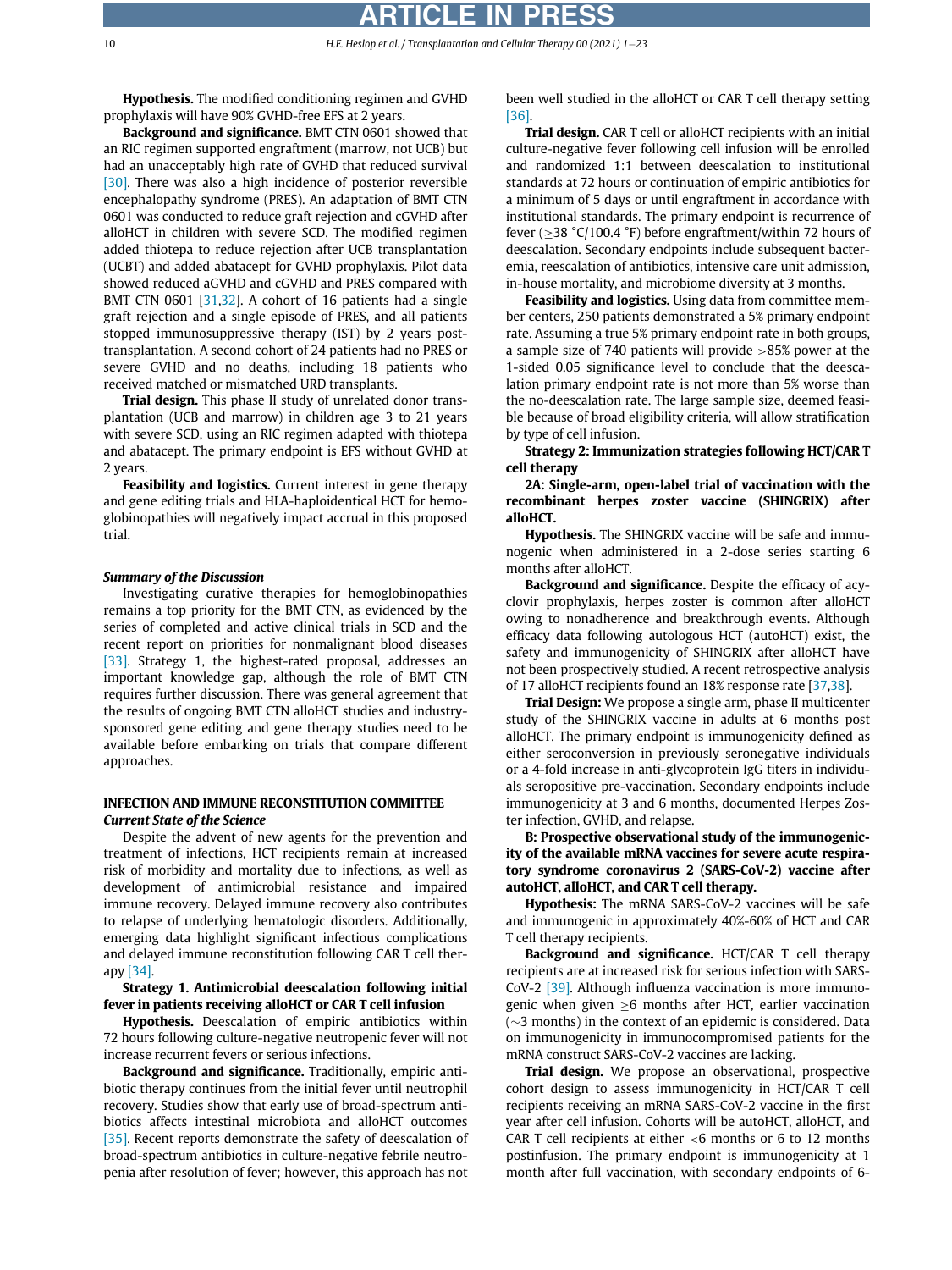month immunogenicity, T cell responses, and neutralizing antibodies.

Feasibility and logistics for strategies A and B. The studies are designed to estimate the response rate with a confidence interval half-width of 10%. With an assumed response rate of 50%, the studies require enrollment of 104 patients following Shingrix or 104 patients per cohort for the SARS-CoV-2 vaccines. The estimated accrual time is  $<$ 1 year for both strategies.

Strategy 3: Recombinant IL-7 to augment immune recovery following HLA- matched donor peripheral blood stem cell transplantation for patients receiving RIC and PT-Cy

Hypothesis. Treatment with recombinant IL-7 early posttransplantation will improve DFS by decreasing relapse and infections following matched donor transplantation with PT-Cy-based GVHD prophylaxis.

Background and significance. Inadequate immune recovery after alloHCT is associated with increased risk of relapse and infection  $[40]$ . Thus, strategies to enhance T cell reconstitution may decrease morbidity and mortality from relapse and infection. IL-7 has a central role in T cell development, demonstrating enhanced thymopoiesis and peripheral T cell survival and expansion  $[41]$ . A previous phase I trial of recombinant human IL-7 (CYT107; Cytheris, Issy-les-Moulineaux, France) following T cell-depleted HCT demonstrated increases in CD4<sup>+</sup> and  $CDS<sup>+</sup>$  T cells and functional T cell responses without the development of GVHD, anti-IL-7 antibodies, or neutralizing antibodies  $[42]$ . Although the use of PT-Cy results in lower rates of GVHD, the risks of post-transplantation infections and relapse remain high [\[43\].](#page-21-10)

Trial design. The committee proposed a phase II multicenter, open-labeled, controlled, randomized study with a safety lead-in cohort. Eligible adults following RIC and HLA-matched HCT with PT-Cy, tacrolimus, and mycophenolate mofetil (MMF) who have no evidence of relapse, grade II-IV aGVHD, or uncontrolled infection will be randomized to receive 3 weekly doses of recombinant human IL-7 between days 45 and 70 after HCT or usual care. Twoyear DFS is the primary endpoint, with secondary endpoints including infection, relapse, GVHD, and immune reconstitution.

Feasibility and logistics. Previous CIBMTR analyses identified a 45% 2-year DFS for 328 patients meeting the proposed eligibility criteria. We estimate that approximately 173 patients per arm are needed to provide 80% power at the 2-sided 0.05 significance level to detect a 15% improvement in 2-year DFS using a 2-sample binomial test . A 4-year accrual period is estimated.

#### Summary of Discussion

Both the external and online reviewers expressed enthusiasm for strategies 1 and 2 and considered the concepts feasible and important. Strategy 3 was considered premature, given the lack of available data in T cell-replete grafts following PT-Cy. Owing to the importance of strategy 2B (assessing the efficacy of the available SARS-CoV-2 vaccines in our patients), efforts were made to rapidly identify external funding, and this study is underway (SC21-07/BMT CTN 2101). Strategy 1 was considered timely and potentially practice-changing. Reasonable concerns were raised regarding the lack of inclusion of autoHCT recipients, the difficulty of adherence to the planned deescalation, and logistical issues. The committee discussed the inclusion of autoHCT recipients; however, since most fevers in this population occur periengraftment, it is unlikely that these patients would remain on i.v. antibiotics for longer than 72 hours if the infection workup was negative. Adherence to planned deescalation remains problematic not only in this study, but also in studies involving steroid tapers. Center commitment and close internal monitoring are required. However, statistical analyses of both the intention-to-treat and astreated populations should account for nonadherence. The committee agrees that consent and enrollment at the time of fever may be difficult if it occurs at night or on weekends, which may impact both the accrual and collection of microbiome samples before empiric antibiotic therapy. The committee recognizes these concerns and recommends consent at the time of cellular therapy, with enrollment at the time of fever allowing microbiome sample collection at the time of fever. This trial, despite a large sample size, should accrue rapidly because of the broad eligibility criteria, add to the growing literature of the microbiome in cellular therapy recipients and potentially change practice. The short endpoint will allow for a rapid answer to an important question.

### LATE EFFECTS, QUALITY OF LIFE, AND ECONOMICS COMMITTEE Current State of the Science

Several initiatives were undertaken to outline gaps in our understanding of the biology, surveillance, management, and patient experience of transplantation-related effects and survivorship [\[44\]](#page-21-11). Although to date there is only 1 BMT CTN trial with PROs as a primary endpoint [\[45\],](#page-21-12) many BMT CTN trials now incorporate PRO/QOL measures as secondary or exploratory endpoints. The committee identified several priority domains (eg, fatigue, cardiovascular disease, exercise/health behaviors, financial toxicity), but concluded that lack of data, logistics, and feasibility limit their immediate appropriateness for BMT CTN involvement. Instead, the committee focused on 3 studies that were viewed as ready for implementation: distress-related biology, survivorship screening and preventative care, and standardization of PRO collection.

Strategy 1: Reducing distress-related biology and improving clinical outcomes using propranolol in patients undergoing autoHCT

Hypothesis. Beta-blocker administration will decrease distress-related biomarkers and increase the number of days alive out of the hospital in the first 100 days following autoHCT.

Background and significance. Biobehavioral research evaluating the relationships between psychosocial factors and tumor progression/immunity <a>[\[46\]](#page-21-13)</a> is limited in HCT. Psychological distress and related factors are associated with increased sympathetic nervous system signaling, resulting in increased expression of the conserved transcriptional response to adversity (CTRA)—a  $\beta$ -adrenergically mediated 53-gene expression profile [\[47\]](#page-21-14)—and subsequent inferior DFS in HCT [\[47\]](#page-21-14). Propranolol is a nonselective ß-adrenergic receptor antagonist that blocks sympathetic nervous system signaling. In a phase II study of autoHCT recipients, propranolol administration was safe, had high adherence, and resulted in decreased CTRA expression, with a trend toward faster engraftment and fewer infections [\[48\]](#page-21-15). Thus, propranolol is a low-cost and safe intervention to decrease distress-related biology and improve transplantation outcomes.

Trial design and outcomes. The committee proposed a phase III randomized study of propranolol versus placebo in recipients of autoHCT for multiple myeloma (MM) or lymphoma with a primary endpoint of days alive out of the hospital through 100 days. Secondary objectives include the effect on CTRA profile, PROs, and cost. Randomization will be stratified by disease and whether HCT is planned for the inpatient or outpatient setting. From the CIBMTR data, it was estimated that among hospitalized patients, the mean number of days in the hospital was 15  $\pm$  6.5. Propranolol will be given 2 weeks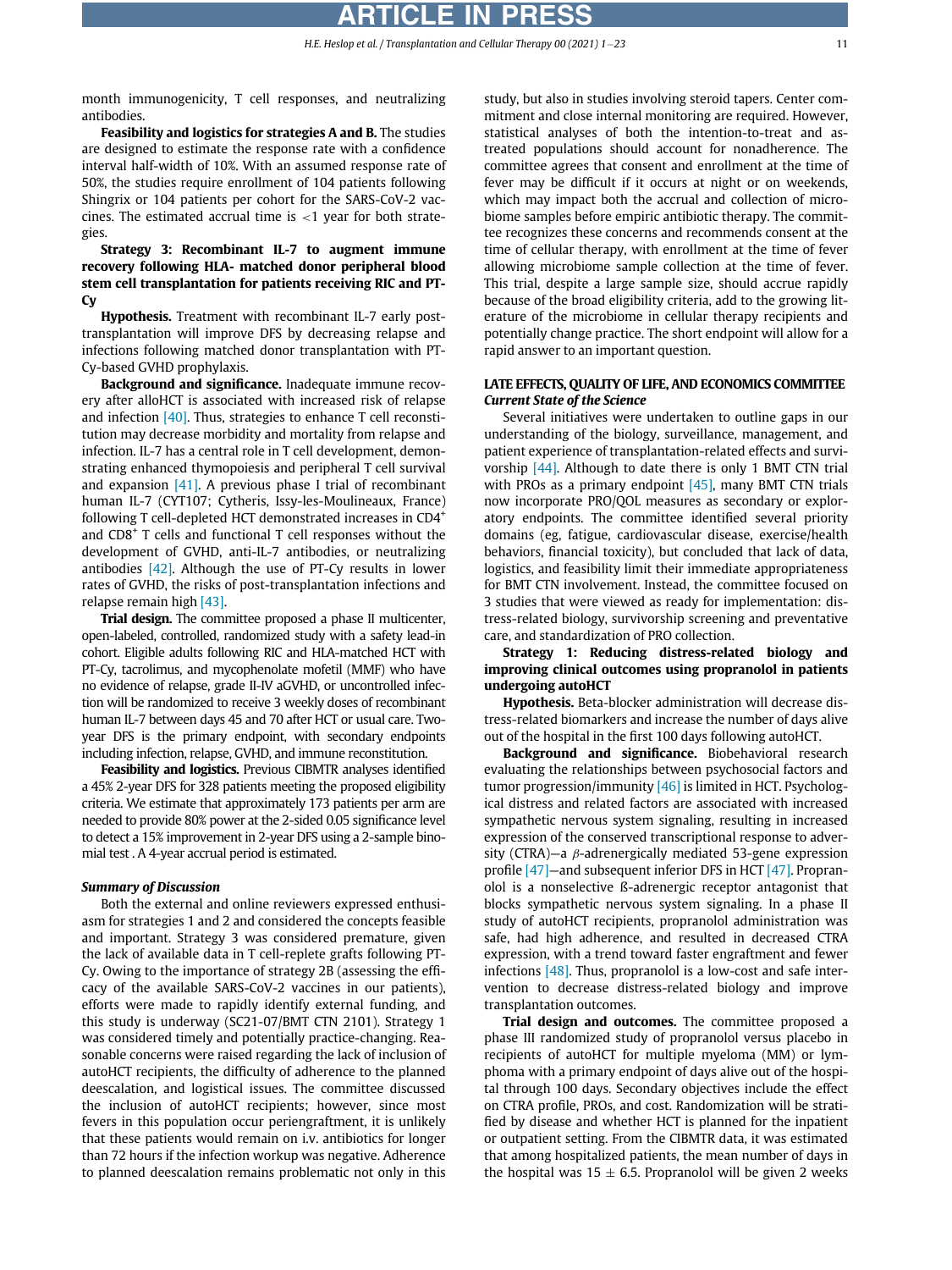before HCT through 100 days post-HCT. A sample size of approximately 350 patients will demonstrate a 2-day difference in days alive out of the hospital with 80% power at the 2 sided 0.05 significance level.

Feasibility and logistics. This study is feasible with a straightforward design. Biological samples will be collected and stored for batch analysis. The high number of autoHCTs, short time to a measurable endpoint, and low burden of reporting will make accrual of a large number of participants feasible in a 1-year period.

### Strategy 2: Identifying gaps in survivor screening and preventive care

Hypothesis. Compliance with screening and preventive practices in accordance with survivorship guidelines is poor.

Background and significance. Despite the availability of American Society for Transplantation and Cellular Therapy/ CIBMTR/European Society for Blood and Marrow Transplantation survivorship guidelines for screening and preventive care [\[49\]](#page-21-16), to date no study has systematically assessed compliance with these guidelines and missed opportunities for better survivorship care in a multicenter setting [\[50\].](#page-21-17)

Trial design and outcomes. This is a single-arm, pre/postintervention design. Medical records 2 years before enrollment will be reviewed for compliance with screening guidelines for bone health, cardiovascular, endocrine, ophthalmology, cancer, and immunizations. The participant and treating physician will be informed of missed evaluations. After 6 months, charts will be reviewed for whether missed evaluations were completed and any medical actions taken. Inclusion criteria were first alloHCT, adult and pediatric survivors at 3+ years post-HCT with no evidence of relapse, and ongoing care at the transplant center. We assume that 80% of participants will have at least 1 missed screening, and that 10% of participants completing the recommended evaluation would require subsequent medical intervention. Thirty centers each contributing 30 patients meeting eligibility criteria (900 patients, accrual period of 3 years, study duration of 4 years) who underwent transplantation between 2010 and 2018 from centers with diverse characteristics will result in a good estimate of the missed screening rate (95% confidence interval [CI], 77% to 83%) and an ability to explore patient and transplant center factors associated with lower screening compliance.

Feasibility and logistics. This study is feasible and straightforward, but it does rely on significant data collection. The intervention is provision of missing screening and preventive care to participants and physicians. The baseline level of compliance and the outcome measures are ascertained from chart review.

# Strategy 3: Standardizing collection of core patientreported outcomes in BMT-CTN clinical trials

**Hypothesis.** A standardized approach to health-related QOL (HRQOL) data collection will improve understanding of short- and long-term toxicities and overall QOL impacted by interventions studied along the HCT continuum.

Background and significance. Many BMT CTN trials collect PROs to capture HRQOL data describing the adverse effects and benefits of an intervention [\[51\]](#page-21-18). However, there is heterogeneity among instruments and time points. The FDA recognizes PRO as a valid measure of clinical benefit for new drug approval [\[52\]](#page-21-19). Consistent collection of PROs of importance to patients, including financial hardship, will increase the information gained from trials to help identify the best treatments.

Trial design and outcomes. The committee proposes the use of a standard set of instruments and assessment points across all BMT-CTN trials. The additional use of short symptom/toxicity assessments relevant to study interventions/objectives may be

added according to protocol. The CIBMTR recently demonstrated the feasibility of centralized electronic (e-)PRO collection [\[53\]](#page-21-20) and is piloting a core set of domains measured by the Patient-Reported Outcomes Measurement Information System (PROMIS) and Comprehensive Score for financial Toxicity (COST) administered to HCT recipients across longitudinal time points.

We propose a PRO Committee to review protocols to oversee and harmonize PRO efforts. Where possible, PRO collection should leverage the existing CIBMTR core e-PRO Protocol. Coenrollment on the CIBMTR PRO protocol also allows for late PRO collection and follow-up beyond completion of the parent trial.

Feasibility and logistics. This strategy is feasible, given the mechanism of the CIBMTR Core e-PRO Protocol to centralize data collection.

#### Summary of Discussion

The committee and primary reviewers had enthusiasm for strategy 1 given the novelty of investigating the biobehavioral relationship between distress and clinical outcomes in HCT using a safe, low-cost, and feasible intervention. The primary issues raised from SOSS participants regarded the primary endpoint and interpretability given multiple factors. There were concerns about hypotension and bradycardia resulting from propranolol as well as concomitant use of other antihypertensive agents, which were addressed from data in the phase II trial. Although additional details require resolution, the committee remains enthusiastic, considering this a research priority for the HCT field. Although identified as an important area of investigation, there were some concerns regarding logistics, data collection, and use of the BMT CTN to accomplish strategy 2. Strategy 3 was recognized as a priority for the BMT CTN and is part of an ongoing effort.

# LYMPHOMA COMMITTEE

# Current State of the Science

Lymphomas comprise a group of related diseases with heterogeneity in their cell of origin, genetic features, natural history, and treatment paradigms. Treatment options are increasing with recent chemotherapy, targeted therapy, and immunotherapy drug approvals. AutoHCT or alloHCT consolidation remains standard therapy for many lymphoma subtypes. In unforeseen ways, CAR T cell therapy has rapidly and profoundly changed treatment paradigms for several B cell lymphomas [[54,](#page-21-21)[55\]](#page-21-22). Numerous other unproven cellular therapies are under investigation, and their future impact on lymphoma treatment is unknown.

Strategy 1. A phase II trial of CD19-targeted CAR T cell therapy after novel BTKi-based lead-in as frontline therapy for ultra-high-risk (UHR) mantle cell lymphoma (MCL)

**Hypothesis.** CAR T cell therapy as frontline therapy, after lead-in immunotherapy, will safely improve PFS in patients with UHR MCL.

Background: Two-year PFS ranges from 20% to 50% in MCL patients with adverse risk features, such as high International Prognostic Index (MIPI), high MIPI-c, TP53 mutation, biallelic 17p deletions, complex karyotype, or blastoid histology [\[56\]](#page-21-23). CAR T cell therapy has demonstrated remarkable efficacy in refractory MCL, with brexucabtagene autoleucel showing an 85% ORR and a 61% 12-month PFS [\[55\]](#page-21-22).

Trial design. The committee endorsed a single-arm phase II trial of frontline CD19-targeted CAR T cell therapy after lead-in BTKi<sup>+</sup>. Before enrollment,  $\leq$ 2 standard induction cycles are permitted. The primary endpoint is 2-year PFS from enrollment. Secondary endpoints include adverse events, OS, ORR,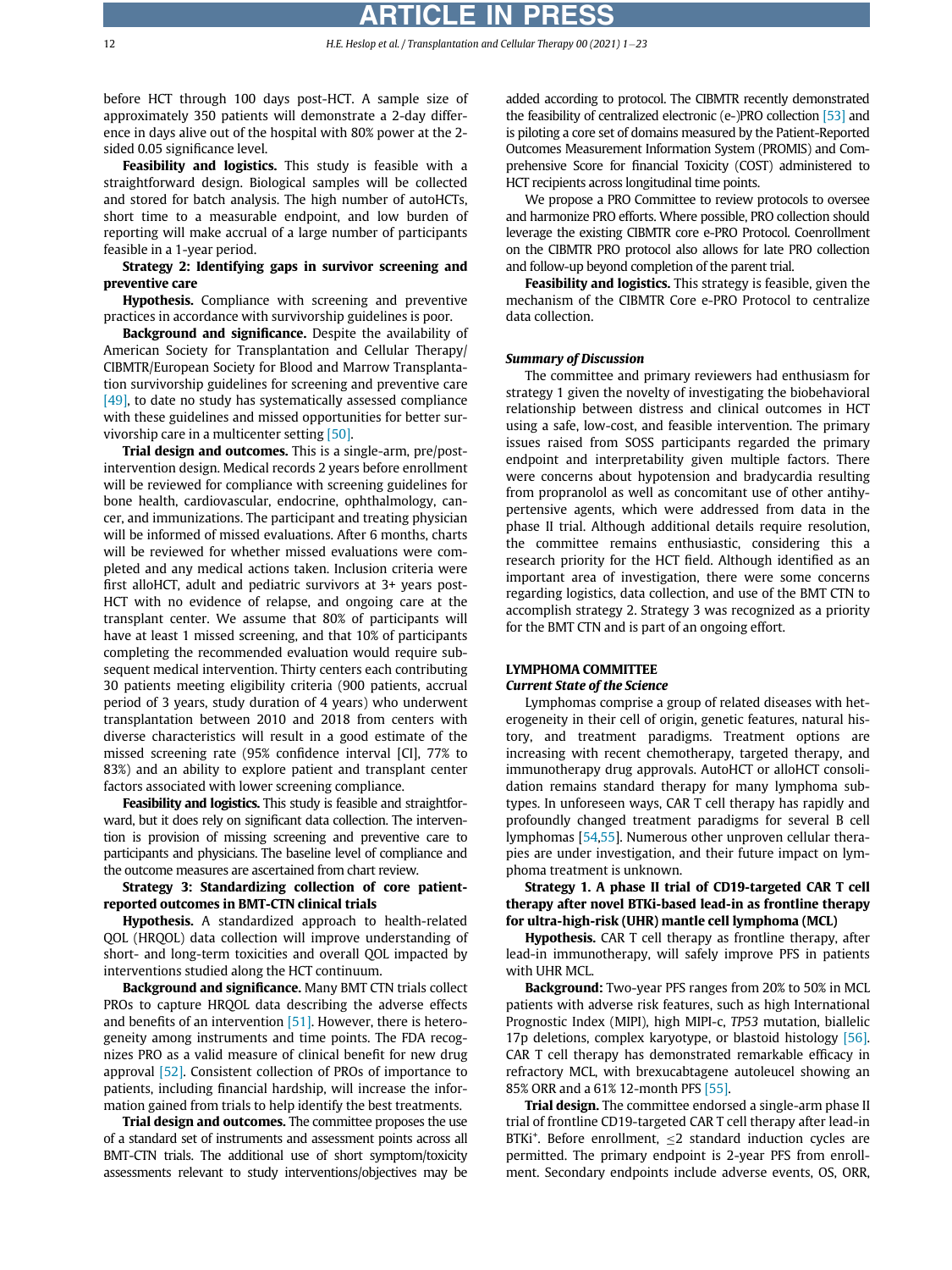and correlates include minimal residual disease (MRD), apheresis and CAR T cell phenotype, and CAR T cell levels.

Feasibility and logistics. We estimate a 2-year PFS of 45% and 65% in historical and treatment groups, respectively [\[56\]](#page-21-23). Fifty-four patients are needed to detect 20% improvement, with 90% power and a 1-sided  $\alpha$  value of 0.05 for an exactbinomial test. For interim monitoring, the sample size is inflated to 60. An 18-month accrual and a 24-month follow-up are estimated. The trial requires sponsor support to provide the CAR T cell product and BTKi. Alternative designs were considered, including a randomized phase II trial against the best available care in frontline and a randomized trial comparing CAR T cell consolidation versus autoHCT following standard induction in responders.

Strategy 2: A phase III randomized trial of observation versus consolidative autoHCT after brentuximab vedotin, cyclophosphamide, doxorubicin, and prednisone (BV +  $CHP$ ) induction in  $CD30<sup>+</sup>$  peripheral T cell lymphoma (PTCL).

Hypothesis. ASCT consolidation will safely improve PFS in patients with PTCL who achieved complete remission (CR) with frontline BV + CHP.

Background. Nonrandomized studies demonstrated a 5year OS of 40% to 50% with autoHCT consolidation for PTCL in first CR, comparing favorably with historical controls [\[57\]](#page-21-24). Alternatively, a subset analysis of PTCL patients in a randomized trial showed no clear benefit  $[58]$ . Furthermore, the standard frontline treatment changed recently based on the ECHELON2 results demonstrating improved PFS and OS with BV + CHP compared with CHOP [\[57\].](#page-21-24)

Trial design. The committee endorsed a phase III trial randomizing patients with CD30<sup>+</sup> PTCL who achieved a CR after frontline BV + CHP to observation or consolidative autoHCT (with BEAM or total body irradiation-based conditioning). Eligible diseases include PTCL not otherwise specified, anaplastic lymphoma kinase-negative anaplastic large cell lymphoma, and angioimmunoblastic T cell lymphoma. At least 1% of malignant cells must be CD30<sup>+</sup>. The primary endpoint is 2-year PFS. Secondary endpoints include adverse events, OS, and exploratory prognostic markers (circulating tumor DNA MRD).

Feasibility and logistics. Assuming a 2-year PFS of 50% with observation, 244 patients are required to detect an increase to 70% with autoHCT, at 85% power. This enrollment corresponds to continuity-corrected test of proportions using a 2-sided  $\alpha$  of 0.05 and 4 O'Brien-Fleming looks. PTCL is rare, with <1 case per 100,000 US population annually, with  $\sim$ 50% having eligible histology. Although the CR rate with BV + CHP is high,  $\sim$ 30% do not achieve CR and fail screening. Significant participation is required to complete accrual in 4 years, with an average of 321 autoHCTs annually in eligible patients recorded by the CIBMTR from 2015 to 2019.

Strategy 3: A phase II trial evaluating immunotherapy consolidation in diffuse large B cell lymphoma (DLBCL) with stable disease (SD) or partial remission (PR) on first imaging after CD19-targeted CAR T cell therapy

Hypothesis. Consolidation therapy will improve PFS for patients with DLBCL at high risk for progression following first disease assessment after CAR T cell therapy.

Background. Between 65% and 75% of DLBCL patients with a PR and 90% to 95% with SD on a day +28 positron emission tomography (PET)-CT scan after CAR T cell therapy will progress by 1 year [\[54,](#page-21-21)[59\]](#page-21-26). This group comprises  $\sim$ 40% of CAR T cell therapy recipients, and responses can deepen; therefore, observation is standard. MRD monitoring at day +28 may identify those destined to progress. Consolidation could improve outcomes via antitumor activity or CAR T cell therapy augmentation.

Trial design. The committee endorsed a trial under development at SWOG, a phase II randomized 3-arm study evaluating 6-months of tafasitamab + lenalidomide or polotuzumab + mosunetuzumab compared with observation, for incomplete responders to commercial CAR T cell therapy at day  $+28$  by PET-CT [\[60](#page-21-27)[,61](#page-21-28)]. The interventions may evolve to the best scientific approach and willing sponsor participation. Patients are randomized following day +28 PET. The primary endpoint is 1-year PFS after randomization. Secondary endpoints include CR rate, OS, MRD assay progression predictability, CAR T cell therapy persistence, and tumor assessments.

Feasibility and logistics. After CD19-targeted CAR T cell therapy, 5% of patients with SD and 30% of those with PR at day +28 will be in remission at day +90, and only 75% of those will persist at 1 year [\[59\]](#page-21-26). Fifty-seven patients per arm must be randomized to detect an increase in aggregate 1-year PFS from 20% to 40% using Fisher's exact test with 80% power and a 1 sided  $\alpha$  of 0.10 for each comparison against the standard arm.

Strategy 4: A randomized phase III trial of consolidative autoHCT with BEAM + Bcl-2 inhibitor conditioning versus CD19-targeted CAR T cell therapy in partially chemotherapy-responsive relapsed/refractory DLBCL

Hypothesis. Bcl-2-based autoHCT conditioning or CAR T cell consolidation may improve outcomes for patients with a PR to second line chemotherapy.

Background. Three CD19-targeted CAR T cell therapies are approved for third-line treatment of DLBCL. The use of autoHCT has decreased, because consolidation does not cure most patients with PET<sup>+</sup> disease (ie, PR) after second-line chemotherapy. CAR T cell therapy is commonly used for these patients. Early results indicate venetoclax, which chemosensitizes lymphoma  $[62]$ , is safe when added to BEAM  $[63]$ . Phase III trials comparing second-line CAR T cell therapy versus chemotherapy or autoHCT are ongoing (NCT03391466); however, questions will remain. In these protocols, patients randomized to salvage underwent autoHCT even if in PR, whereas CAR T cell therapy might be preferable. If CAR T cell therapy proves optimal, many patients will receive second-line salvage therapy in the community and the best management in partial responders will remain unclear.

Trial design. The committee endorsed a phase III trial randomizing CAR T cell therapy versus venetoclax + BEAM and autoHCT for DLBCL in PR (ie, Deauville 4) to second-line chemotherapy. Bridging chemotherapy is allowed. The primary endpoint is 1-year PFS by intention to treat; secondary endpoints include OS, NRM, adverse events, and immune reconstitution.

Feasibility and logistics. The 1-year PFS after autoHCT for patients in PR is  $\sim$ 50% [\[62\]](#page-21-29), and CAR T cell therapy could achieve a PFS of 70%. A total of 204 randomized subjects could detect 20% improvement using a 2-sample binomial test with a 2-sided  $\alpha$  value of 0.05 at 80% power. Between 600 and 1300 patients per year undergo autoHCT for DLBCL in the United States. Approximately 25% experience a PR to salvage; therefore, 150 to 325 potentially eligible patients per year inform an estimated 4-year accrual. There was disinterest in a third standard BEAM conditioning arm, which was believed to complicate accrual feasibility.

#### Summary of Discussion

There was considerable enthusiasm for both strategy 1, which requires CAR T cell therapy sponsor support, and strategy 3, which is already in development by SWOG. It was felt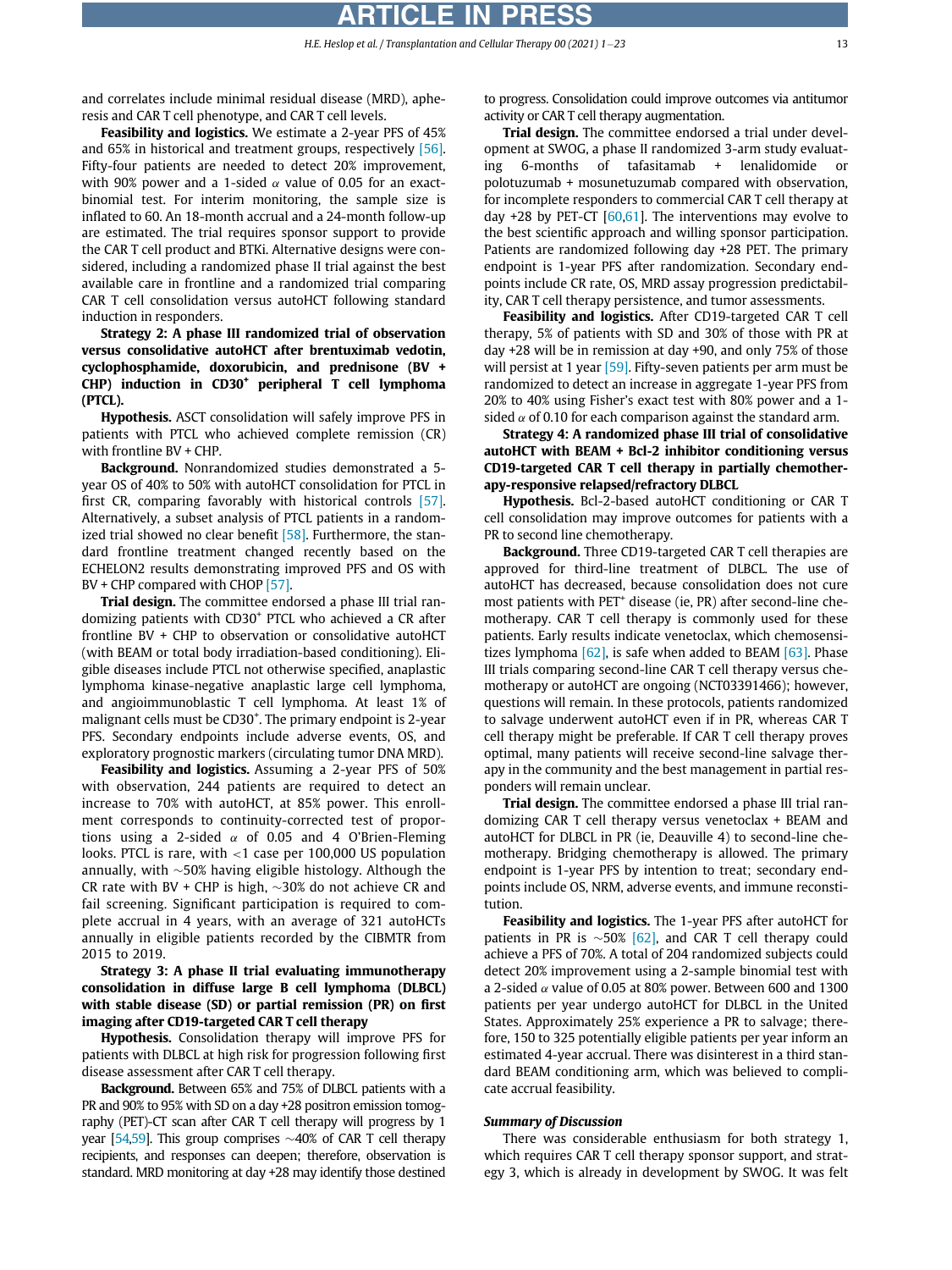both that trials would answer critical questions and benefit from the expertise of the BMT CTN. There was less enthusiasm for strategy 2, given that PTCL is rare and the optimal frontline strategy remains uncertain, and for strategy 4, based on concerns about feasibility and relevance given pending randomized phase III trial results.

# MYELOID MALIGNANCIES COMMITTEE Current State of the Science

Myeloid malignancies remain the most common indication for alloHCT. The last decade has brought many advances in the treatment of myeloid malignancies, including multiple newly approved therapies, improvements in alloHCT practices, and the development of sensitive diagnostics that have led to a better understanding of pathophysiology and more accurate assessment of response to therapy. Sensitive detection of MRD has emerged as a potential metric to guide treatment decisions, yet uncertainties over method and timing clearly persist. Disease relapse remains the leading cause of failure after alloHCT for patients with myeloid malignancies, and novel agents with less off-target toxicity have emerged that might be safely administered after alloHCT and potentially decrease the risk of relapse. Thus, the committee chose to focus on (1) the establishment of a prospective multicenter cohort to both validate the utility of MRD testing and better understand the mechanisms of acute myelogenous leukemia (AML) relapse after alloHCT and (2) novel platform trial approaches to investigate maintenance therapy administered after alloHCT to potentially reduce post-HCT relapse.

# Strategy 1. Molecular evaluation of AML patients after stem cell transplantation to understand relapse events (MEASURE)

Hypotheses. Serial blood monitoring by DNA-sequencing after alloHCT will have superior ability to predict relapse compared with pre-HCT stratification, and collection of post-HCT relapse samples will allow quantification of leukemic clonal selection versus immunologic escape as mechanisms of failure.

Background and significance. For patients with AML in cytomorphologic remission, detection of MRD has been shown to be prognostic [[64,](#page-21-31)[65\]](#page-21-32), including for patients undergoing alloHCT [\[66\].](#page-21-33) Unfortunately, AML MRD testing has not yet been standardized or clinically validated to allow incorporation into clinical care or prospective trials. In addition, although AML relapse remains the primary mode of failure after alloHCT, and single-center reports suggest that this may be immunologic in nature, no large-scale, systematic evaluation of the mechanism of failure has been conducted to date.

**Trial design.** The committee proposed a prospective multicenter biobanking cohort of approximately 1000 patients with AML age 18 to 75 years undergoing alloHCT in CR for whom original diagnostic material is available. Blood will be collected before conditioning and at 30 days and 3, 6, 9, 12, 15, and 18 months post-HCT together with marrow and blood at disease relapse. Given the known genetic diversity of AML, a sample size of 1000 is required to ensure sufficient cases of each molecular subtype to provide robust and generalizable knowledge.

Feasibility and logistics. An analogous prospective multicenter protocol, BMT CTN 1202, successfully enrolled 1860 participants with 8 biospecimen timepoints. The estimated time for accrual is 4 years, with coenrollment on other studies encouraged.

Strategy 2. Phase II platform trial to test multiple maintenance therapies after alloHCT for high-risk AML

Hypothesis. Maintenance therapy after alloHCT for adverse-risk AML in first CR will decrease relapse.

Background and significance. Relapse remains the leading cause of death after alloHCT for patients with AML [\[67\]](#page-21-34). Patients at high risk of relapse often can be identified prospectively by specific features at diagnosis. Administration of novel agents with low off-target toxicity as maintenance therapy after HCT has the potential to reduce relapse [\[68\].](#page-21-35) No agent has yet shown compelling efficacy in this setting to warrant testing in a phase III randomized trial.

Trial design. The committee proposed an umbrella-type platform trial to test multiple therapeutic candidates as maintenance therapy for patients with adverse-risk AML in first CR as defined by the 2017 European LeukemiaNet classification [\[69\]](#page-21-36). The primary endpoint will be 1-year PFS, given that the majority of relapses occur in the first year after alloHCT. Candidate agents will be either targeted or nontargeted, including both immunotherapeutic and cell-based approaches.

Feasibility and logistics. This platform study will accommodate multiple open-label phase II studies testing novel approaches as maintenance after HCT. Approximately 1000 patients with adverse-risk AML undergo alloHCT each year in the United States. The study will leverage a common screening/registration process and centralized governance to improve efficiency and reduce cost.

We anticipate the 1-year PFS to be approximately 55% in this high-risk population. Using an exact one-sample binomial test, 72 patients per study would provide 80% power at a 1 sided 0.05 significance level to detect a 15% improvement in PFS. The exact duration of the study will depend on the number of studies that are initiated.

# Strategy 3: Platform trial to test multiple maintenance therapies after HCT for myeloid malignancies harboring p53 mutations

Hypothesis. Maintenance therapy after HCT for patients with p53 mutant myeloid malignancies is feasible and can lower disease relapse.

Background and significance. For patients with myeloid malignancies, mutations in p53 portend a dismal prognosis even after alloHCT [[70,](#page-21-37)[71\]](#page-21-38). Improvements in pre-HCT therapy with newer agents [\[72\]](#page-21-39) likely will allow more patients with p53 mutations to be eligible for alloHCT. Administration of maintenance therapy after alloHCT has the potential to reduce rates of relapse, leading to improved survival.

Trial design. An umbrella-type platform trial that will accommodate several substudies of therapeutic candidates that are either p53-targeted or nontargeted and can include both drug candidates and cellular therapeutics. The primary endpoint of the platform study will be 1-year PFS. Individual substudies will have tailored efficacy endpoints with a predetermined efficacy threshold for subsequent testing in a phase III trial. This trial can be either separate or a component of strategy 2.

Feasibility and logistics. This platform study will accommodate multiple open-label phase II studies testing novel approaches to maintenance after HCT. Approximately 300 patients with p53-mutated myeloid malignancies undergo HCT annually in the United States. This format will allow for rapid deployment of candidate therapeutic trials due to a conserved process within the master protocol. We anticipate the 1-year PFS to be approximately 25% in this high-risk population [\[73\]](#page-21-40). Using an exact one-sample binomial test, 65 patients per study would provide 80% power at a 1-sided significance level of 0.05 to detect a 15% improvement in PFS.

#### Summary of Discussion

Significant enthusiasm was expressed for all 3 strategies presented. It was felt that strategy 3 participants could be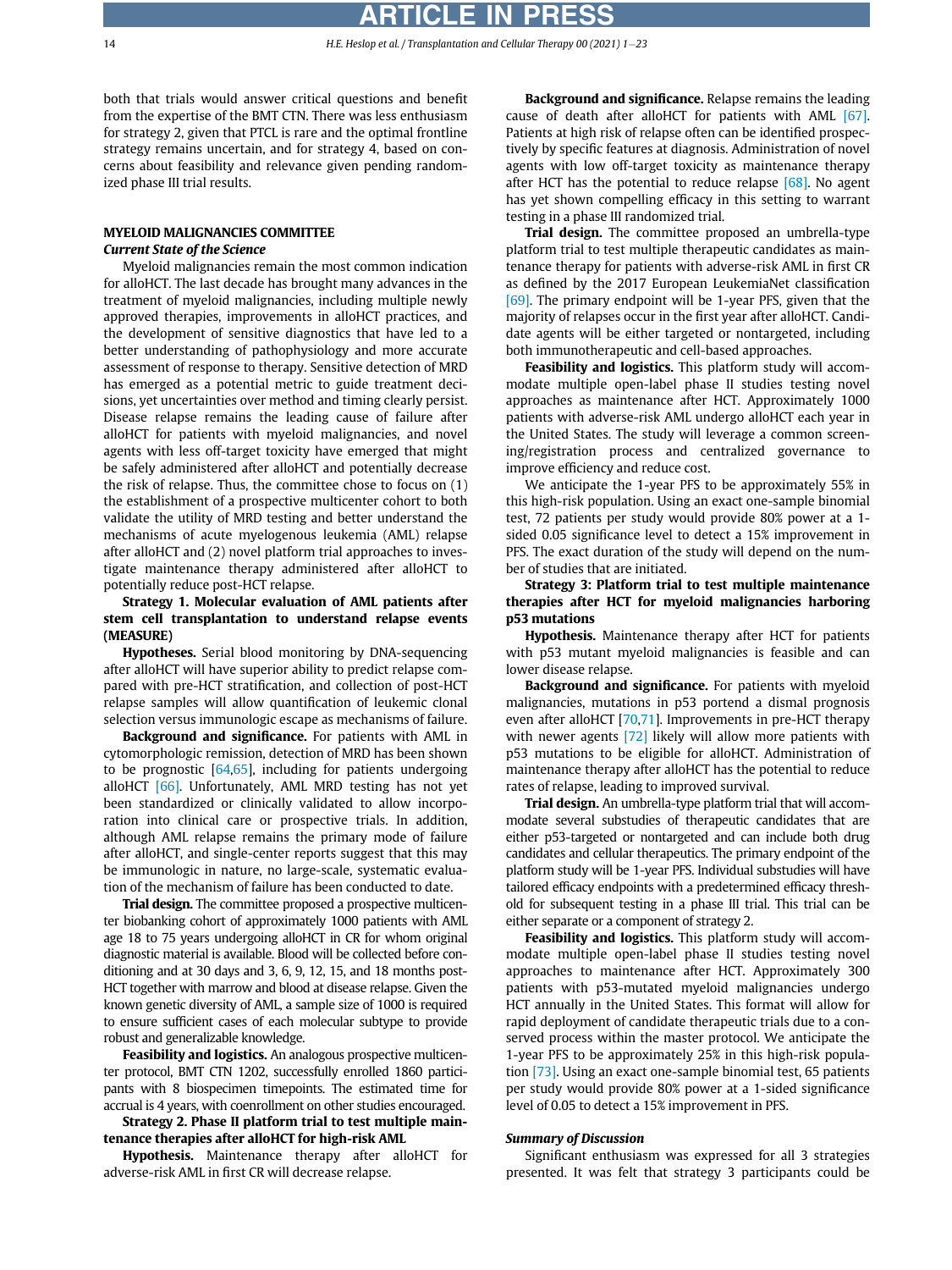included in strategy 2, possibly as a specific cohort to be analyzed separately. Regarding strategy 1, concerns were raised regarding the feasibility of attaining diagnostic marrow as well as fidelity of sample collections for patients in long-term follow-up. Regarding strategy 2, concerns were raised regarding the paucity of agents that had been tested in appropriate phase I studies to identify a safe and effective dose for use in the post-HCT setting. In addition, questions were raised on how to incorporate the various measures of MRD into eligibility for strategies 2 and 3. Nevertheless, all 3 strategies were felt to be of high priority in the near future.

### NONMALIGNANT DISEASE COMMITTEE Current State of the Science

Nonmalignant diseases may be inherited or acquired. Many of these diseases confer greater morbidity and mortality on patients than diagnoses classified as neoplasms. Nonmalignant disorders are rare, accounting for approximately 5% of HCT activity. This rarity also limits the expertise in transplantation for these diseases. Nonetheless, HCT for nonmalignant diseases has a high potential to cure a large proportion of recipients, most of whom are young. If applied optimally with low toxicity, good efficacy and engraftment/immune reconstitution, HCT can become available to all who need it. Given the low incidence of these disease, the role of HCT in their treatment can become established in conventional clinical practice only through well-designed multicenter trials. Thorough patient and donor assessment for genetic predisposition and longerterm follow-up for adverse late outcomes are also particularly important for these nonmalignant conditions. This committee examined adult and pediatric nonmalignant disease indications (excluding hemoglobinopathies) and proposed 3 multicenter phase II trials.

Strategy 1: Immune reconstitution for primary immune regulatory disorders using HCT to allow phenotype reversal

Hypothesis. The optimal HCT strategy minimizes toxicity and HCT-associated complications while enabling robust engraftment across myeloid and lymphoid lineages, resulting in phenotype reversal and immune reconstitution.

Background and significance. Primary immune regulatory disorders are a heterogeneous group of diseases with defects in the immune system and aberrant immune activation resulting in lymphoproliferative disorders, autoimmunity, and infection. Limitations to a successful outcome after HCT include graft failure, organ toxicity, and mortality [\[74](#page-21-41)[,75](#page-21-42)].

Trial design. We propose a single-arm HCT trial with RIC, peripheral blood grafts, and GVHD prophylaxis that includes PT-Cy based on available pilot data. The primary endpoint is 2 year survival with phenotype reversal of hematopoietic and immunologic abnormalities that are disorder-specific. The target accrual is 36 patients over 4 years. The historical control rate for such reversal is 55% [\[76\].](#page-21-43) We will estimate the 95% CI for the proportion of patients with 1-year successful phenotype reversal without additional intervention, the goal being 70%. If indeed the proportion is 70%, the 95% CI will be 55%- 85%. Thus, if the 2-year proportion with phenotype reversal is  $\geq$ 70%, we will be confident that this regimen improves survival with phenotype reversal over historical controls.

Feasibility and logistics. Data from the Primary Immunodeficiency Disease Consortium suggest that  $\sim$ 25 HCTs were performed for eligible diseases in North America between 2014 and 2016. Increasing the awareness of these diagnoses and a standardized protocol for HCT are likely to enhance accrual to achieve the target.

### Strategy 2: Hematopoietic reconstitution for adults with treatment-naïve severe aplastic anemia (SAA)

Hypothesis. Optimizing the conditioning regimen for upfront bone marrow transplantation (BMT) for adults with SAA will result in improved cure, regardless of patient age and donor type.

Background and significance. IST is standard frontline treatment for SAA, except for patients age <25 years with a suitable HLA-matched sibling for BMT [[77,](#page-21-44)[78\]](#page-21-45). The hematopoietic response after IST is  $\sim$  70% to 80% and 5-year survival is 60% to 85% [\[77](#page-21-44)[,78](#page-21-45)]. Failure-free survival beyond 10 years (alive and in remission without clonal disease) after IST is  $\sim$ 50% [[77](#page-21-44),[79](#page-21-46)]. In contrast, long-term survival after BMT is  $\sim$  90% in patients age  $\langle 20 \rangle$  years and 75% in older patients [\[80\].](#page-21-47) Currently, BMT with an unrelated or HLA-haploidentical related donor is reserved for after failure of IST because of concerns for morbidity and mortality  $[81,82]$  $[81,82]$  $[81,82]$ . PT-Cy has improved the safety/efficacy of alternative donor BMT by facilitating engraftment and decreasing the risk of GVHD, with survival now comparable to that with matched sibling donors [\[83\]](#page-22-2).

Trial design. We propose a phase II trial in 60 adults with newly diagnosed SAA, using conditioning with antithymocyte globulin, Cy, fludarabine, and total body irradiation, a marrow graft from a haploidentical donor (cohort 1; 30 patients) or an unrelated donor (cohort 2; 30 patients) and PT-Cy-containing GVHD prophylaxis. The primary objective is to estimate the 1 year OS in each cohort with the goal of achieving >75% 1-year OS. If 23 of 30 patients (77%) survive at least 1 year, we will be 95% confident that the true 1-year OS rate is at least 60%. If 27 of the 30 patients (90%) survive at least 1 year, we will be 95% confident that the true 1-year OS rate is at least 76%.

Feasibility and logistics. A single-center study (NCT02833805) accrued 22 children and adults over 3 years. Thus, accruing 60 adults with SAA over 3 years is feasible.

Strategy 3: HCT for telomere biology disorders (TBDs) without radiation or alkylator therapy

Hypothesis. HCT without radiation or alkylating agents will achieve durable myeloid engraftment, eradicate clonal hematopoiesis, and minimize toxicity in patients with TBDs.

Background. Radiation and alkylating agents lead to organ damage, secondary malignancy, and death in patients with TBDs. Confirmation of findings of a single-center trial pilot (NCT01659606) using alemtuzumab/fludarabine for pretransplantation conditioning addresses an unmet need.

Trial design. We propose 2 single-armed trials, one in patients with bone marrow failure (BMF) and the other in patients with low-grade MDS. Alemtuzumab/fludarabine will be used with marrow grafts from related (matched or single allele mismatched) or unrelated donors. For the BMF arm, the primary endpoint will be 1-year OS. For the MDS arm, the primary endpoint will be 1-year relapse-free survival (RFS), assuming  $\geq 70\%$  1-year RFS compared with the historical 40%. With 30 patients, the lower bound of the 95% CI will be 53%, and we will be 95% confident that this regimen improves survival.

Feasibility and logistics. The single-center pilot with very recent multicenter expansion accrued 27 patients in 8 years, limited to patients with BMF only. With the inclusion of lowgrade MDS, extension within the BMT CTN, and aided by TBD advocacy groups, we anticipate accrual of 68 patients over 4 years.

#### Summary of Discussion

Strategy 2, alternative donor BMT for treatment-naïve SAA, received widespread and enthusiastic support throughout, given the importance of a curative option for SAA. It was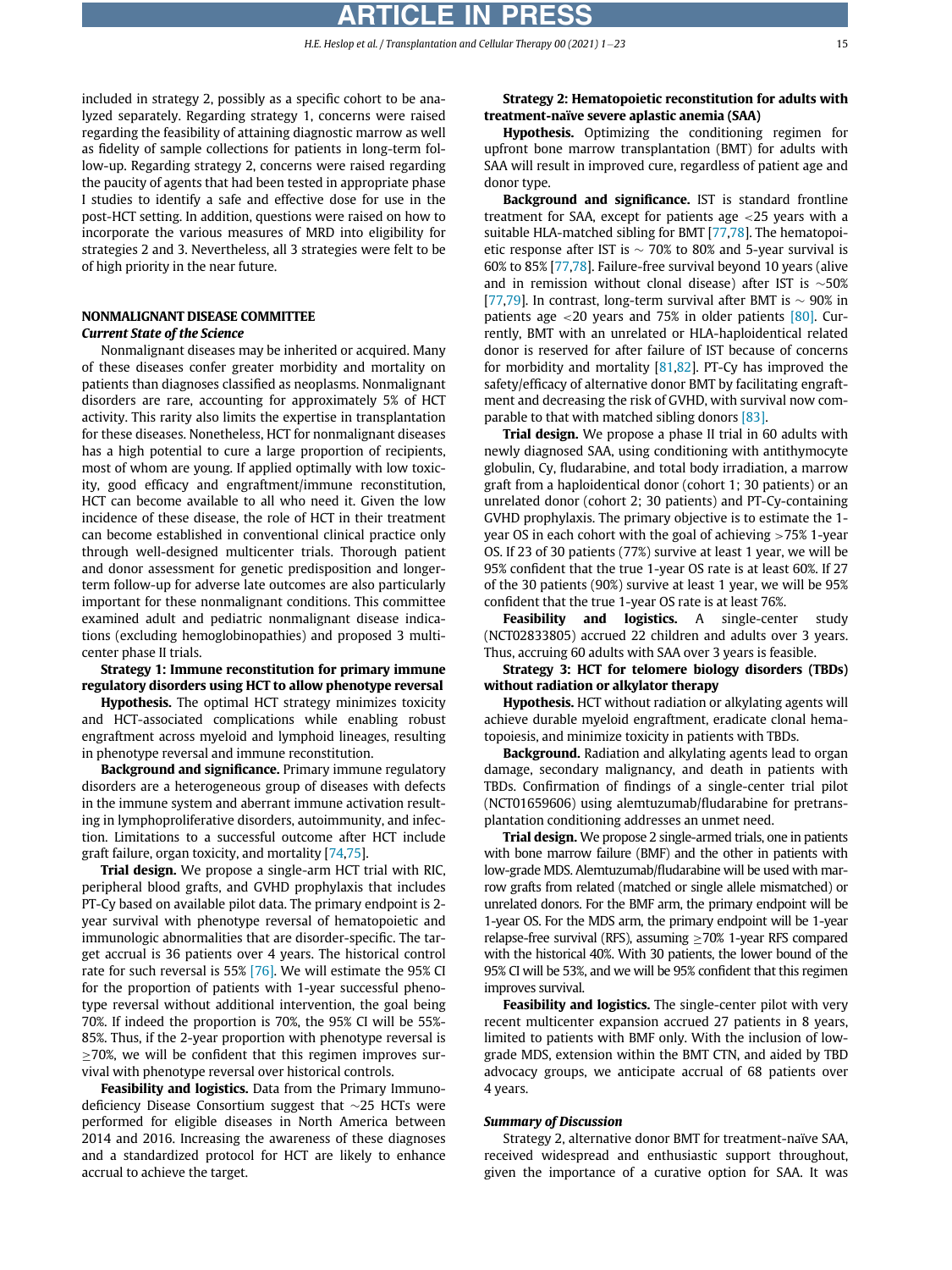recognized that this practice-changing trial would be feasible within the BMT CTN and should be given highest priority. It was suggested to consider including children. Strategy 3, radiation and alkylator-free HCT for TBDs, also garnered enthusiasm, given that current HCT results are suboptimal for these genetic disorders. However, there was concern about the balance of transplantation-related mortality (TRM) and long-term effects with relapse in the MDS cohort. Accrual was also considered a challenge. Strategy 1, HCT for primary immune regulatory disorders, was noted to be a key concept, as these disorders are being increasing recognized as potentially cured though HCT. Limitations noted included interpretation of the results with grouping genetically heterogeneous disorders into a single study.

# OPTIMAL DONOR AND GRAFT SOURCES COMMITTEE Current State of the Science

The past decade brought considerable progress in alternative donor transplantation, and in 2021, no patient should be denied HCT because of donor unavailability. The use of PT-Cy, pioneered for haploidentical HCT, is now extended to the HLA MMUD and MUD settings. The most common graft type used for all of these donor options is peripheral blood stem cells (PBSCs). Important questions to address include identifying and comparing the relative efficacy of the best haploidentical and unrelated donors, optimal GVHD prophylaxis for HLA-MMUD transplantation, and novel applications for UCBT.

Strategy 1: Haploidentical versus unrelated donor transplantation with PT-Cy and PBSCs

Hypothesis. HCT with an unrelated donor (intervention cohort) provides better 2-year OS than haploidentical HCT (control cohort).

Background and significance. Control of alloreactivity by PT-Cy enable the widespread use of haploidentical HCT. Retrospective comparisons demonstrate similar survival with haploidentical/PT-Cy and HLA-MUDs with calcineurin inhibitor (CNI)-based GVHD prophylaxis [\[84-86\]](#page-22-3). PT-Cy may improve outcomes following HLA-MUD and MMUD transplantations, and the use of unrelated donors may allow for optimization of other donor characteristics, such as donor age [\[87\].](#page-22-4) This will be the first randomized comparison of haploidentical HCT with unrelated donors using PT-Cy for both arms. The results could help improve the access to and outcomes of HCT for ethnically diverse patients.

Trial design. This phase III trial randomizes patients to receive the best available unrelated donor (8/8 or 7/8) versus the best haploidentical PBSC graft with different strata for myeloablative conditioning and RIC regimens. GVHD prophylaxis is provided with PT-Cy/MMF/CNI. Patients age 18 to 75 years with acute leukemia in remission or myelodysplasia are included. The primary endpoint is 2-year OS; analysis is by intention to treat. Secondary endpoints include TRM, relapse, GVHD, time to transplantation, cytokine release syndrome, quality of life, and cost. Sample size estimates assume 55% two-year survival with haploidentical HCT, based on CIBMTR data, and a two-sided 0.05 significance level. The study will require 824 (1050) patients to detect an absolute 10% improvement with 80% (90%) power. The protocol team should address use of marrow, donor selection guidelines, drugs to pair with PT-Cy, and pediatrics.

Feasibility and logistics. CIBMTR data indicate that >2000 patients eligible for this study undergo transplantation annually in the United States. The anticipated accrual time is 2 to 3 years.

# Strategy 2: Randomized phase II study to compare 3 GVHD prophylaxis regimens

Hypothesis. Abatacept/CNI/methotrexate (ABA/CNI/MTX) and sirolimus/MMF/CNI (SRL/MMF/CNI) are superior to PT-Cy/ CNI/MMF for MMUD PBSC transplantation.

Background and significance. This trial extends HCT to patients without an HLA-matched donor, addressing GVHD and survival using PBSCs from MMUDs. PT-Cy/CNI/MMF is the most frequently used approach to MMUD HCT, with data showing an  $\sim$ 50% relative reduction of chronic GVHD risk using PT-Cy/CNI/MMF after MMUD BMT [\[88\].](#page-22-5) However, 78% of unrelated donor transplants use PBSC, despite increased GVHD. Other trials of MMUDs with promising results used ABA/CNI/MTX or SRL/MMF/CNI and included PBSC [[86,](#page-22-6)[89,](#page-22-7)[90\]](#page-22-8).

Trial design. This phase II study will compare 1-year OS after 7/8 MUD PBSC transplantation with ABA/CNI/MTX and with SRL/MMF/CNI against PT-Cy/CNI/MMF. Conditioning will be with an RIC regimen, with identical regimens used in each arm. Patients aged 18 to 75 years with acute leukemia in first or second CR or myelodysplasia with <5% blasts and no available MUD will be included. Donor selection guidelines will be specified. A key secondary endpoint is cGVHD-free, relapse-free survival; others are TRM, relapse, GVHD, and quality of life. Assuming 60% survival with PT-Cy/CNI/MMF, 375 patients will be required to have 80% power to detect an absolute 15% survival improvement at a 2-sided significance level of 0.10 for each of the 2 comparisons with PT-Cy/CNI/MMF.

**Feasibility and logistics.** Based on CIBMTR data,  $>1000$ patients eligible for this study undergo transplantation annually in the United States. Of these,  $\sim$ 250 receive MMUD transplants, and others receive UCB or haploidentical transplants. The anticipated accrual time is 3 years.

Strategy 3: Reducing the toxicity of UCBT in patients with leukodystrophiesHypothesis. Expanded use of UCBT enables the use of RIC regimens without compromising engraftment or survival.

Background and significance. UCBT is associated with increased survival and improved quality of life in children with inherited metabolic diseases and leukodystrophies. Potential donors cannot be disease carriers, limiting the use of related donors. Myeloablative conditioning ensures sustained engraftment with the full donor chimerism necessary to control disease but causes high morbidity [[91,](#page-22-9)[92\]](#page-22-10). Dosage reduction has failed because of excess graft failure. The use of expanded UCB may overcome resistance to engraftment with RIC. Omidubicel, an expanded UCB product, has shown faster engraftment in adults  $[93]$ . This study tests Omidubicel with RIC in children with inherited metabolic diseases or leukodystrophies.

Trial design. This phase II trial evaluates outcomes after RIC in patients with SD who can wait 21 days for graft expansion. The primary endpoint is 1-year OS with sustained neutrophil engraftment and >90% donor chimerism. The historical OS rate in patients receiving myeloablative busulfan/Cy/antithymocyte globulin is 88%. The study uses Simon's 2-stage minimax design with 36 successes in 39 participants needed to continue to a full sample size of 57. If 53 of 57 successes are observed, the 90% CI for the success rate is 85% to 98%. The study has 80% power with a 1-sided 5% significance level to rule out a <85% success rate.

Feasibility and logistics. Approximately 40 patients with eligible diseases are treated with UCBT yearly at  $\sim$ 15 centers. Twelve centers have tentatively agreed to participate. The estimated accrual is 4 years.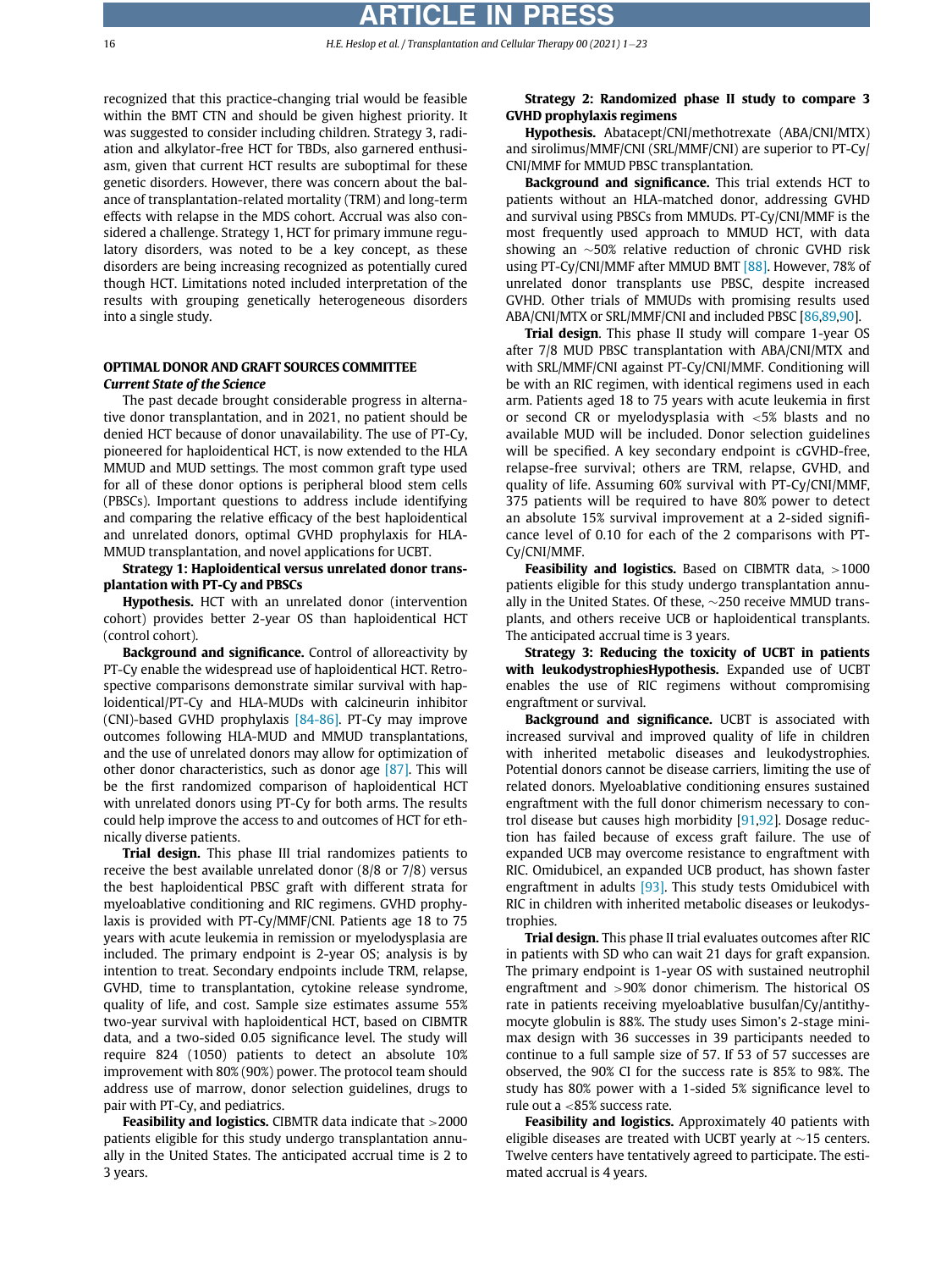# RTICLE IN PR

# Summary of Discussion

Strategy 1 was one of the highest-scoring proposals in the SOSS, addressing a critical question that can be answered only by the Network. It seeks to optimize HCT outcomes for all patients but is particularly important for patients who do not have an MUD, which includes most patients from minority racial and ethnic groups. Ongoing studies in Europe are addressing different questions, such as haploidentical versus HLA-MUD HCT, and do not serve the ethnically diverse population of the United States. Specific questions regarding conditioning regimens, use of marrow, the ideal study population, and donor characteristics will need to be considered by the protocol team. Strategy 2 was deemed an important question but considered difficult to address with current patient numbers. Strategy 3 addressed an important issue in rare diseases but may be challenging to pursue; it was also felt that seeking support from makers of the expanded UCB product would be appropriate.

# PEDIATRIC MALIGNANT DISEASE COMMITTEE Current State of the Science

Relapse remains the most prominent cause of failure after HCT and cellular therapies in pediatric patients with AML, acute lymphoblastic leukemia (ALL), or MDS. The development of CAR T cells that target CD19 has dramatically expanded the therapeutic options for children with relapsed or refractory B-ALL; however, CAR T cell therapy is available for only a fraction of the children with malignancies, and even with the advent of CAR T cell therapy, relapse remains common. The Pediatric Malignancy SOSS proposed 3 approaches to prevent or treat relapse after transplantation for lymphoid and myeloid malignancies.

Strategy 1: A risk-based approach to optimize remission duration following CD19-targeted CAR T cell therapy.

Hypothesis. Risk assessment based on MRD and B cell aplasia post-CAR T cell therapy can appropriately allocate patients in most need of HCT.

Background and significance. Recent studies have demonstrated that CD19-targeted CAR T cell therapy induces remission in pediatric patients with B-ALL, but approximately 50% of these patients relapse  $[94]$ , and salvage options are limited. HCT plays a central role in remission consolidation for longerterm cure in patients with high-risk B-ALL, but this therapy is associated with significant short-term and long-term risks. Establishing who can be cured with CAR T cell therapy alone versus identifying those who will need consolidative HCT for long-term cure is a critical next step in improving long-term leukemia-free survival (LFS) for patients who receive CD19 targeted CAR T cell therapy.

Molecular next-generation sequencing (NGS) MRD measurements [\[95\]](#page-22-13) suggest that (1) NGS testing of marrow and blood are both more sensitive than flow cytometry of marrow in identifying residual disease; (2) any nonzero MRD measurement by NGS almost invariably precedes above-threshold NGS MRD, flow MRD, and clinical relapse; (3) patients with NGS-negative MRD measurements post-CAR T cell therapy have significantly longer survival, even in the absence of consolidative HCT; and (4) patients with any NGS detection and loss of B cell aplasia by 6 months post-CAR T cell therapy are at high risk of relapse.

Trial design. Pediatric patients with relapsed/refractory B-ALL treated with CD19-directed CAR T cell therapy and who are MRD-negative by flow cytometry will be randomized to either consolidative HCT (arm A) or risk-based monitoring (arm B). Patients assigned to arm B will undergo frequent MRD assessment by peripheral blood NGS monitoring every other week and marrow NGS monitoring every month. Patients with evidence of B cell recovery within 6 months of CAR T cell therapy or with any evidence of NGS-positive MRD will undergo HCT, whereas patients without either risk factor will be continued on observation. A nonrandomized third arm for patients who refuse randomization will constitute a natural history cohort to enable robust real-world data collection from all patients eligible for this trial. The primary endpoint will be 1 year LFS, with the number of HCTs performed per arm as a key secondary endpoint.

Logistics and feasibility. A risk-based approach will be considered successful if it reduces the number of HCTs performed after CAR T cell therapy without compromising LFS. Approximately 150 pediatric patients annually are infused with the commercial FDA-approved CD19-targeted CAR T cell product tisagenlecleucel. A noninferiority design using a margin of 15% (LFS 70% versus 55%) could be completed by enrolling 240 patients over a 3-year period. This design has 80% power for a 1-sided 90% confidence bound when the true 1 year LFS rates are 70% for consolidative HCT and 68% for riskbased monitoring. Enrollment in a trial incorporating a systematic approach to HCT and risk stratification is expected to accrue rapidly.

#### Strategy 2: Natural killer (NK) cells for treatment of relapsed/refractory AML

NK cells have substantial activity against AML [\[96\]](#page-22-14) and have been used to treat and prevent relapse post-HCT, with early data suggesting potential clinical efficacy and no reports of GVHD [\[97-99\].](#page-22-15) However, their use has been limited by their short life span (12 to 14 days) and limited expansion and persistence in vivo. Recent advances in expansion strategies, such as coculture with irradiated K562 feeder cells expressing 4- 1BB and membrane-bound IL-21, have overcome the problem of limited expansion with an average 20- to 80,000-fold expansion of highly functional NK cells in 3 weeks [\[100\].](#page-22-16) Such advancements in NK cell expansion methods have improved the potential for NK cell therapy by enabling repeated dosing with larger numbers of NK cells [\[99\].](#page-22-17)

#### Strategy 2A. Cytokine-induced memory-like (CIML) NK cells to treat post-HCT myeloid relapse

Short-term culturing of conventional NK cells in IL-12, IL-15, and IL-18 induces a novel memory-like phenotype, with these cells termed CIML-NK cells [[101,](#page-22-18)[102](#page-22-19)]. CIML-NK cells exhibit potent antileukemia activity and prolonged survival in vivo, but their feasibility and safety as a treatment for highrisk pediatric myeloid disease has not yet been established.

Hypothesis. CIML-NK cell therapy will be safe and feasible in patients with relapsed AML post-HCT.

Trial design. This is a phase I/Ib trial to determine the safety and feasibility of CIML-NK cell infusion with IL-2 after haploidentical and matched-sibling donor HCT in pediatric patients with post-HCT AML relapse. An expansion phase Ib cohort will be used to collect additional safety data and obtain preliminary efficacy data. Secondary objectives include determining rates of CR/CR with incomplete hematologic recovery and detectability of MRD at day +28 after CIML-NK cell infusion, along with the incidence and severity of aGVHD and cGVHD, LFS, and OS.

Logistics and feasibility. HLA-identical sibling and haploidentical donors will need to undergo leukapheresis to obtain NK cells for short-term CIML induction culture (which takes only 1 day). This is an open-label phase I study with the primary objective of establishing the safety and exploring the efficacy of infusing CIML-NK cells plus IL-2 for myeloid disease relapse after HCT, with a dose-limiting toxicity observation period of 60 days. Between 5 and 10 patients will be enrolled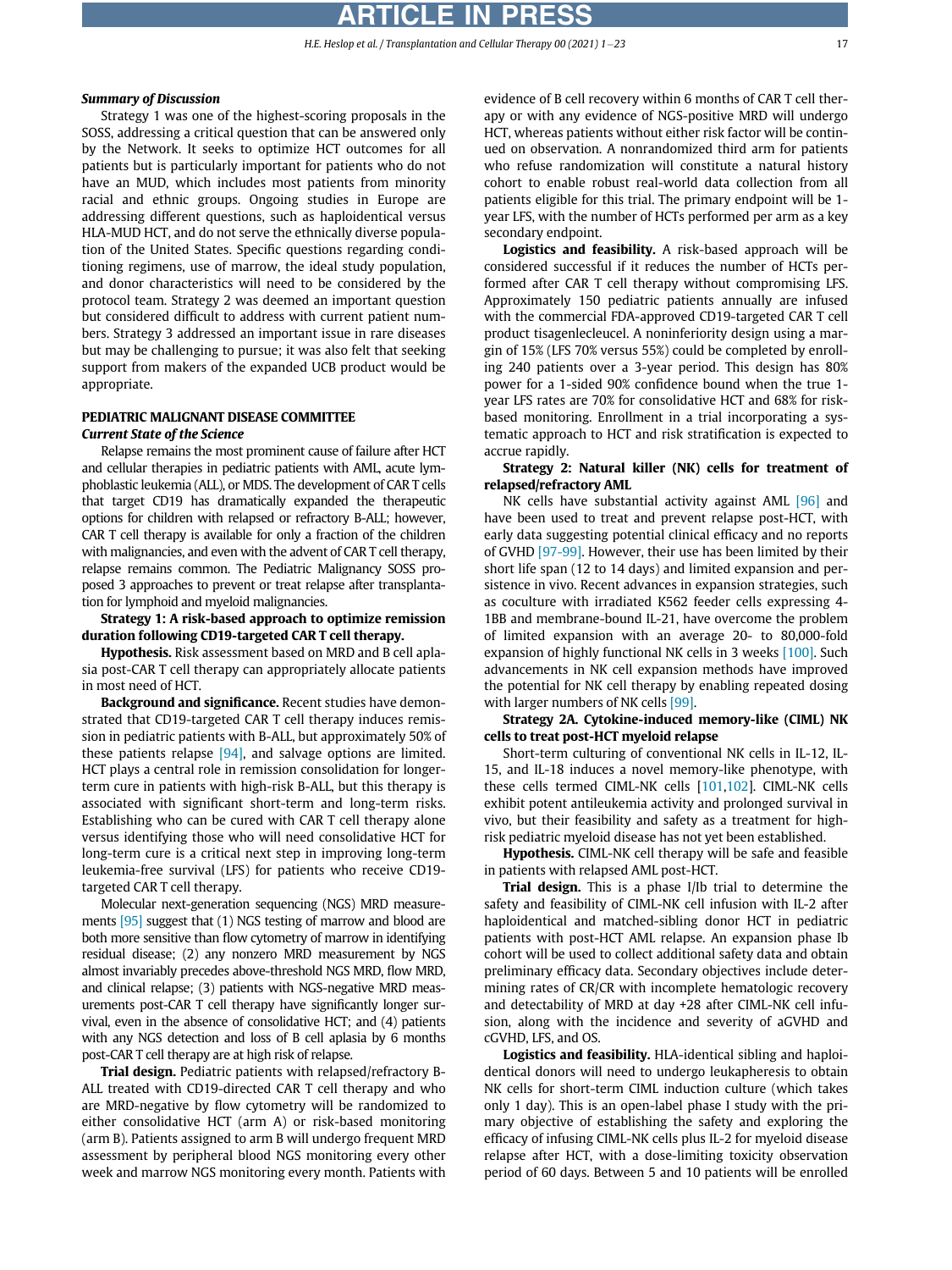18 **18 H.E. Heslop et al. / Transplantation and Cellular Therapy 00 (2021) 1-23** 

in phase I to determine the safe dose, and 10 additional patients will be treated at the maximum tolerated dose as an expansion cohort. If we assume that 15 subjects are treated at the maximum tolerated dose (phase  $I +$  phase Ib) and that the true CR rate is 65%, then we will have 88% power at a 1-sided 0.1 significance level to detect a statistically significantly improvement in CR over the benchmark of 30%. If 10 of 15 subjects (67%) are successfully transfused, the lower 90% confidence bound for the successful transfusion rate will be 46%.

Strategy 2B: IL-21-expanded universal donor NK cells for patients with relapsed/refractory AML

An NK cell bank derived from universal donors could further improve the feasibility of NK cell therapy by avoiding the time it takes to work up a donor and collect and expand NK cells. Be the Match Biotherapies has established an NK cell bank using donors with optimal HLA and killer Ig-like receptor (KIR) genotypes for education, a high proportion of activating KIRs corresponding to B haplotype content, and cytomegalovirus exposure, resulting in NKG2C<sup>+</sup> "memory" NK cells. These universal donor NK cells are currently being studied for use in treating adults with relapsed AML/MDS (NCT04220684).

Hypothesis. Universal donor NK cells following reinduction chemotherapy will increase the CR rate and promote longterm antileukemic immunity to sustain remission.

Trial design. A phase I safety lead-in will determine the safety and recommended phase II dosage of membrane-bound IL-21-expanded, off-the-shelf, third-party donor-derived NK cells in pediatric patients with relapsed/refractory AML. During phase II, patients will be infused with NK cells following fludarabine/cytarabine/G-CSF (FLAG) chemotherapy. The primary endpoint for the phase II cohort will be objective response achieved by day 56 after the first infusion of NK cells. The historical experience of the chemotherapy backbone (FLAG) in this patient population in observing a good response (CR, CR with incomplete hematologic recovery) is  $\leq$ 65%. Targeting a 20% increase in the response rate to 85% with the addition of NK cells, a sample of 35 patients will yield approximately 85% power with a 5% type I error rate using a 1-sided binomial test. The response rate with exact binomial 95% CI will be reported for all patients who received at least 1 dose of NK cells. A secondary analysis will assess the response rate of those who received all 6 doses of NK cells.

Logistics and feasibility. A bank of universal donor NK cells has already been established in collaboration with Be the Match Biotherapies, with additional donor collections and expansions ongoing. These cells can be successfully cryopreserved, shipped, and then thawed and infused at the bedside, supporting the feasibility of a multi-institutional study. Using an estimation of approximately 700 children diagnosed with AML each year, with a 5-year OS of 65%, and approximately two-thirds with failure due to relapse, there will be an estimated 160 eligible patients annually. If only 10% of those patients are recruited on this study, accrual can be completed in approximately 2 years.

# Summary and Discussion

The Pediatric Malignancy SOSS Committee focused on the new era of cellular therapeutics to enhance disease control for pediatric patients with both lymphoid and myeloid malignancies. All of the pediatric malignancy proposals were deemed commendable by the SOSS Committee, with strategy 1 rated among those with the highest priority for proceeding. This trial focuses on B-ALL and is designed to determine how to best use CAR T cell therapy and HCT to optimize LFS while minimizing toxicity. There was significant enthusiasm for this approach,

with questions centered on statistical design, the acceptability of a 15% noninferiority margin, and the potential to test the superiority of the risk assessment-based approach versus the straight-to-transplantation approach. For patients with myeloid malignancies, proposed trials focus on multicenter evaluation of promising NK cell therapies for treating posttransplantation relapse. Comments at the SOSS focused on feasibility of multicenter production of CIML-NK cells, for which cryopreservation techniques are not yet optimized, and underscored the importance of further developing strategies for portable NK-based therapeutics, given the promise of these cells.

#### PLASMA CELL DISORDERS COMMITTEE Current State of the Science

Treatment of MM is changing rapidly. Since the 2014 SOSS, FDA approvals of monoclonal antibodies and immunoconjugates, agents with novel mechanisms of action (eg, selinexor and melfluflan), and even B cell maturation antigen (BCMA) directed CAR T cells have revolutionized the treatment of MM. Indeed, combinations of old and new agents have resulted in deep remissions and durable disease control in even multiplyrelapsed disease [\[103\]](#page-22-20). How best to incorporate these agents and autoHCT into the early therapy of patients to deepen and prolong remission is the focus of this committee's proposals. BMT CTN 0702 and 07FT defined the current standard of care for patients with newly diagnosed MM (induction, single autoHCT, and lenalidomide maintenance), and BMT CTN 1401 demonstrated the ability of this network to conduct a large patient-derived cell-based vaccine trial as an adjuvant to autoHCT  $[104]$ . The areas of greatest interest as identified by this SOSS Committee were (1) improving survival in patients with high-risk MM using immunotherapy consolidation postautoHCT, (2) establishing long-term PFS in patients with standard-risk MM through sustained deep remissions, and (3) converting CAR T cell responses into longer PFS times by planned post-CAR T cell interventions. These concepts are MRD-guided and aim to use immune therapies in a discrete time-limited fashion to reduce treatment burden while prolonging remissions.

# Strategy 1: Upfront BCMA CAR T cell consolidation and T cell engagers after autoHCT in patients with newly diagnosed high-risk MM

Hypothesis. Immunotherapy consolidation after autoHCT with BCMA-directed CAR T cell therapy and T cell engager maintenance will lead to a superior PFS.

Background. Clinical outcomes in patients with standardrisk MM have improved dramatically, but results in those with high-risk MM continue to lag significantly. Trials specific to high-risk patients also have been disappointing [\[105\]](#page-22-22). The proposed strategy incorporates modern induction and autoHCT with subsequent randomization to standard of care (3 drug maintenance) versus BCMA CAR T cell therapy and post-CAR T cell therapy maintenance with T cell engagers.

Trial design. Transplantation-eligible patients with R-ISS3 or R-ISS2 and at high genomic/clinical risk undergoing quadruplet induction will receive standard of care autoHCT. At an interval of 3 to 4 months, patients will be randomized to either the study intervention of BCMA-directed CAR T therapy followed by BCMA-directed bispecific T cell engager or standard of care 3-drug (protease inhibitor/immunomodulatory drug/ steroid) maintenance. MRD by NGS maintenance will be measured post-transplantation at intervals of 3, 6, and 12 months [\[106\]](#page-22-23). Those with sustained MRD negativity at 6 and 12 months will discontinue all therapy, and others will continue therapy until relapse. Planned correlatives include RNA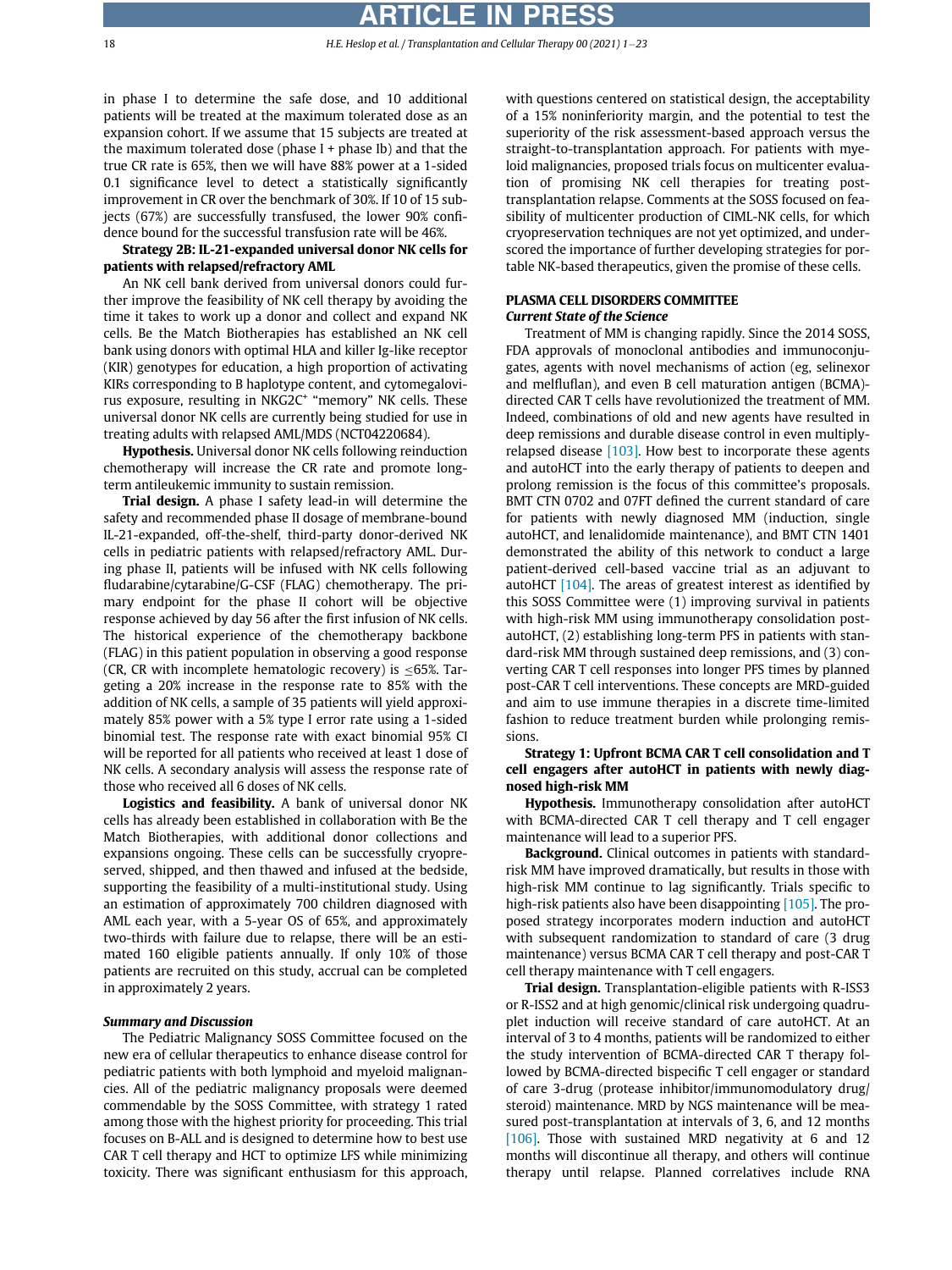sequencing/ immunosequencing/mass cytometry and CAR T cell product analyses. Targeting an improvement in median PFS of 18 months (median of 34 months in controls to 52 months), with 85% power, approximately 350 patients will need to be randomized over 3 years of accrual, with 3 years of follow-up of the last patient.

Feasibility and logistics. Multiple BMT CTN centers will enroll patients referred for autoHCT to study, as quadruplet induction before autoHCT is expected to be a standard of care within the next 2 to 3 years. For patients with high-risk disease, autoHCT followed by maintenance remains the standard of care in the absence of CAR T or other drug approvals in this setting.

Strategy 2: Concentrated upfront therapy to eliminate MM (CURxE-MM)

Hypothesis. Sustained MRD elimination with autoHCT and/ or a T cell engager will extend PFS without the need for indefinite therapy.

**Background.** Sustained elimination of MRD correlates with significant long-term PFS in standard-risk MM. After quadruplet induction, approximately 30% are MRD-negative  $(10^{-5})$ . For these patients who are at low risk of relapse, we reexamine the utility of traditional autoHCT/maintenance (versus T cell engager maintenance). For the majority of patients who are MRD-positive, the best post autoHCT maintenance will be studied (ie, T cell engager versus standard of care).

Trial design. Standard-risk MM patients (defined according to strategy 1) will be enrolled and stratified based on MRD  $(10^{-5})$  after quadruplet induction. MRD-negative patients will be randomized to either arm A, autoHCT followed by anti-CD38 mAB plus lenalidomide maintenance, or arm B, T cell engager alone (no autoHCT) for 1 year. MRD-positive patients will undergo autoHCT and then be randomized to maintenance with either lenalidomide/anti-CD38 mAb (arm C) or T cell engager (arm D) for 1 year. Those with sustained MRD negativity at 12 months will discontinue therapy and be followed for recurrence of MRD/International Myeloma Working Groupdefined relapse.

Feasibility and logistics. From BMT CTN centers, 200 patients with standard-risk MM each will be enrolled in the MRD-negative and MRD-positive arms. This will allow detection of a 15% improvement at 1 year (from 75% to 90%) in MRD negative-PFS in arms A and B and a similar improvement in PFS in arms C and D. Approximately two-thirds of MM patients referred to BMT CTN centers for upfront autoHCT are expected to be eligible based on standard-risk MM criteria.

# Strategy 3: A phase II trial addressing relapse after BCMA-directed CAR T therapy in patients with relapsed/ refractory MM

**Hypothesis.** By targeted intervention, the problem of relapse after BCMA CAR T therapy can be overcome, even in multirefractory MM.

Background and significance. Relapse is nearly universal after anti-BCMA CAR T cell therapy for relapsed/refractory MM, but strategies that address residual disease elimination and post-CAR T cell immune modulation may offer a solution.

Trial design. A randomized 3-arm phase II trial will allocate patients to monitoring and QOL follow-up after commercial BCMA-directed CAR T cell therapy for relapsed/refractory MM (controls) versus either BCMA-directed T cell engager or immunomodulatory drug maintenance (lenalidomide) for 6 months as planned post-CAR T cell therapy maintenance. All patients will undergo central biomarker testing for Programmed cell death protein 1 expression and MRD level and mechanisms, and will be followed until relapse to establish relapse mechanisms. Each intervention arm will target a 7month improvement in median PFS from 11 months (controls) to 18 months. The accrual goal is 123 patients per arm over 3 years with an 18-month follow-up after the last patient entered. This will provide 80% power for testing each of the 3 comparisons at a 2-sided significance level of 0.05/3 = 0.0167 using a log-rank test. If 2 different CAR T cell products are commercially approved, stratified enrollment will facilitate similar risk distributions in the arms.

Feasibility and logistics. The commercial BCMA CAR T launch in April 2021 will make this approach feasible for BMT CTN centers. The trial also will develop and validate biomarker assays that inform the mechanisms of relapse in this setting. In addition, the availability of numerous new agents (eg, Cel-MOds/non-BCMA immune targets, new checkpoint inhibitors) will create a rapid testing platform for post-CAR T cell therapy approaches that can be added on incrementally on as study arms.

#### Summary of Discussion

The BMT CTN MM portfolio is evolving from autoHCT and alloHCT strategies to novel cellular immunotherapy and the emerging compelling questions of postimmunotherapy maintenance and time-limited therapy. There was strong enthusiasm for strategy 1, which will address a major unmet role in MM that has no overlap with any other ongoing cooperative group efforts.

# DESIGN COMMITTEE

#### Current State of the Science

Innovative trial designs are needed to speed the development of HCT therapies. The adaptive platform trial (APT) studies multiple treatments for a single disease in a continual manner, dropping a treatment arm that exhibits poor efficacy or safety and replacing it with a new treatment [\[107\]](#page-22-24). The Myeloid Malignancies Committee has proposed phase II APTs for testing various maintenance therapies after HCT for highrisk AML and myeloid malignancies harboring p53 mutations. The GVHD Committee has proposed a phase II APT for testing agents to prevent moderate to severe GVHD. Here we discuss aspects of an APT as well as other adaptive trial designs.

#### APT Logistics

An APT is governed by a master protocol containing generic components that are relevant to all arms evaluated. These components include disease specifics, trial organization, data collection and monitoring, and the statistical design. Each arm is described in an arm-specific appendix to the master protocol. The first appendix can report the current trial status, which is updated whenever an arm is dropped or added. Efficiencies are gained by streamlining these functions within a single trial.

Owing to its continuous manner, several aspects of an APT must be considered. For the pretrial regulatory review, the FDA has issued guidance for APTs and adaptive trials [\[108\]](#page-22-25). Once underway, an experienced Data and Safety Monitoring Board is required to monitor evolving data, particularly the introduction of new arms. Special care is required for reporting results in a timely fashion while maintaining trial integrity. Trial financing needs particular attention, because APTs do not fall under the traditional NIH funding paradigm for trials with fixed sample sizes and timelines, but an APT's ongoing research program might be attractive to a nonprofit organization and industry. An industry sponsor with multiple products in its pipeline could participate in an APT on a per-participant or per-arm cost [\[109\].](#page-22-26) The phase II Beat AML Master Clinical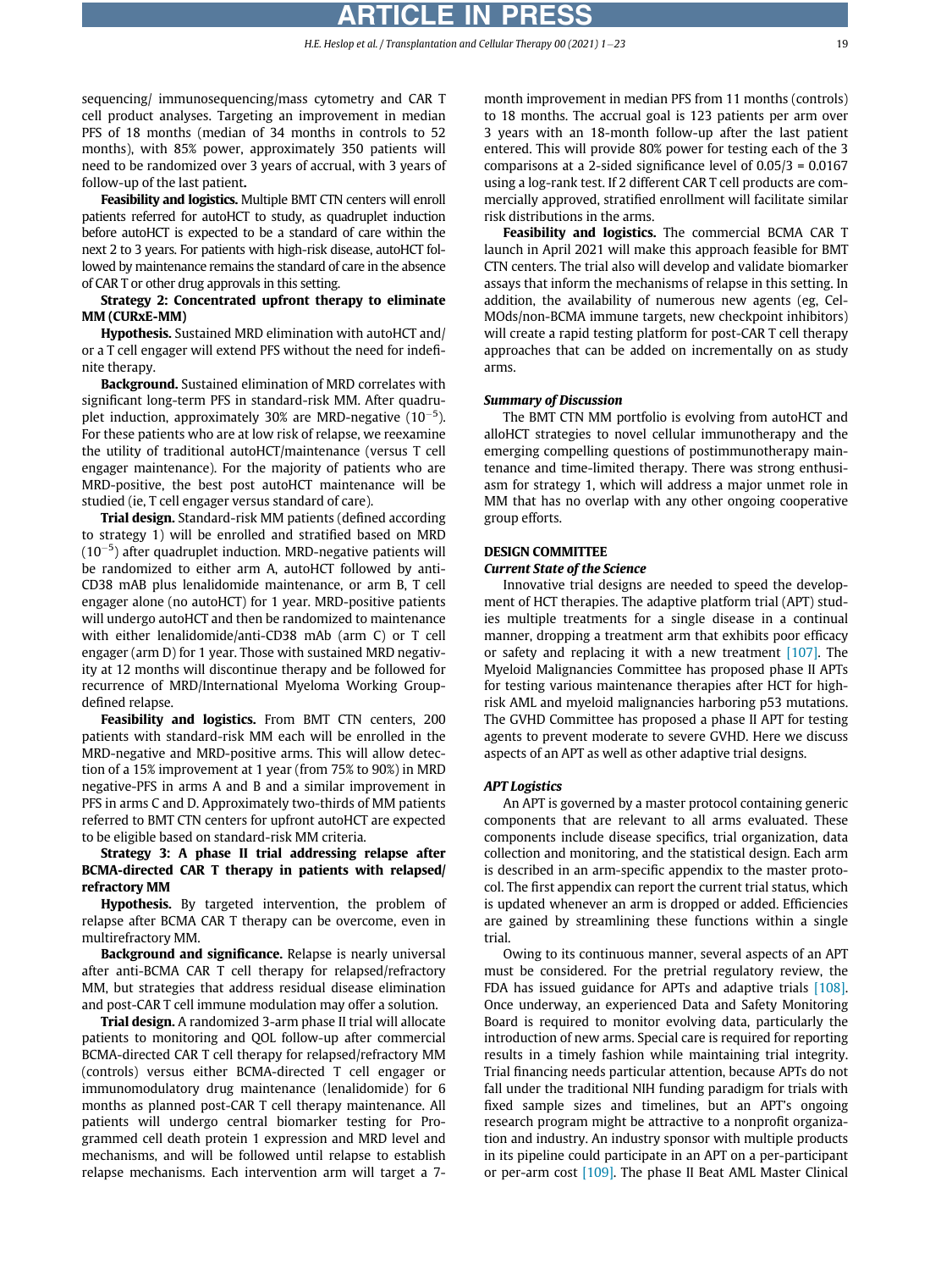# RTICLE IN PRE

20 **H.E. Heslop et al. / Transplantation and Cellular Therapy 00 (2021) 1-23** 

Trial, organized by the Leukemia and Lymphoma Society, is an example of such a nonprofit/industry/academic/government partnership [\[110\]](#page-22-27).

#### APT Limitations

Although an APT can provide efficiency, there are issues to consider. For certain diseases, there are not enough patients for a phase II APT to select a promising arm for a phase III trial with a control while replacing the selected arm with a new arm. If biomarkers are used for eligibility criteria, they must be widely available to facilitate rapid enrollment. When biomarker panels are evolving, they might not be suitable for a phase II APT followed by a phase III trial. Moreover, there are greater barriers to an APT with a phase III component compared with a phase II APT. In phase III, an industry partner will typically only want to compare with a control arm and not with experimental arms. Moreover, a phase II-III APT needs prespecified rules on how to proceed if an experimental arm establishes superiority over the control. Sometimes the proper action cannot be determined in advance.

#### Seamless Phase II-III Design

A seamless phase II-III design is a less complex alternative to an APT. In the phase II portion, patients are randomized to 2 or more experimental arms, one of which may be a control arm. Sufficiently promising arms are advanced to phase III. The efficacy criteria for advancement to phase III will usually be less stringent than the phase III criteria (eg, larger type I error versus control). Also, a shorter-term endpoint may be used in phase II.

A seamless design requires an up-front commitment to the phase III portion if the phase II results are promising. It also must be determined whether to continue randomizing patients after the phase II accrual has finished but its results are pending. Pausing accrual will prevent overaccrual if phase III is not pursued. However, if the trial continues, pausing accrual could delay phase III completion. Statistical simulations under various scenarios can inform the design choice [[111,](#page-22-28)[112](#page-22-29)].

#### Summary of Discussion

An APT may streamline therapeutic development by creating an overarching trial structure for continually testing experimental treatments. However, the complexities of the APT, particularly those involving a phase III component, should be weighed against simpler adaptive designs.

# DISPARITIES AND ACCESS COMMITTEE Current State of the Science

The BMT CTN Disparities and Access Committee was established in July 2019. The committee is composed of 11 members of diverse gender, race, and region representation. The committee's charge is to advise BMT CTN leadership on issues related to disparities and access that could have an effect on the performance and scientific impact of the studies conducted. To achieve this goal, the committee has identified 3 key strategies.

# Strategy 1: Enhancing committee diversity and representation

Background. The BMT CTN has several disciplinary committees addressing diseases and conditions related to transplantation and cellular therapies. These committees identify opportunities and proposals for future studies in their respective areas. Diverse representation on study teams has been identified as a successful strategy to increase enrollment and participation of ethnic minorities in clinical research [\[113](#page-22-30),[114\]](#page-22-31).

Proposal. To improve committee representation, we assigned a liaison from our committee to each of the other BMT CTN SOSS Committees to identify opportunities to address and reduce disparities and access issues during study development. Our committee also works in collaboration with the BMT CTN Special Populations Committee on their initiative to attract and recruit members of diverse origins to all committees in BMT CTN.

Key metrics. We will monitor the number of study proposals in each committee that address disparities and access in their design. In collaboration with the Special Populations Committee, we will monitor the composition of BMT CTN committee membership in terms of gender, geography, ethnicity and race, and academic rank.

#### Strategy 2. Accrual performance in BMT CTN studies

Strategy descriptive title. Understand the performance of BMT CTN studies to date with respect to diversity and access.

Background. The BMT CTN has been enrolling patients in high-impact interventional studies since 2003. Overall accrual to all protocols through July 2021 exceeds 14,600. The demographic composition of accruals is collected and reported, but a thorough analysis of performance as it pertains to gender, race/ethnicity, and other variables impacting diversity and access has not been published to date. Understanding our performance is crucial to identify opportunities for growth and positive impact in this area. Similar studies in cancer clinical trials by other groups have yielded valuable information [[115](#page-22-32)[,116\]](#page-22-33).

Proposal. A thorough analysis of accruals to BMT CTN studies since inception will be conducted, focusing on performance related to inclusion based on age, gender, race/ethnicity, geographic area and, if available, form of insurance (public versus private). These data can be compared with the baseline of potentially eligible patients undergoing transplantation during the same period, as reported to the CIBMTR. Observed differences between expected and actual enrollment on these clinical trials could help identify possible gaps in access for particular groups based on demographic variables.

Key metrics. Summary demographics of accruals for each study (and total) by age continuum, gender, race/ethnicity, geography and insurance will be generated. The results of this analysis will be disseminated and published, along with recommendations for improvements in areas identified.

#### Strategy 3: Community engagement and education

Background. One of the most successful strategies described to reduce disparities in clinical research participation is community engagement [\[114](#page-22-31)[,117,](#page-22-34)[118\]](#page-22-35). Inclusion of key stakeholders, such as patients, caregivers, community advocates and members of the referring networks, has the potential to significantly impact enrollment to clinical trials. The development of inclusive education platforms considering health literacy, language, and cultural differences could result in improved accrual of individuals from underrepresented groups.

Proposal. Using the information learned in strategy 2, we propose to generate enrollment tools to mitigate the identified gaps limiting enrollment of certain groups. We could leverage our partnership with organizations such as the American Society for Transplantation and Cellular Therapy and Be the Match to more effectively disseminate information and tools. Examples of possible projects include the development of patient education materials in multiple languages regarding BMT CTN clinical trials, standard practice tools for study teams to facilitate enrollment of patients from diverse populations, and development of a BMT CTN community ambassador program.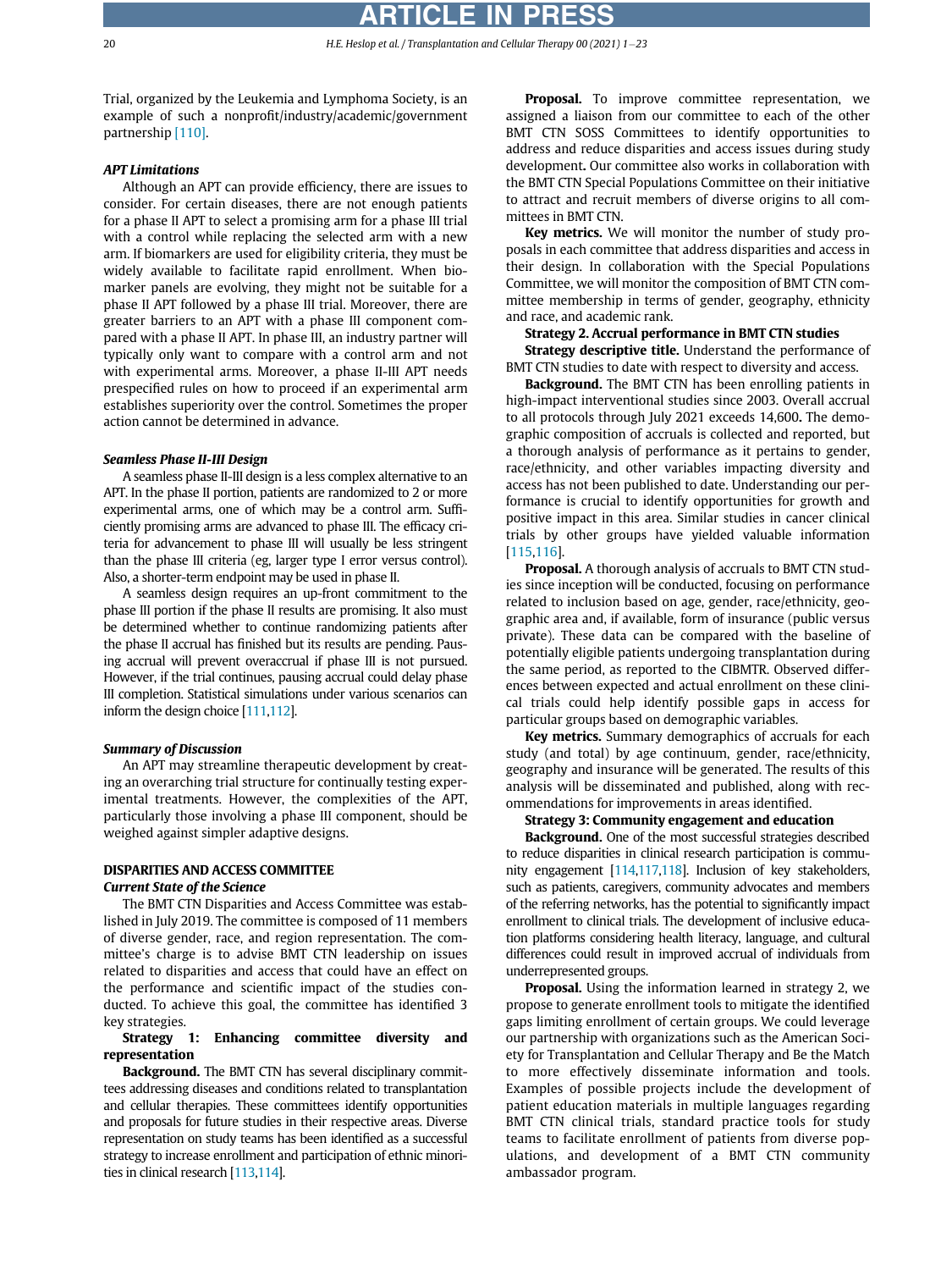<span id="page-20-5"></span><span id="page-20-4"></span>Key metrics. Two to 3 process improvement projects will be developed, based on the results of the analysis performed in strategy 2. Projects will be selected based on their relative impact and potential to reduce existing disparities.

#### <span id="page-20-6"></span>PRIORITIZATION

<span id="page-20-10"></span><span id="page-20-9"></span><span id="page-20-8"></span><span id="page-20-7"></span>Committee reports were reviewed by external reviewers and made publicly available for comment. The SOSS Planning Group and committee chairs then met, discussed the individual proposals, and formed a prioritization list for virtual presentation at the SOSS meeting. The highest priority studies, listed in [Table 3](#page-6-0), were selected based on their significance, strength of preliminary data, and lack of barriers to their conduct. Of note, several committees proposed observational studies, because they felt that preliminary data were needed to choose the most compelling interventional treatment strategy. One such study evaluating the activity of the available SARS-CoV-2 vaccines in patients after HCT or CAR T cell therapy was rapidly activated due to urgent need (SC21-07/BMT CTN 2101). Many of the concepts not given high priority at the 2021 SOSS asked important questions and, if preliminary data are generated or certain barriers can be circumvented, might become equally compelling in the future.

#### <span id="page-20-14"></span><span id="page-20-13"></span><span id="page-20-12"></span><span id="page-20-11"></span>ACKNOWLEDGMENTS

<span id="page-20-16"></span><span id="page-20-15"></span>Financial disclosure: Support for this study was provided by Grants U10HL069294 and U24HL138660 to the BMT CTN from the National Heart, Lung, and Blood Institute (NHLBI) and the National Cancer Institute (NCI). The content is solely the responsibility of the authors and does not necessarily represent the official views of the NIH and UG1 awards to the core centers. The CIBMTR registry is supported primarily by Grant U24CA76518 from the NCI, the NHLBI, and the National Institute of Allergy and Infectious Diseases and by Contract HHSH234200637015C to the CIBMTR from the Health Resources and Services Administration/Department of Health and Human Services.

<span id="page-20-22"></span><span id="page-20-21"></span><span id="page-20-20"></span><span id="page-20-19"></span><span id="page-20-18"></span><span id="page-20-17"></span>Conflict of interest statement: H.E.H. has equity in Allovir and Marker Therapeutics; has served on advisory boards for Gilead Sciences, Kiadis Pharma, Novartis, GSK, and Tessa Therapeutics; and has received research support from Tessa Therapeutics and Kuur Therapeutics. J.E.L. is a co-inventor of a GVHD biomarkers patent and receives royalties from Viracor, consulting fees and research support from Incyte, and research support from Kamada and Biogen. R.P. reports research support from Amgen. R.T.M. serves as a consultant for AlloVir, Artiva, CRISPR Therapeutics, Incyte, and Novartis; has received honoraria from Bristol-Myers Squibb, Incyte, Intellia, Gilead, Omeros, Orca BioSystems, and PACT Pharma; has received research support from Bristol-Myers Squibb and Novartis; has served on Data and Safety Monitoring Boards for Athersys, Novartis and Vor Pharmaceutials; and holds a patent with Athersys.

#### <span id="page-20-25"></span><span id="page-20-24"></span><span id="page-20-23"></span><span id="page-20-0"></span>REFERENCES

- 1. [Devine SM, Horowitz MM. Building a](http://refhub.elsevier.com/S2666-6367(21)01163-5/sbref0001) fit for purpose clinical trials infra[structure to accelerate the assessment of novel hematopoietic cell trans](http://refhub.elsevier.com/S2666-6367(21)01163-5/sbref0001)[plantation strategies and cellular immunotherapies.](http://refhub.elsevier.com/S2666-6367(21)01163-5/sbref0001) J Clin Oncol. [2021;39:534](http://refhub.elsevier.com/S2666-6367(21)01163-5/sbref0001)–544.
- <span id="page-20-26"></span><span id="page-20-1"></span>2. [Ferrara JL, Anasetti C, Stadtmauer E, et al. Blood and Marrow Transplant](http://refhub.elsevier.com/S2666-6367(21)01163-5/sbref0002) [Clinical Trials Network State of the Science Symposium 2007.](http://refhub.elsevier.com/S2666-6367(21)01163-5/sbref0002) Biol Blood [Marrow Transplant](http://refhub.elsevier.com/S2666-6367(21)01163-5/sbref0002). 2007;13:1268–1285.
- <span id="page-20-27"></span><span id="page-20-2"></span>3. [Appelbaum FR, Anasetti C, Antin JH, et al. Blood and marrow transplant](http://refhub.elsevier.com/S2666-6367(21)01163-5/sbref0003) [clinical trials network state of the Science Symposium 2014.](http://refhub.elsevier.com/S2666-6367(21)01163-5/sbref0003) Biol Blood [Marrow Transplant](http://refhub.elsevier.com/S2666-6367(21)01163-5/sbref0003). 2015;21:202–224.
- <span id="page-20-28"></span><span id="page-20-3"></span>4. [Strati P, Nastoupil LJ, Westin J, et al. Clinical and radiologic correlates of](http://refhub.elsevier.com/S2666-6367(21)01163-5/sbref0004) [neurotoxicity after axicabtagene ciloleucel in large B-cell lymphoma.](http://refhub.elsevier.com/S2666-6367(21)01163-5/sbref0004) Blood Adv[. 2020;4:3943](http://refhub.elsevier.com/S2666-6367(21)01163-5/sbref0004)–3951.
- 5. [Santomasso BD, Park JH, Salloum D, et al. Clinical and biological corre](http://refhub.elsevier.com/S2666-6367(21)01163-5/sbref0005)[lates of neurotoxicity associated with CAR T-cell therapy in patients with](http://refhub.elsevier.com/S2666-6367(21)01163-5/sbref0005) [B-cell acute lymphoblastic leukemia.](http://refhub.elsevier.com/S2666-6367(21)01163-5/sbref0005) Cancer Discov. 2018;8:958–971.
- 6. [Strati P, Ahmed S, Kebriaei P, et al. Clinical ef](http://refhub.elsevier.com/S2666-6367(21)01163-5/sbref0006)ficacy of anakinra to miti[gate CAR T-cell therapy-associated toxicity in large B-cell lymphoma.](http://refhub.elsevier.com/S2666-6367(21)01163-5/sbref0006) Blood Adv[. 2020;4:3123](http://refhub.elsevier.com/S2666-6367(21)01163-5/sbref0006)–3127.
- 7. [Pasquini MC, Hu ZH, Curran K, et al. Real-world evidence of tisagenle](http://refhub.elsevier.com/S2666-6367(21)01163-5/sbref0007)[cleucel for pediatric acute lymphoblastic leukemia and non-Hodgkin](http://refhub.elsevier.com/S2666-6367(21)01163-5/sbref0007) lymphoma. Blood Adv[. 2020;4:5414](http://refhub.elsevier.com/S2666-6367(21)01163-5/sbref0007)–5424.
- 8. [Hildebrandt GC, Fazekas T, Lawitschka A, et al. Diagnosis and treatment](http://refhub.elsevier.com/S2666-6367(21)01163-5/sbref0008) [of pulmonary chronic GVHD: report from the Consensus Conference on](http://refhub.elsevier.com/S2666-6367(21)01163-5/sbref0008) [Clinical Practice in Chronic GVHD.](http://refhub.elsevier.com/S2666-6367(21)01163-5/sbref0008) Bone Marrow Transplant. [2011;46:1283](http://refhub.elsevier.com/S2666-6367(21)01163-5/sbref0008)–1295.
- 9. [Abedin S, Yanik GA, Braun T, et al. Predictive value of bronchiolitis oblit](http://refhub.elsevier.com/S2666-6367(21)01163-5/sbref0009)[erans syndrome stage 0p in chronic graft-versus-host disease of the](http://refhub.elsevier.com/S2666-6367(21)01163-5/sbref0009) lung. [Biol Blood Marrow Transplant](http://refhub.elsevier.com/S2666-6367(21)01163-5/sbref0009). 2015;21:1127–1131.
- 10. [Bergeron A, Chevret S, Chagnon K, et al. Budesonide/formoterol for bron](http://refhub.elsevier.com/S2666-6367(21)01163-5/sbref0010)[chiolitis obliterans after hematopoietic stem cell transplantation.](http://refhub.elsevier.com/S2666-6367(21)01163-5/sbref0010) Am J [Respir Crit Care Med](http://refhub.elsevier.com/S2666-6367(21)01163-5/sbref0010). 2015;191:1242–1249.
- 11. [Shouval R, Fein JA, Shouval A, et al. External validation and comparison of](http://refhub.elsevier.com/S2666-6367(21)01163-5/sbref0011) [multiple prognostic scores in allogeneic hematopoietic stem cell trans](http://refhub.elsevier.com/S2666-6367(21)01163-5/sbref0011)plantation. Blood Adv[. 2019;3:1881](http://refhub.elsevier.com/S2666-6367(21)01163-5/sbref0011)–1890.
- 12. [Sun CL Li D, Kim H, et al. Geriatric assessment-driven intervention \(GAIN\)](http://refhub.elsevier.com/S2666-6367(21)01163-5/sbref0012) [on chemotherapy toxicity in older adults with cancer: a randomized con](http://refhub.elsevier.com/S2666-6367(21)01163-5/sbref0012)trolled trial. J Clin Oncol[. 2020;38:12010.](http://refhub.elsevier.com/S2666-6367(21)01163-5/sbref0012)
- 13. [Lin RJ, Hilden PD, Elko TA, et al. Burden and impact of multifactorial geri](http://refhub.elsevier.com/S2666-6367(21)01163-5/sbref0013)[atric syndromes in allogeneic hematopoietic cell transplantation for](http://refhub.elsevier.com/S2666-6367(21)01163-5/sbref0013) [older adults.](http://refhub.elsevier.com/S2666-6367(21)01163-5/sbref0013) Blood Adv. 2019;3:12–20.
- 14. [Hartwell MJ,](http://refhub.elsevier.com/S2666-6367(21)01163-5/sbref0014) Özbek U, Holler E, et al. An early-biomarker algorithm predicts [lethal graft-versus-host disease and survival.](http://refhub.elsevier.com/S2666-6367(21)01163-5/sbref0014) JCI Insight. 2017;2:e89798.
- 15. [Fløisand Y, Lazarevic VL, Maertens J, et al. Safety and effectiveness of](http://refhub.elsevier.com/S2666-6367(21)01163-5/sbref0015) [vedolizumab in patients with steroid-refractory gastrointestinal acute](http://refhub.elsevier.com/S2666-6367(21)01163-5/sbref0015) [graft-versus-host disease: a retrospective record review.](http://refhub.elsevier.com/S2666-6367(21)01163-5/sbref0015) Biol Blood Mar[row Transplant](http://refhub.elsevier.com/S2666-6367(21)01163-5/sbref0015). 2019;25:720–727.
- 16. [Ponce DM, Alousi AM, Nakamura R, et al. A phase 2 study of F-652, a](http://refhub.elsevier.com/S2666-6367(21)01163-5/sbref0016) [novel tissue-targeted recombinant human interleukin-22 \(IL-22\) dimer,](http://refhub.elsevier.com/S2666-6367(21)01163-5/sbref0016) [for treatment of newly diagnosed acute Gvhd of the lower GI tract.](http://refhub.elsevier.com/S2666-6367(21)01163-5/sbref0016) Biol [Blood Marrow Transplant](http://refhub.elsevier.com/S2666-6367(21)01163-5/sbref0016). 2020;26:S51–S52.
- 17. [Holtan SG, Hoeschen AL, Cao Q, et al. Facilitating resolution of life-threat](http://refhub.elsevier.com/S2666-6367(21)01163-5/sbref0017)[ening acute GVHD with human chorionic gonadotropin and epidermal](http://refhub.elsevier.com/S2666-6367(21)01163-5/sbref0017) [growth factor.](http://refhub.elsevier.com/S2666-6367(21)01163-5/sbref0017) Blood Adv. 2020;4:1284–1295.
- 18. [Liu L, Lalaoui N. 25 years of research put RIPK1 in the clinic.](http://refhub.elsevier.com/S2666-6367(21)01163-5/sbref0018) Semin Cell Dev Biol[. 2021;109:86](http://refhub.elsevier.com/S2666-6367(21)01163-5/sbref0018)–95.
- 19. [Mielcarek M, Furlong T, Storer BE, et al. Effectiveness and safety of lower](http://refhub.elsevier.com/S2666-6367(21)01163-5/sbref0019) [dose prednisone for initial treatment of acute graft-versus-host disease:](http://refhub.elsevier.com/S2666-6367(21)01163-5/sbref0019) [a randomized controlled trial.](http://refhub.elsevier.com/S2666-6367(21)01163-5/sbref0019) Haematologica. 2015;100:842–848.
- 20. [Cardones AR, Hall RP, 3rd Sullivan KM, et al. Quantifying skin stiffness in](http://refhub.elsevier.com/S2666-6367(21)01163-5/sbref0020) [graft-versus-host disease, morphea, and systemic sclerosis using acoustic](http://refhub.elsevier.com/S2666-6367(21)01163-5/sbref0020) [radiation force impulse imaging and shear wave elastography.](http://refhub.elsevier.com/S2666-6367(21)01163-5/sbref0020) *J Invest* Dermatol[. 2021;141:924](http://refhub.elsevier.com/S2666-6367(21)01163-5/sbref0020)–927. e2.
- 21. [Cheng GS, Selwa KE, Hatt C, et al. Multicenter evaluation of parametric](http://refhub.elsevier.com/S2666-6367(21)01163-5/sbref0021) [response mapping as an indicator of bronchiolitis obliterans syndrome](http://refhub.elsevier.com/S2666-6367(21)01163-5/sbref0021) [after hematopoietic stem cell transplantation.](http://refhub.elsevier.com/S2666-6367(21)01163-5/sbref0021) Am J Transplant. [2020;20:2198](http://refhub.elsevier.com/S2666-6367(21)01163-5/sbref0021)–2205.
- 22. [Zeiser R, Burchert A, Lengerke C, et al. Ruxolitinib in corticosteroid](http://refhub.elsevier.com/S2666-6367(21)01163-5/sbref0022)[refractory graft-versus-host disease after allogeneic stem cell transplan](http://refhub.elsevier.com/S2666-6367(21)01163-5/sbref0022)[tation: a multicenter survey.](http://refhub.elsevier.com/S2666-6367(21)01163-5/sbref0022) Leukemia. 2015;29:2062–2068.
- 23. [Whangbo JS, Kim HT, Mirkovic N, et al. Dose-escalated interleukin-2](http://refhub.elsevier.com/S2666-6367(21)01163-5/sbref0023) [therapy for refractory chronic graft-versus-host disease in adults and](http://refhub.elsevier.com/S2666-6367(21)01163-5/sbref0023) children. Blood Adv[. 2019;3:2550](http://refhub.elsevier.com/S2666-6367(21)01163-5/sbref0023)–2561.
- 24. [Gluckman E, Cappelli B, Bernaudin F, et al. Sickle cell disease: an interna](http://refhub.elsevier.com/S2666-6367(21)01163-5/sbref0024)[tional survey of results of HLA-identical sibling hematopoietic stem cell](http://refhub.elsevier.com/S2666-6367(21)01163-5/sbref0024) transplantation. Blood[. 2017;129:1548](http://refhub.elsevier.com/S2666-6367(21)01163-5/sbref0024)–1556.
- 25. [Brazauskas R, Scigliuolo GM, Wang HL, et al. Risk score to predict event](http://refhub.elsevier.com/S2666-6367(21)01163-5/sbref0025)[free survival after hematopoietic cell transplant for sickle cell disease.](http://refhub.elsevier.com/S2666-6367(21)01163-5/sbref0025) Blood[. 2020;136:623](http://refhub.elsevier.com/S2666-6367(21)01163-5/sbref0025)–626.
- 26. [Walters MC, De Castro LM, Sullivan KM, et al. Indications and results of](http://refhub.elsevier.com/S2666-6367(21)01163-5/sbref0026) [HLA-identical sibling hematopoietic cell transplantation for sickle cell](http://refhub.elsevier.com/S2666-6367(21)01163-5/sbref0026) disease. [Biol Blood Marrow Transplant](http://refhub.elsevier.com/S2666-6367(21)01163-5/sbref0026). 2016;22:207–211.
- 27. [Ataga KI, Kutlar A, Kanter J, et al. Crizanlizumab for the prevention of](http://refhub.elsevier.com/S2666-6367(21)01163-5/sbref0027) [pain crises in sickle cell disease.](http://refhub.elsevier.com/S2666-6367(21)01163-5/sbref0027) N Engl J Med. 2017;376:429–439.
- 28. [Niihara Y, Miller ST, Kanter J, et al. A phase 3 trial of l-glutamine in sickle](http://refhub.elsevier.com/S2666-6367(21)01163-5/sbref0028) cell disease. N Engl J Med[. 2018;379:226](http://refhub.elsevier.com/S2666-6367(21)01163-5/sbref0028)–235.
- 29. [Vichinsky E, Hoppe CC, Ataga KI, et al. A phase 3 randomized trial of vox](http://refhub.elsevier.com/S2666-6367(21)01163-5/sbref0029)[elotor in sickle cell disease.](http://refhub.elsevier.com/S2666-6367(21)01163-5/sbref0029) N Engl J Med. 2019;381:509–519.
- 30. [Shenoy S, Eapen M, Panepinto JA, et al. A trial of unrelated donor marrow](http://refhub.elsevier.com/S2666-6367(21)01163-5/sbref0030) [transplantation for children with severe sickle cell disease.](http://refhub.elsevier.com/S2666-6367(21)01163-5/sbref0030) Blood. [2016;128:2561](http://refhub.elsevier.com/S2666-6367(21)01163-5/sbref0030)–2567.
- 31. [Ngwube A, Shah N, Godder K, et al. Abatacept is effective as GVHD pro](http://refhub.elsevier.com/S2666-6367(21)01163-5/sbref0031)[phylaxis in unrelated donor stem cell transplantation for children with](http://refhub.elsevier.com/S2666-6367(21)01163-5/sbref0031) [severe sickle cell disease.](http://refhub.elsevier.com/S2666-6367(21)01163-5/sbref0031) Blood Adv. 2020;4:3894–3899.
- 32. [Chaudhury S, Laskowski J, Rangarajan HG, et al. Abatacept for GVHD pro](http://refhub.elsevier.com/S2666-6367(21)01163-5/sbref0032)[phylaxis after hematopoietic stem cell transplantation \(HCT\) for](http://refhub.elsevier.com/S2666-6367(21)01163-5/sbref0032)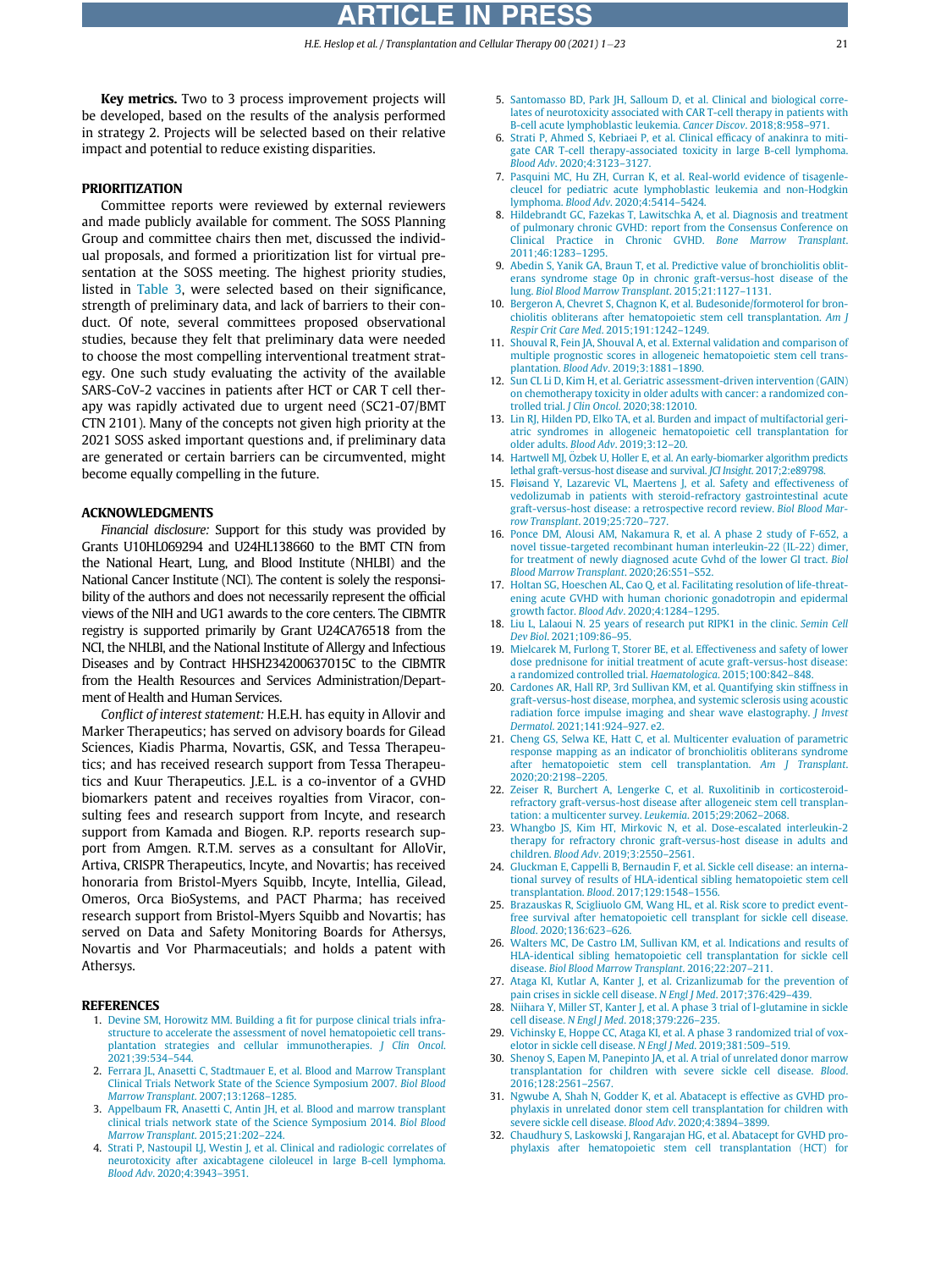22 H.E. Heslop et al. / Transplantation and Cellular Therapy 00 (2021) 1-23

[pediatric sickle cell disease \(SCD\): a Sickle Transplant Alliance for](http://refhub.elsevier.com/S2666-6367(21)01163-5/sbref0032) Research (STAR) trial. [Biol Blood Marrow Transplant](http://refhub.elsevier.com/S2666-6367(21)01163-5/sbref0032). 2018;24:S91.

- <span id="page-21-24"></span><span id="page-21-23"></span><span id="page-21-0"></span>33. [Levine JE, Antin JH, Allen CE, et al. Priorities for improving outcomes for](http://refhub.elsevier.com/S2666-6367(21)01163-5/sbref0033) [nonmalignant blood diseases: a report from the Blood and Marrow](http://refhub.elsevier.com/S2666-6367(21)01163-5/sbref0033) [Transplant Clinical Trials Network.](http://refhub.elsevier.com/S2666-6367(21)01163-5/sbref0033) Biol Blood Marrow Transplant. [2020;26:e94](http://refhub.elsevier.com/S2666-6367(21)01163-5/sbref0033)–e100.
- <span id="page-21-25"></span><span id="page-21-1"></span>34. [Hill JA, Li D, Hay KA, et al. Infectious complications of CD19-targeted chi](http://refhub.elsevier.com/S2666-6367(21)01163-5/sbref0034)[meric antigen receptor-modi](http://refhub.elsevier.com/S2666-6367(21)01163-5/sbref0034)fied T-cell immunotherapy. Blood. [2018;131:121](http://refhub.elsevier.com/S2666-6367(21)01163-5/sbref0034)–130.
- <span id="page-21-26"></span><span id="page-21-2"></span>35. [Weber D, Jenq RR, Peled JU, et al. Microbiota disruption induced by early](http://refhub.elsevier.com/S2666-6367(21)01163-5/sbref0035) [use of broad-spectrum antibiotics is an independent risk factor of out](http://refhub.elsevier.com/S2666-6367(21)01163-5/sbref0035)[come after allogeneic stem cell transplantation.](http://refhub.elsevier.com/S2666-6367(21)01163-5/sbref0035) Biol Blood Marrow Transplant[. 2017;23:845](http://refhub.elsevier.com/S2666-6367(21)01163-5/sbref0035)–852.
- <span id="page-21-27"></span><span id="page-21-3"></span>36. [Gustinetti G, Raiola AM, Varaldo R, et al. De-escalation and discontinua](http://refhub.elsevier.com/S2666-6367(21)01163-5/sbref0036)[tion of empirical antibiotic treatment in a cohort of allogeneic hemato](http://refhub.elsevier.com/S2666-6367(21)01163-5/sbref0036)[poietic stem cell transplantation recipients during the pre-engraftment](http://refhub.elsevier.com/S2666-6367(21)01163-5/sbref0036) period. [Biol Blood Marrow Transplant](http://refhub.elsevier.com/S2666-6367(21)01163-5/sbref0036). 2018;24:1721–1726.
- <span id="page-21-28"></span><span id="page-21-4"></span>37. [Dagnew AF, Ilhan O, Lee WS, et al. Immunogenicity and safety of the](http://refhub.elsevier.com/S2666-6367(21)01163-5/sbref0037) [adjuvanted recombinant zoster vaccine in adults with haematological](http://refhub.elsevier.com/S2666-6367(21)01163-5/sbref0037) [malignancies: a phase 3, randomised, clinical trial and post-hoc ef](http://refhub.elsevier.com/S2666-6367(21)01163-5/sbref0037)ficacy analysis. [Lancet Infect Dis](http://refhub.elsevier.com/S2666-6367(21)01163-5/sbref0037). 2019;19:988–1000.
- <span id="page-21-30"></span><span id="page-21-29"></span><span id="page-21-5"></span>38. [Camargo JF, Lin RY, Natori Y, et al. Reduced immunogenicity of the adju](http://refhub.elsevier.com/S2666-6367(21)01163-5/sbref0038)[vanted recombinant zoster vaccine after hematopoietic cell transplant: a](http://refhub.elsevier.com/S2666-6367(21)01163-5/sbref0038) pilot study. Blood Adv[. 2020;4:4618](http://refhub.elsevier.com/S2666-6367(21)01163-5/sbref0038)–4622.
- <span id="page-21-6"></span>39. [Sharma A, Bhatt NS, St Martin A, et al. Clinical characteristics and outcomes of](http://refhub.elsevier.com/S2666-6367(21)01163-5/sbref0039) [COVID-19 in haematopoietic stem-cell transplantation recipients: an obser](http://refhub.elsevier.com/S2666-6367(21)01163-5/sbref0039)[vational cohort study.](http://refhub.elsevier.com/S2666-6367(21)01163-5/sbref0039) Lancet Haematol. 2021;8:e185–e193.
- <span id="page-21-31"></span><span id="page-21-7"></span>40. [Goldberg JD, Zheng J, Ratan R, et al. Early recovery of T-cell function pre](http://refhub.elsevier.com/S2666-6367(21)01163-5/sbref0040)[dicts improved survival after T-cell depleted allogeneic transplant.](http://refhub.elsevier.com/S2666-6367(21)01163-5/sbref0040) Leuk Lymphoma[. 2017;58:1859](http://refhub.elsevier.com/S2666-6367(21)01163-5/sbref0040)–1871.
- <span id="page-21-32"></span><span id="page-21-8"></span>41. [Alpdogan O, Muriglan SJ, Eng JM, et al. IL-7 enhances peripheral T cell](http://refhub.elsevier.com/S2666-6367(21)01163-5/sbref0041) [reconstitution after allogeneic hematopoietic stem cell transplantation.](http://refhub.elsevier.com/S2666-6367(21)01163-5/sbref0041) J Clin Invest[. 2003;112:1095](http://refhub.elsevier.com/S2666-6367(21)01163-5/sbref0041)–1107.
- <span id="page-21-33"></span><span id="page-21-9"></span>42. [Perales MA, Goldberg JD, Yuan J, et al. Recombinant human interleukin-7](http://refhub.elsevier.com/S2666-6367(21)01163-5/sbref0042) [\(CYT107\) promotes T-cell recovery after allogeneic stem cell transplanta](http://refhub.elsevier.com/S2666-6367(21)01163-5/sbref0042)tion. Blood[. 2012;120:4882](http://refhub.elsevier.com/S2666-6367(21)01163-5/sbref0042)–4891.
- <span id="page-21-35"></span><span id="page-21-34"></span><span id="page-21-10"></span>43. [Goldsmith SR, Slade M, DiPersio JF, et al. Cytomegalovirus viremia, dis](http://refhub.elsevier.com/S2666-6367(21)01163-5/sbref0043)[ease, and impact on relapse in T-cell replete peripheral blood haploi](http://refhub.elsevier.com/S2666-6367(21)01163-5/sbref0043)[dentical hematopoietic cell transplantation with post-transplant](http://refhub.elsevier.com/S2666-6367(21)01163-5/sbref0043) [cyclophosphamide.](http://refhub.elsevier.com/S2666-6367(21)01163-5/sbref0043) Haematologica. 2016;101:e465–e468.
- <span id="page-21-36"></span><span id="page-21-11"></span>44. [Battiwalla M, Hashmi S, Majhail N, Pavletic S, Savani BN, Shelburne N.](http://refhub.elsevier.com/S2666-6367(21)01163-5/sbref0044) [National Institutes of Health Hematopoietic Cell Transplantation Late](http://refhub.elsevier.com/S2666-6367(21)01163-5/sbref0044) [Effects Initiative: developing recommendations to improve survivorship](http://refhub.elsevier.com/S2666-6367(21)01163-5/sbref0044) and long-term outcomes. [Biol Blood Marrow Transplant](http://refhub.elsevier.com/S2666-6367(21)01163-5/sbref0044). 2017;23:6–9.
- <span id="page-21-37"></span><span id="page-21-12"></span>45. [Jacobsen PB, Le-Rademacher J, Jim H, et al. Exercise and stress manage](http://refhub.elsevier.com/S2666-6367(21)01163-5/sbref0045)[ment training prior to hematopoietic cell transplantation: Blood and](http://refhub.elsevier.com/S2666-6367(21)01163-5/sbref0045) [Marrow Transplant Clinical Trials Network \(BMT CTN\) 0902.](http://refhub.elsevier.com/S2666-6367(21)01163-5/sbref0045) Biol Blood [Marrow Transplant](http://refhub.elsevier.com/S2666-6367(21)01163-5/sbref0045). 2014;20:1530–1536.
- <span id="page-21-38"></span><span id="page-21-13"></span>46. [Antoni MH, Lutgendorf SK, Cole SW, et al. The in](http://refhub.elsevier.com/S2666-6367(21)01163-5/sbref0046)fluence of bio-behaviou[ral factors on tumour biology: pathways and mechanisms.](http://refhub.elsevier.com/S2666-6367(21)01163-5/sbref0046) Nat Rev Cancer[. 2006;6:240](http://refhub.elsevier.com/S2666-6367(21)01163-5/sbref0046)–248.
- <span id="page-21-39"></span><span id="page-21-14"></span>47. [Knight JM, Rizzo JD, Logan BR, et al. Low socioeconomic status, adverse](http://refhub.elsevier.com/S2666-6367(21)01163-5/sbref0047) gene expression profi[les, and clinical outcomes in hematopoietic stem](http://refhub.elsevier.com/S2666-6367(21)01163-5/sbref0047) [cell transplant recipients.](http://refhub.elsevier.com/S2666-6367(21)01163-5/sbref0047) Clin Cancer Res. 2016;22:69–78.
- <span id="page-21-40"></span><span id="page-21-15"></span>48. [Knight JM, Rizzo JD, Hari P, et al. Propranolol inhibits molecular risk](http://refhub.elsevier.com/S2666-6367(21)01163-5/sbref0048) [markers in HCT recipients: a phase 2 randomized controlled biomarker](http://refhub.elsevier.com/S2666-6367(21)01163-5/sbref0048) trial. Blood Adv[. 2020;4:467](http://refhub.elsevier.com/S2666-6367(21)01163-5/sbref0048)–476.
- <span id="page-21-41"></span><span id="page-21-16"></span>49. [Majhail NS, Rizzo JD, Lee SJ, et al. Recommended screening and preven](http://refhub.elsevier.com/S2666-6367(21)01163-5/sbref0049)[tive practices for long-term survivors after hematopoietic cell transplan](http://refhub.elsevier.com/S2666-6367(21)01163-5/sbref0049)tation. [Biol Blood Marrow Transplant](http://refhub.elsevier.com/S2666-6367(21)01163-5/sbref0049). 2012;18:348–371.
- <span id="page-21-42"></span><span id="page-21-17"></span>50. [Khera N, Chow EJ, Leisenring WM, et al. Factors associated with adher](http://refhub.elsevier.com/S2666-6367(21)01163-5/sbref0050)[ence to preventive care practices among hematopoietic cell transplanta](http://refhub.elsevier.com/S2666-6367(21)01163-5/sbref0050)tion survivors. [Biol Blood Marrow Transplant](http://refhub.elsevier.com/S2666-6367(21)01163-5/sbref0050). 2011;17:995–1003.
- <span id="page-21-43"></span><span id="page-21-18"></span>51. [Mercieca-Bebber R, King MT, Calvert MJ, et al. The importance of patient](http://refhub.elsevier.com/S2666-6367(21)01163-5/sbref0051)[reported outcomes in clinical trials and strategies for future optimiza](http://refhub.elsevier.com/S2666-6367(21)01163-5/sbref0051)tion. [Patient Relat Outcome Meas](http://refhub.elsevier.com/S2666-6367(21)01163-5/sbref0051). 2018;9:353–367.
- <span id="page-21-44"></span><span id="page-21-19"></span>52. [US Department of Health and Human Services. FDA Center for Drug Eval](http://refhub.elsevier.com/S2666-6367(21)01163-5/sbref0052)[uation and Research. US Department of Health and Human Services. FDA](http://refhub.elsevier.com/S2666-6367(21)01163-5/sbref0052) [Center for Biologics Evaluation and Research. US Department of Health](http://refhub.elsevier.com/S2666-6367(21)01163-5/sbref0052) [and Human Services. FDA Center for Devices and Radiological Health.](http://refhub.elsevier.com/S2666-6367(21)01163-5/sbref0052) [Guidance for industry: patient-reported outcome measures: use in medi](http://refhub.elsevier.com/S2666-6367(21)01163-5/sbref0052)[cal product development to support labeling claims: draft guidance.](http://refhub.elsevier.com/S2666-6367(21)01163-5/sbref0052) [Health Qual Life Outcomes](http://refhub.elsevier.com/S2666-6367(21)01163-5/sbref0052). 2006;4:79.
- <span id="page-21-46"></span><span id="page-21-45"></span><span id="page-21-20"></span>53. [Shaw BE, Burns LJ, Mattila D, et al. Feasibility of Centralized Electronic](http://refhub.elsevier.com/S2666-6367(21)01163-5/sbref0053) [Patient-Reported Outcome \(ePRO\) collection by an outcome registry, a](http://refhub.elsevier.com/S2666-6367(21)01163-5/sbref0053) [CIBMTR study of patients on the Centers for Medicaid and Medicare Cov](http://refhub.elsevier.com/S2666-6367(21)01163-5/sbref0053)[erage with Evidence Development \(CMS CED\) myelodysplasia protocol.](http://refhub.elsevier.com/S2666-6367(21)01163-5/sbref0053) [Biol Blood Marrow Transplant](http://refhub.elsevier.com/S2666-6367(21)01163-5/sbref0053). 2020;26:S66.
- <span id="page-21-47"></span><span id="page-21-21"></span>54. [Locke FL, Ghobadi A, Jacobson CA, et al. Long-term safety and activ](http://refhub.elsevier.com/S2666-6367(21)01163-5/sbref0054)[ity of axicabtagene ciloleucel in refractory large B-cell lymphoma](http://refhub.elsevier.com/S2666-6367(21)01163-5/sbref0054) [\(ZUMA-1\): a single-arm, multicentre, phase 1-2 trial.](http://refhub.elsevier.com/S2666-6367(21)01163-5/sbref0054) Lancet Oncol. [2019;20:31](http://refhub.elsevier.com/S2666-6367(21)01163-5/sbref0054)–42.
- <span id="page-21-22"></span>55. [Wang M, Munoz J, Goy A, et al. KTE-X19 CAR T-cell therapy in relapsed or](http://refhub.elsevier.com/S2666-6367(21)01163-5/sbref0055) [refractory mantle-cell lymphoma.](http://refhub.elsevier.com/S2666-6367(21)01163-5/sbref0055) N Engl J Med. 2020;382:1331–1342.
- 56. [Hoster E, Rosenwald A, Berger F, et al. Prognostic value of Ki-67 index,](http://refhub.elsevier.com/S2666-6367(21)01163-5/sbref0056) [cytology, and growth pattern in mantle-cell lymphoma: results from](http://refhub.elsevier.com/S2666-6367(21)01163-5/sbref0056) [randomized trials of the European Mantle Cell Lymphoma Network.](http://refhub.elsevier.com/S2666-6367(21)01163-5/sbref0056) J Clin Oncol[. 2016;34:1386](http://refhub.elsevier.com/S2666-6367(21)01163-5/sbref0056)–1394.
- 57. Marchi E, O'[Connor OA. The rapidly changing landscape in mature T-cell lym](http://refhub.elsevier.com/S2666-6367(21)01163-5/sbref0057)[phoma \(MTCL\) biology and management.](http://refhub.elsevier.com/S2666-6367(21)01163-5/sbref0057) CA Cancer J Clin. 2020;70:47–70.
- 58. [Al-Mansour Z, Li H, Cook JR, et al. Autologous transplantation as consoli](http://refhub.elsevier.com/S2666-6367(21)01163-5/sbref0058)[dation for high risk aggressive T-cell non-Hodgkin lymphoma: a SWOG](http://refhub.elsevier.com/S2666-6367(21)01163-5/sbref0058) [9704 intergroup trial subgroup analysis.](http://refhub.elsevier.com/S2666-6367(21)01163-5/sbref0058) Leuk Lymphoma. 2019;60:1934– [1941.](http://refhub.elsevier.com/S2666-6367(21)01163-5/sbref0058)
- 59. [Nastoupil LJ, Jain MD, Feng L, et al. Standard-of-care axicabtagene cilo](http://refhub.elsevier.com/S2666-6367(21)01163-5/sbref0059)[leucel for relapsed or refractory large B-cell lymphoma: results from the](http://refhub.elsevier.com/S2666-6367(21)01163-5/sbref0059) [US Lymphoma CAR T Consortium.](http://refhub.elsevier.com/S2666-6367(21)01163-5/sbref0059) J Clin Oncol. 2020;38:3119–3128.
- 60. [Salles G, Duell J, Gonz](http://refhub.elsevier.com/S2666-6367(21)01163-5/sbref0060)ález Barca E, et al. Tafasitamab plus lenalidomide in [relapsed or refractory diffuse large B-cell lymphoma \(L-MIND\): a multicentre,](http://refhub.elsevier.com/S2666-6367(21)01163-5/sbref0060) [prospective, single-arm, phase 2 study.](http://refhub.elsevier.com/S2666-6367(21)01163-5/sbref0060) Lancet Oncol. 2020;21:978–988.
- 61. [Sehn LH, Herrera AF, Flowers CR, et al. Polatuzumab vedotin in relapsed](http://refhub.elsevier.com/S2666-6367(21)01163-5/sbref0061) [or refractory diffuse large B-cell lymphoma.](http://refhub.elsevier.com/S2666-6367(21)01163-5/sbref0061) J Clin Oncol. 2020;38:155– [165.](http://refhub.elsevier.com/S2666-6367(21)01163-5/sbref0061)
- 62. [Sauter CS, Matasar MJ, Meikle J, et al. Prognostic value of FDG-PET prior](http://refhub.elsevier.com/S2666-6367(21)01163-5/sbref0062) [to autologous stem cell transplantation for relapsed and refractory dif](http://refhub.elsevier.com/S2666-6367(21)01163-5/sbref0062)[fuse large B-cell lymphoma.](http://refhub.elsevier.com/S2666-6367(21)01163-5/sbref0062) Blood. 2015;125:2579–2581.
- 63. [Maakaron J, Zhao Q, Puto M, et al. Phase I dose-escalation study of vene](http://refhub.elsevier.com/S2666-6367(21)01163-5/sbref0063)[toclax plus BEAM followed by autologous stem cell transplant \(ASCT\) for](http://refhub.elsevier.com/S2666-6367(21)01163-5/sbref0063) [chemoresistant or high-risk relapsed/refractory non-Hodgkin lymphoma](http://refhub.elsevier.com/S2666-6367(21)01163-5/sbref0063) (NHL). Blood[. 2019;134\(suppl\\_1\):2024.](http://refhub.elsevier.com/S2666-6367(21)01163-5/sbref0063)
- 64. [Jongen-Lavrencic M, Grob T, Hanekamp D, et al. Molecular minimal](http://refhub.elsevier.com/S2666-6367(21)01163-5/sbref0064) [residual disease in acute myeloid leukemia.](http://refhub.elsevier.com/S2666-6367(21)01163-5/sbref0064) N Engl J Med. [2018:;378:1189](http://refhub.elsevier.com/S2666-6367(21)01163-5/sbref0064)–1199.
- 65. [Short NJ, Zhou S, Fu C, et al. Association of measurable residual disease](http://refhub.elsevier.com/S2666-6367(21)01163-5/sbref0065) [with survival outcomes in patients with acute myeloid leukemia: a sys](http://refhub.elsevier.com/S2666-6367(21)01163-5/sbref0065)[tematic review and meta-analysis.](http://refhub.elsevier.com/S2666-6367(21)01163-5/sbref0065) JAMA Oncol. 2020;6:1890–1899.
- 66. [Hourigan CS, Dillon LW, Gui G, et al. Impact of conditioning intensity of](http://refhub.elsevier.com/S2666-6367(21)01163-5/sbref0066) [allogeneic transplantation for acute myeloid leukemia with genomic evi](http://refhub.elsevier.com/S2666-6367(21)01163-5/sbref0066)[dence of residual disease.](http://refhub.elsevier.com/S2666-6367(21)01163-5/sbref0066) J Clin Oncol. 2020;38:1273–1283.
- 67. [Wingard JR, Majhail NS, Brazauskas R, et al. Long-term survival and late](http://refhub.elsevier.com/S2666-6367(21)01163-5/sbref0067) [deaths after allogeneic hematopoietic cell transplantation.](http://refhub.elsevier.com/S2666-6367(21)01163-5/sbref0067) J Clin Oncol. [2011;29:2230](http://refhub.elsevier.com/S2666-6367(21)01163-5/sbref0067)–2239.
- 68. [Brunner AM, Fathi AT, Chen YB. Life after transplant: are we becoming](http://refhub.elsevier.com/S2666-6367(21)01163-5/sbref0068) [high maintenance in AML?](http://refhub.elsevier.com/S2666-6367(21)01163-5/sbref0068) Bone Marrow Transplant. 2016;51:1423-[1430.](http://refhub.elsevier.com/S2666-6367(21)01163-5/sbref0068)
- 69. Döhner H, Estey E, Grimwade D, et al. Diagnosis and management of AML [in adults: 2017 ELN recommendations from an international expert](http://refhub.elsevier.com/S2666-6367(21)01163-5/sbref0069) panel. Blood[. 2017;129:424](http://refhub.elsevier.com/S2666-6367(21)01163-5/sbref0069)–447.
- 70. [Lindsley RC, Saber W, Mar BG, et al. Prognostic mutations in myelodys](http://refhub.elsevier.com/S2666-6367(21)01163-5/sbref0070)[plastic syndrome after stem-cell transplantation.](http://refhub.elsevier.com/S2666-6367(21)01163-5/sbref0070) N Engl J Med. [2017;376:536](http://refhub.elsevier.com/S2666-6367(21)01163-5/sbref0070)–547.
- 71. [Middeke JM, Fang M, Cornelissen JJ, et al. Outcome of patients with abnl](http://refhub.elsevier.com/S2666-6367(21)01163-5/sbref0071) [\(17p\) acute myeloid leukemia after allogeneic hematopoietic stem cell](http://refhub.elsevier.com/S2666-6367(21)01163-5/sbref0071) transplantation. Blood[. 2014;123:2960](http://refhub.elsevier.com/S2666-6367(21)01163-5/sbref0071)–2967.
- 72. [Welch JS, Petti AA, Miller CA, et al. TP53 and Decitabine in acute myeloid](http://refhub.elsevier.com/S2666-6367(21)01163-5/sbref0072) [leukemia and myelodysplastic syndromes.](http://refhub.elsevier.com/S2666-6367(21)01163-5/sbref0072) N Engl J Med. 2016;375:2023– [2036.](http://refhub.elsevier.com/S2666-6367(21)01163-5/sbref0072)
- 73. [Ciurea SO, Chilkulwar A, Saliba RM, et al. Prognostic factors in](http://refhub.elsevier.com/S2666-6367(21)01163-5/sbref0073)fluencing [survival after allogeneic transplantation for AML/MDS patients with](http://refhub.elsevier.com/S2666-6367(21)01163-5/sbref0073) TP53 mutations. Blood[. 2018;131:2989](http://refhub.elsevier.com/S2666-6367(21)01163-5/sbref0073)–2992.
- 74. [Chan AY, Leiding JW, Liu X, et al. Hematopoietic cell transplantation in](http://refhub.elsevier.com/S2666-6367(21)01163-5/sbref0074) [patients with primary immune regulatory disorders \(PIRD\): a Primary](http://refhub.elsevier.com/S2666-6367(21)01163-5/sbref0074) Immune Defi[ciency Treatment Consortium.](http://refhub.elsevier.com/S2666-6367(21)01163-5/sbref0074) (PIDTC) survey. Front Immu[nol. 2020;11:239.](http://refhub.elsevier.com/S2666-6367(21)01163-5/sbref0074)
- 75. [Dimitrova D, Gea-Banacloche J, Steinberg SM, et al. Prospective study of a](http://refhub.elsevier.com/S2666-6367(21)01163-5/sbref0075) [novel, radiation-free, reduced-intensity bone marrow transplantation](http://refhub.elsevier.com/S2666-6367(21)01163-5/sbref0075) [platform for primary immunode](http://refhub.elsevier.com/S2666-6367(21)01163-5/sbref0075)ficiency diseases. Biol Blood Marrow Transplant[. 2020;26:94](http://refhub.elsevier.com/S2666-6367(21)01163-5/sbref0075)–106.
- 76. [Acevedo MJ, Wilder JS, Adams S, et al. Outcomes of related and unrelated](http://refhub.elsevier.com/S2666-6367(21)01163-5/sbref0076) [donor searches among patients with primary immunode](http://refhub.elsevier.com/S2666-6367(21)01163-5/sbref0076)ficiency dis[eases referred for allogeneic hematopoietic cell transplantation.](http://refhub.elsevier.com/S2666-6367(21)01163-5/sbref0076) Biol [Blood Marrow Transplant](http://refhub.elsevier.com/S2666-6367(21)01163-5/sbref0076). 2019;25:1666–1673.
- 77. [Scheinberg P, Nunez O, Weinstein B, et al. Horse versus rabbit antithy](http://refhub.elsevier.com/S2666-6367(21)01163-5/sbref0077)[mocyte globulin in acquired aplastic anemia.](http://refhub.elsevier.com/S2666-6367(21)01163-5/sbref0077) N Engl J Med. [2011;365:430](http://refhub.elsevier.com/S2666-6367(21)01163-5/sbref0077)–438.
- 78. [Townsley DM, Scheinberg P, Winkler T, et al. Eltrombopag added to stan](http://refhub.elsevier.com/S2666-6367(21)01163-5/sbref0078)[dard immunosuppression for aplastic anemia.](http://refhub.elsevier.com/S2666-6367(21)01163-5/sbref0078) N Engl J Med. [2017;376:1540](http://refhub.elsevier.com/S2666-6367(21)01163-5/sbref0078)–1550.
- 79. [Tichelli A, Schrezenmeier H, Socie G, et al. A randomized controlled study](http://refhub.elsevier.com/S2666-6367(21)01163-5/sbref0079) [in patients with newly diagnosed severe aplastic anemia receiving](http://refhub.elsevier.com/S2666-6367(21)01163-5/sbref0079) [antithymocyte globulin \(ATG\), cyclosporine, with or without G-CSF: a](http://refhub.elsevier.com/S2666-6367(21)01163-5/sbref0079) [study of the SAA Working Party of the European Group for Blood and](http://refhub.elsevier.com/S2666-6367(21)01163-5/sbref0079) [Marrow Transplantation.](http://refhub.elsevier.com/S2666-6367(21)01163-5/sbref0079) Blood. 2011;117:4434–4441.
- 80. Pasquini MC, Wang Z. Current uses and outcomes of hematopoietic stem cell transplantation: CIBMTR Summary Slides, 2013. Available at: [https://www.cibmtr.org.](https://www.cibmtr.org) Accessed 5/1/21.